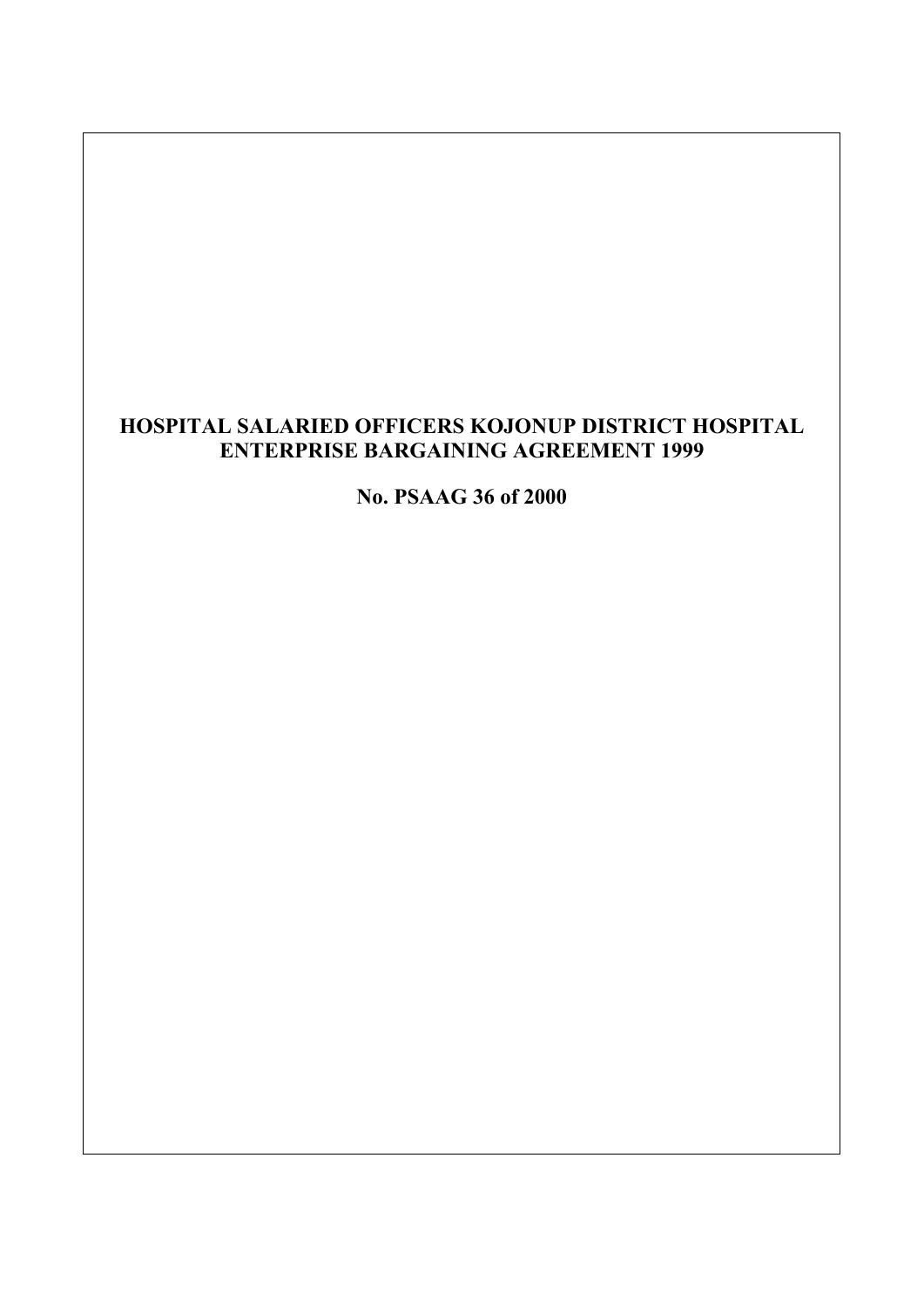## 1. - TITLE

This Agreement shall be titled the Hospital Salaried Officers Kojonup District Hospital Enterprise Bargaining Agreement 1999.

#### 2. - ARRANGEMENT

- 1. Title
- 2. Arrangement
- 3. Purpose of Agreement
- 4. Application and Parties Bound<br>5. Term of Agreement
- Term of Agreement
- 6. No Extra Claims
- 7. Objectives, Principles and Commitments
- 8. Framework and Principles for Identifying Productivity Improvements and Bargaining<br>9. Awards. Agreements and Workplace Agreements
- 9. Awards, Agreements and Workplace Agreements
- 10. Rates of Pay and their Adjustment
- 11. Resources for Ongoing Productivity Improvement and Further Enterprise Bargaining Negotiations
- 12. Dispute Avoidance and Settlement Procedures
- 13. Hours
- 14. Part-Time Employees
- 15. Medical Imaging Technologists
- 16. Public Holidays
- 17. Long Service Leave
- 18. Sick Leave
- 19. Taking of Annual Leave
- 20. Family, Bereavement and Personal Leave
- 21. Parental Leave
- 22. Allowances
- 23. Overpayments
- 24. Mobility
- 25. Skills Acquisition, Training and Employee Development
- 26. Salary Packaging
- 27. Establishment of Level 1 & 2 Competencies
- 28. Rural Recruitment and Retention Issues<br>29. Salaries
- 29. Salaries<br>30. Award C
- Award Consolidation
- 31. Contract of Service Probation
- 32. Higher Duties
- 33. Review of Sick Leave Management
- 34. Ratification

| <b>ATTACHMENT 1</b> | Model for Identifying Productivity Increases |
|---------------------|----------------------------------------------|
| ATTACHMENT 2        | Award Amendments                             |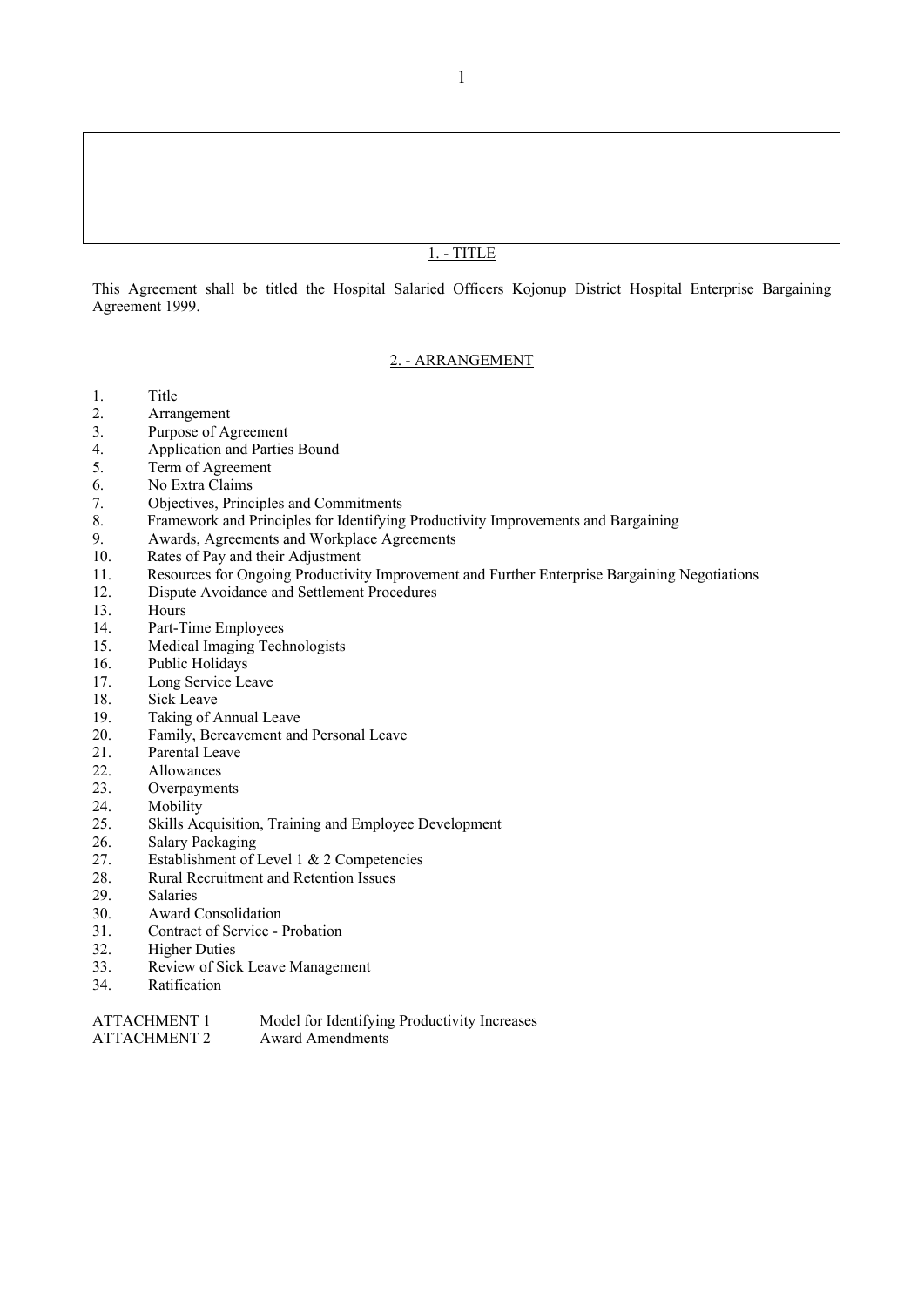## 3. - PURPOSE OF AGREEMENT

- (1) This Agreement aims to achieve improvements in productivity and efficiency and the enhanced performance of the Kojonup District Hospital along with allowing the benefits from those improvements to be shared by employees, the Kojonup District Hospital and the Government on behalf of the Community.
- (2) This Agreement places priority on the parties at Kojonup District Hospital taking responsibility for their own human resource and labour relations affairs and reaching agreement on issues appropriate to their Health Service.

#### 4. - APPLICATION AND PARTIES BOUND

- (1) This agreement applies to the Hospital Salaried Officers Association of Western Australia (Union of Workers) (HSOA), the Employees covered by the Hospital Salaried Officer's Award No. 39 of 1968 and employed by the Kojonup District Hospital.
- (2) The estimated number of employees bound by this Agreement at the time of registration is 1.5 FTE.
- (3) This Agreement shall be read in conjunction with the Hospital Salaried Officers Award No. 39 of 1968 (hereafter sometimes referred to as the Award) and shall replace the provisions of that Award where expressly stated herein. Wherever there is an inconsistency between the Agreement and the Award, the Agreement shall take precedence.
- (4) This Agreement cancels and replaces the following agreement The Kojonup District Hospital Salaried Officers Enterprise Bargaining Agreement 1997.

#### 5. - TERM OF AGREEMENT

- (1) This Agreement shall operate from the date of Registration until its expiry on 1 December 2001.
- (2) The parties to this Agreement agree to re-open negotiations at least no later than six months prior to the expiry of this Agreement, provided that neither party may refuse to commence negotiations as early as Enterprise bargaining negotiations commence for the Metropolitan Health Service Board.

#### 6. - NO EXTRA CLAIMS

Subject to the terms of this agreement, for life of the agreement, the HSOA shall make no further claims on the KDH.

#### 7. - OBJECTIVES, PRINCIPLES AND COMMITMENTS

- (1) The parties agree that the objectives of this Agreement are to:
	- (a) improve the productivity and efficiency of the KDH;
	- (b) facilitate greater flexibility in the management of conditions and work arrangements across the KDH;
	- (c) ensure high quality patient services in a safe, healthy and equitable work environment;
	- (d) ensure high quality of employment and jobs; and
	- (e) provide a pathway to providing a wage increase to employees based upon the achievement of improved productivity and efficiency.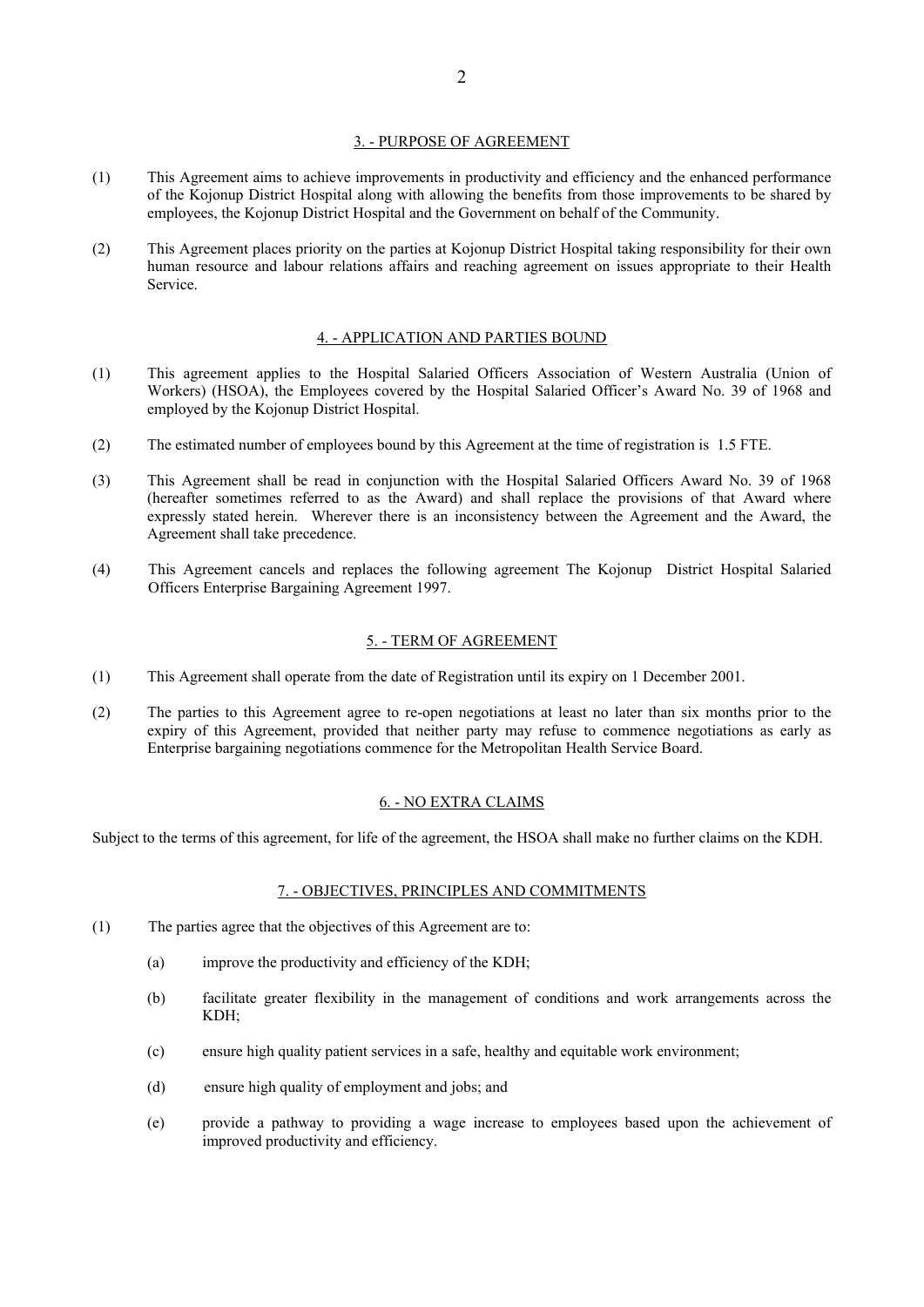- (2) By:
	- (a) ensuring that gains achieved through agreed improved productivity and changes in workplace culture are shared by employees, KDH and its clients and the Government on behalf of the community;
	- (b) ensuring that the KDH operates in a manner consistent with the principles outlined in Section 7 of the Public Sector Management Act;
	- (c) developing and pursuing changes on a co-operative basis; and
	- (d) ensuring that the KDH operates as effectively, efficiently and competitively as possible.
- (3) The Hospital Salaried Officers Association and the KDH, Management and Employees bound by this Agreement are committed to:
	- (a) Support and actively contribute to health service continuous quality improvement, including best practice, where best practice:
		- (i) is simply the best way of doing things;
		- (ii) is a continuous improvement process, which involves constantly changing, adapting and integrating related approaches to health service issues;
		- (iii) practices are not fixed and not restricted to an examination of costs, but also include quality and delivery issues;
		- (iv) is outcome rather than simply activity based;
		- (v) provides the processes, structures, rights and obligations that are essential to ensure that the full capacity for innovation of employees is fully and effectively used;
		- (vi) depends on effective training, empowerment and participation of both management and employees to acquire and utilise the skills which are necessary to effectively develop, implement and evaluate the change process; and
		- (vii) are to be based on the following principles:
			- customer/patient focus
			- management commitment
			- employee participation
			- leadership
			- information analysis
			- policies and plans
			- appropriate standards
			- hospital/health service performance
			- cost effectiveness
			- working smarter
	- (b) Support the clinical, teaching, research and organisational goals of the health service and contribute to the achievement of those goals as active members of the health service community.
	- (c) Support and actively contribute to the achievement and/or maintenance of ACHS Accreditation.
	- (d) Actively contribute to the achievement of health service budgets.
	- (e) Assist with achieving Health Department defined waiting list priorities and day surgery targets.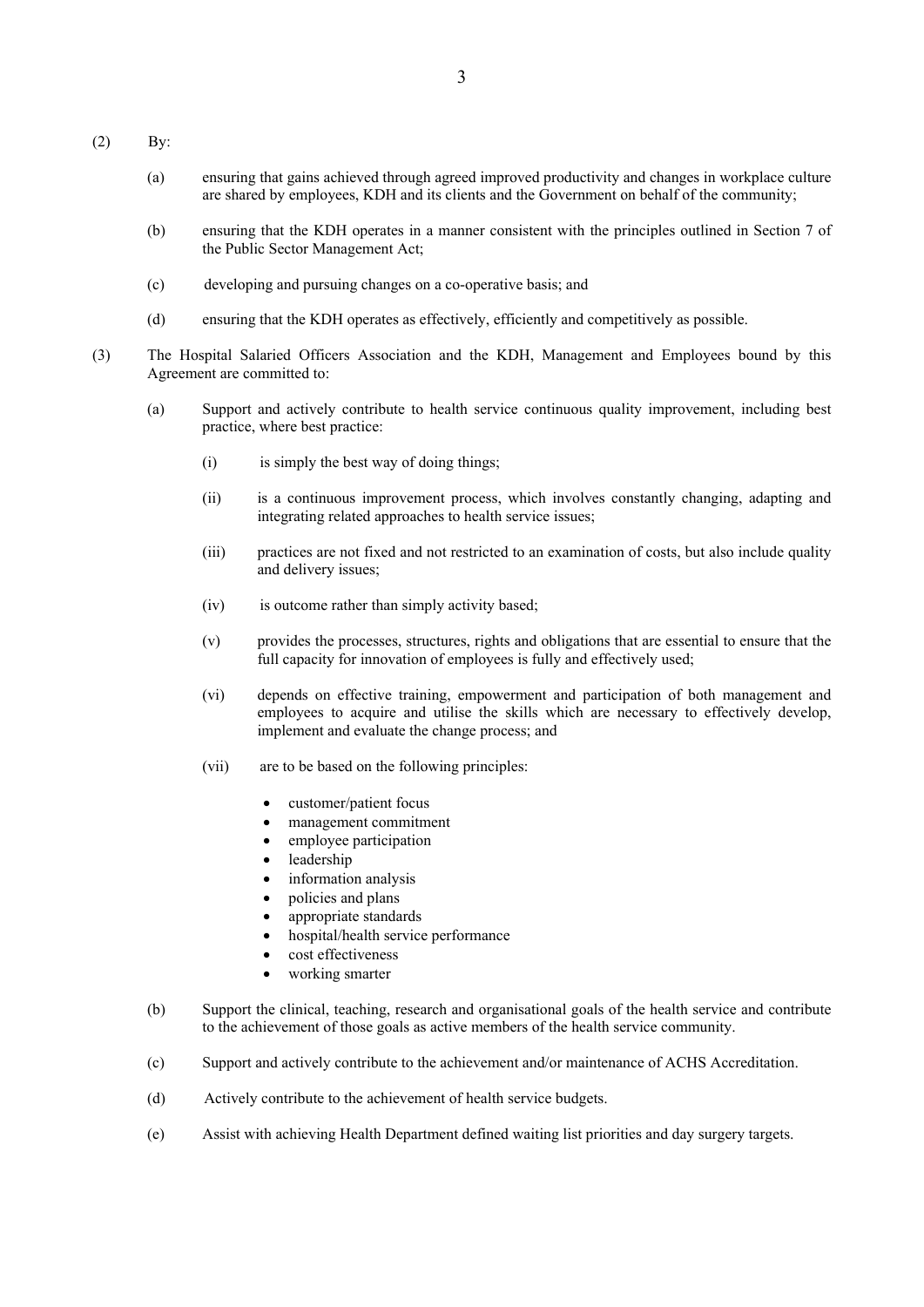- (f) Co-operate with the development and implementation of strategies to achieve length of stay targets.
- (g) Participate in a Multi-disciplinary approach to patient care.
- (h) The principles of public sector administration; in particular to the principles contained in Sections 7, 8 and 9 of the Public Sector Management Act 1994.
- (4) In addition, the KDH is committed to facilitating and encouraging the participation and commitment of employees.

## 8. - FRAMEWORK AND PRINCIPLES FOR IDENTIFYING PRODUCTIVITY IMPROVEMENTS AND BARGAINING

(1) (a) Following the receipt of a request from the HSOA to negotiate a new Agreement, in accordance with Clause 5. -Term of Agreement, a representative from the KDH will meet with a representative from the HSOA to discuss the request as soon as practicable but in any event within five working days of the receipt of the request.

> These discussions should include process issues such as what sort of bargaining mechanism will be established, what consultative process can be used or needs to be put in place, possible initiatives to be considered and the time frame.

Negotiations will be conducted in a manner and time frame agreed by the parties to this Agreement.

- (b) The negotiations should occur on the basis of a broad agenda of initiatives designed to improve efficiency, effectiveness, productivity, patient care and flexibility within the KDH.
- (c) The agenda should include but not be limited to:
	- (i) changes in work organisation, job design and working patterns and arrangements;
	- (ii) examination of terms and conditions of employment to ensure they are suited to the KDH's operational requirements;
	- (iii) identification and implementation of best practice across all areas of service delivery;
	- $(iv)$  (i), (ii) and (iii) can be achieved by means including but not limited to:
		- (aa) new training and skills development programs as and where required;
		- (bb) the optimum use of human and capital resources including new technology;
		- (cc) quality assurance and continuous improvement programs;
		- (dd) having due regard to operational requirements, allowing sufficient flexibility to enable employees to meet their family responsibilities; and
		- (ee) active occupational health and safety risk reduction, training and rehabilitation programs.
- (2) In negotiating further salary increases in return for productivity improvements, the parties should ensure that the following issues have been addressed and/or applied:
	- (a) Productivity Improvements

Productivity improvements are changes which increase the efficiency and effectiveness of the KDH in meeting its agreed and contracted service programs and outcomes. Productivity improvements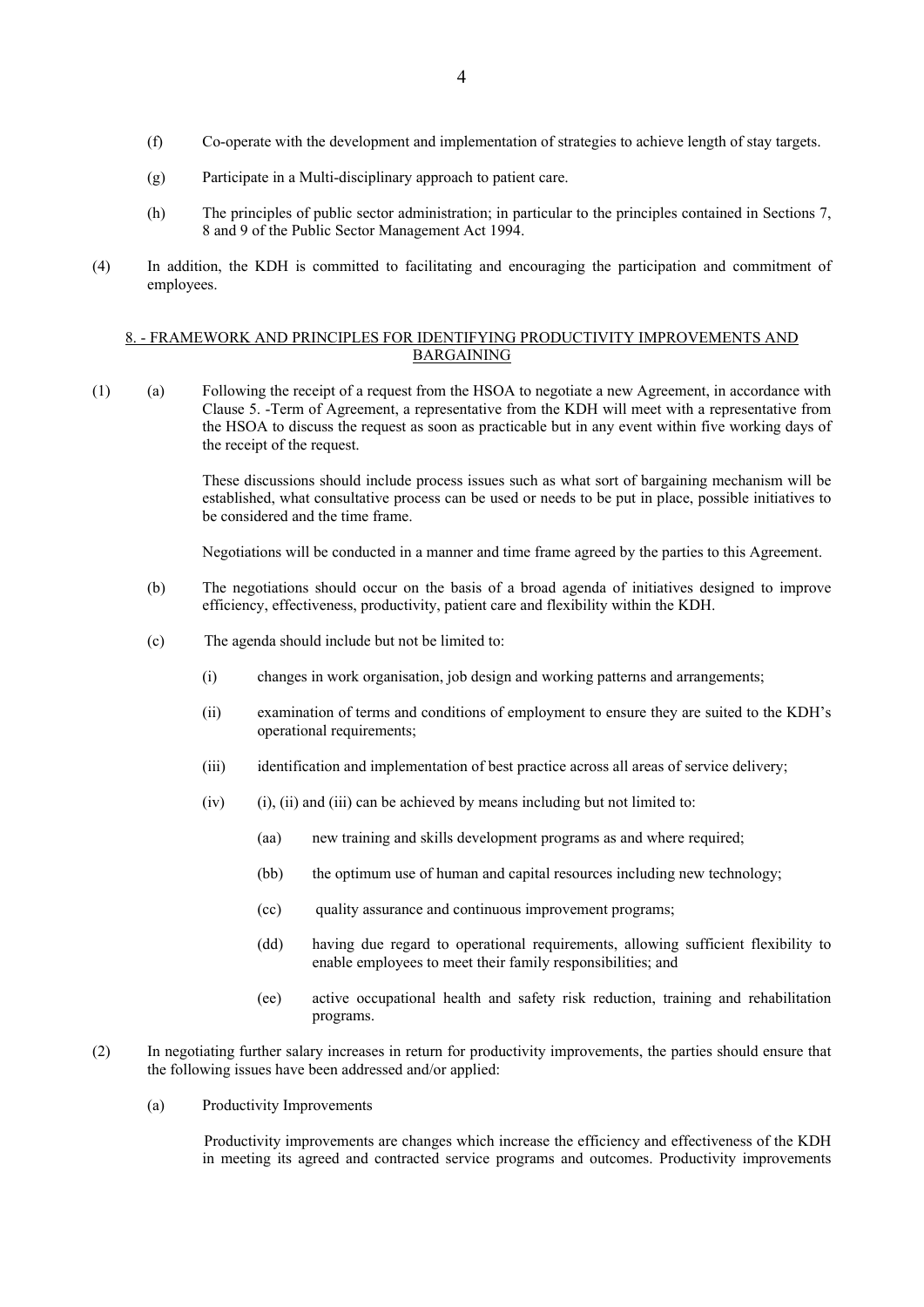may be related to work practices or arrangements. They may be things which go to minimise the cost of what is done, to the way things are done, to when they are done, to the quality of what is done or to improve the ability of the provider to meet patient and customer needs. They may or may not require changes from Award conditions.

Without limiting any of the above, in practice, the primary focus of Enterprise Bargaining in the workplace is likely to be on best practice, efficiency, effectiveness, competitiveness, cost savings, and quality of employment.

(b) Sharing Gains from Productivity Improvement

The parties accept that there is no precise formula for the sharing of gains from productivity improvements, but in any agreement, in addition to employee benefits, there must be a clear and specific return to the KDH and/or the Government. Productivity improvements may be related to work practices or arrangements, subject to acceptance that where capital expenditure requires changes in work methods and/or the number of employees and the changes are of a nature that enhances the investment, it shall qualify as a productivity improvement, provided that there is a net quantifiable benefit to the KDH.

Any agreement reached should not rely primarily on improvements which are merely the result of new technology or financial reforms or other such initiatives. For example; in the case of capital investment (technology), changes arising from capital expenditure for which the KDH takes the risk and which require a reasonable return on the funds invested, do not necessarily count as a productivity improvement.

The treatment of improved efficiency arising from major capital expenditure is to be agreed by the KDH and the HSOA and shall take into account factors such as the cost of capital.

Where employees repackage or exchange employment conditions, all or most of the saving or productivity improvement made by the KDH can be returned to the employees.

(c) Identifying Productivity Increases

To assist in identifying and negotiating productivity improvements during the life of this agreement and in negotiating the next agreement a model for identifying productivity increases is contained in Attachment 1.

#### 9. - AWARDS, AGREEMENTS AND WORKPLACE AGREEMENTS

(1) Relationship Between Agreements and Awards

Consistent with the Industrial Relations Act 1979 and the State Wage Principles, this Agreement shall provide the whole of the employees' wage increases for the life of the Agreement.

- (2) Choice between this Agreement and Workplace Agreements
	- (a) The parties accept that Employees will be given an informed and free choice between this Agreement and Workplace Agreements;
	- (b) To facilitate the making of an informed and free choice:
		- (i) Employees who are to be offered a choice between this Agreement and a workplace agreement may only be required to indicate their choice after the employee has been offered the position.
		- (ii) Where an employee has been offered a choice the employee shall have a minimum of seven days in which to decide which alternative to take, provided that where it is necessary to fill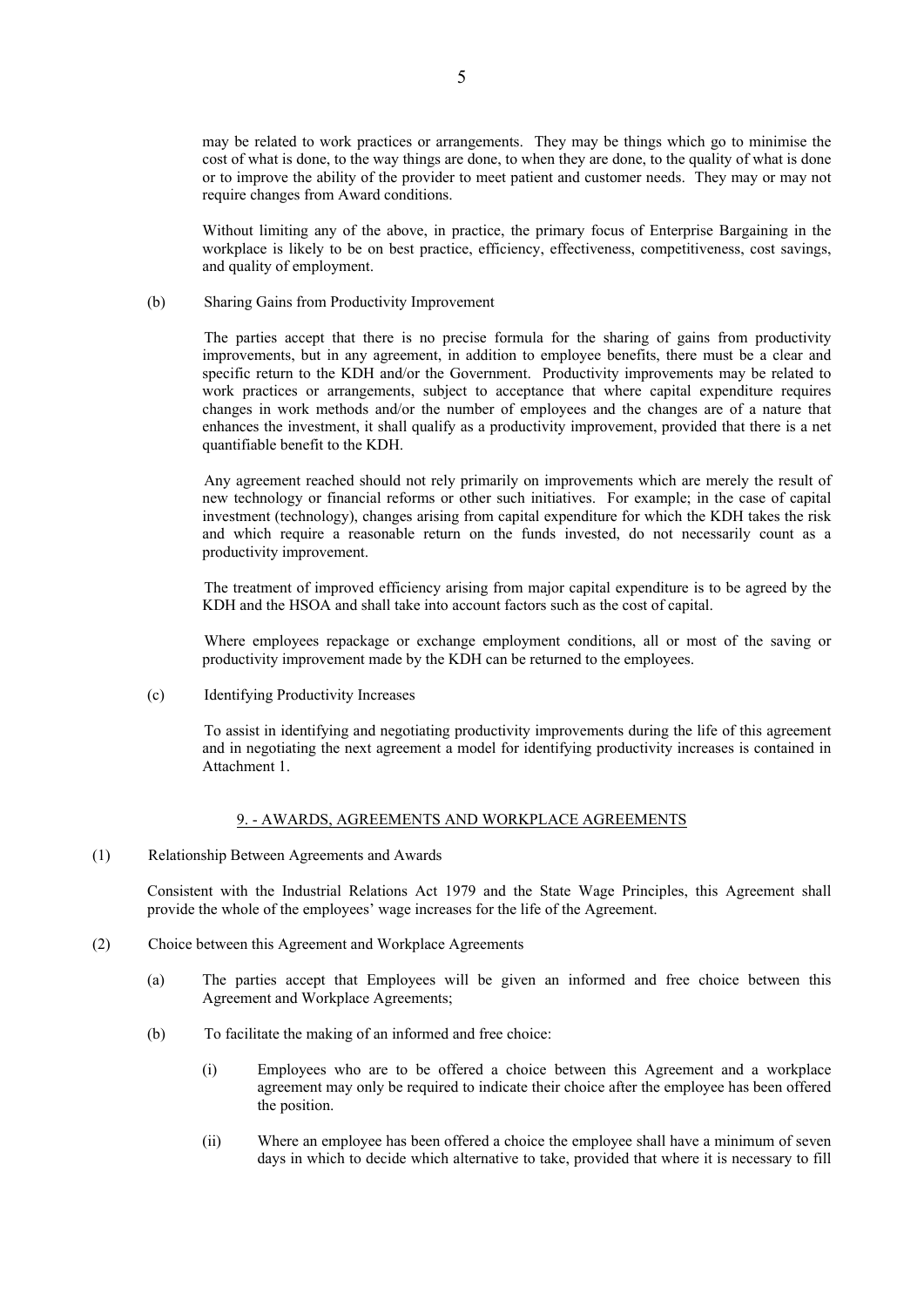a position within a period of less than seven days or where an employer agrees to an employee commencing within a period of less than seven days, the employee shall have up to the date of formal acceptance.

(iii) The employee shall be provided with:

(aa) a copy of an agreed summary of this Agreement; and

(bb) a copy of a summary of the Workplace Agreement.

- (iv) At the request of an employee, the employee shall be provided with;
	- (aa) access to a copy of this Agreement and the Workplace Agreement;
	- (bb) any other relevant documentation, such as information on salary packaging; and
	- (cc) information on where they can obtain further advice and on how to contact the Union.

For its part, the Union undertakes to advise all employees on the matter of choice whether or not they are members of the Union.

- (c) If agreement on any aspect of this clause is not able to be reached the dispute settlement procedure set out in Clause 12 of this Agreement is to be followed.
- (3) By agreement between the employer and the employee, an employee who has signed a Workplace Agreement prior to the registration of this S.41 Industrial Agreement can revisit the Workplace Agreement in light of this Agreement.
- (4) All staff transferred or redeployed to the KDH from within the Public Sector or within the Government Health Industry may be offered the choice of a Workplace Agreement or this Agreement subject to the discretion of the KDH.
- (5) All promotional positions and new staff recruited by the KDH from outside the Public Sector may be provided with the choice of a Workplace Agreement or this Agreement, subject to the discretion of the KDH.
- (6) In the exercising of the discretion to only offer a Workplace Agreement under subclauses (4) and (5) of this clause, the KDH shall ensure that the decision to only offer a Workplace Agreement is made for legitimate operational reasons. In exercising their discretion to only offer a Workplace Agreement, the KDH is to liaise with the HSOA to ensure it is not done to circumvent the option of choice.

## 10. - RATES OF PAY AND THEIR ADJUSTMENT

This Agreement provides for the following salary increases:

- (1) 4.0% from 16 November 1999;
- (2) 1.5% from 1 January 2000;
- (3) 2.0% from 1 July 2000; and
- (4) 1.25% from 1 January 2001.

The final payment of 1.25% will be subject to:

(a) the KDH identifying productivity in excess of that used to justify the other salary increases; and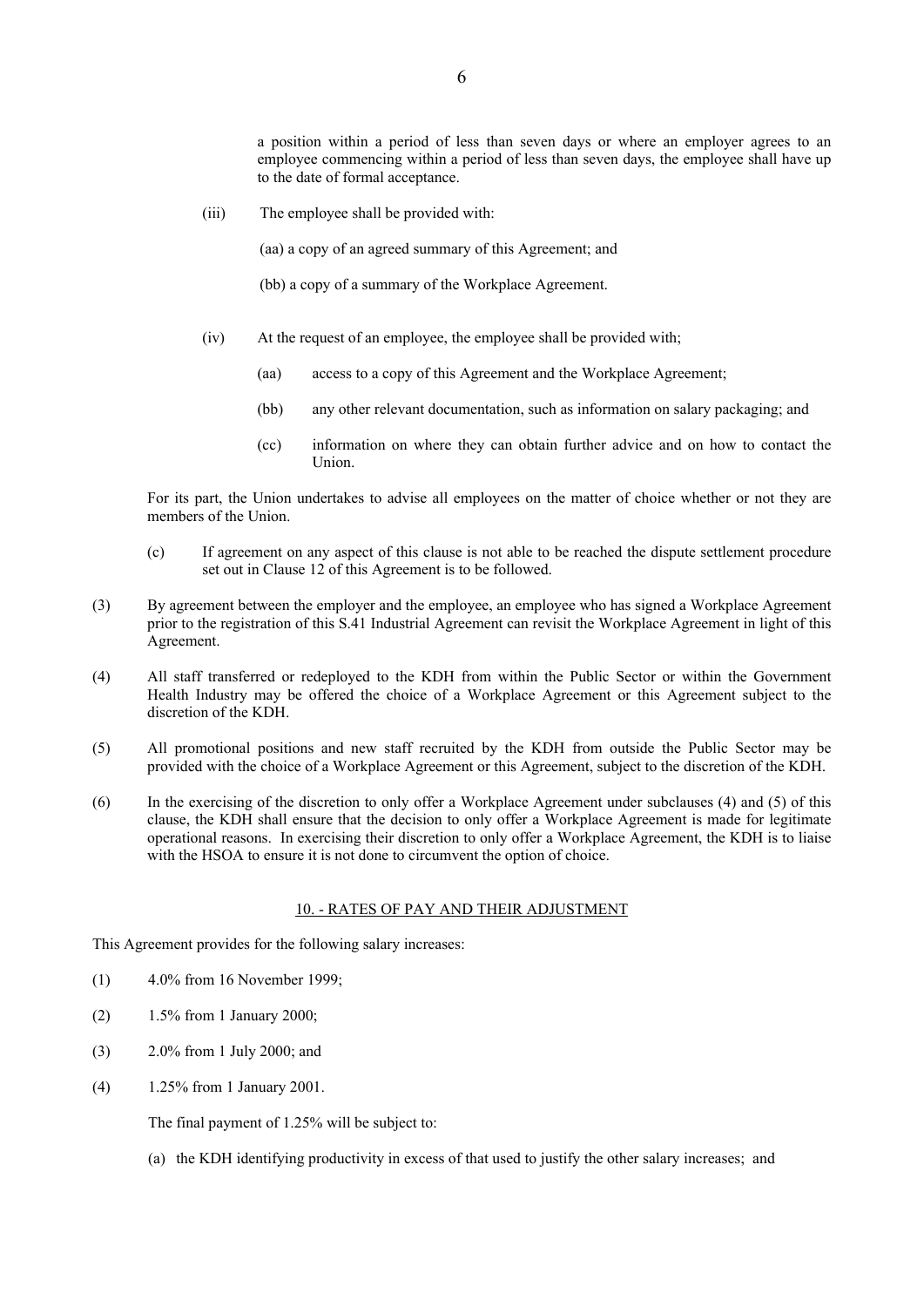(b) approval by government.

Productivity is to be identified in accordance with the definitions contained in Clause 8 of this Agreement and the "Model for Identifying Productivity increases" referred to in that clause.

- (5) The rates of pay are set out in clause 29. Salaries, of this Agreement.
- (6) All increases are compounded.

## 11. - RESOURCES FOR ONGOING PRODUCTIVITY IMPROVEMENT AND FURTHER ENTERPRISE BARGAINING NEGOTIATIONS

- (1) It is recognised that enterprise bargaining places considerable obligations upon the parties at the KDH.
- (2) (a) To assist in meeting these obligations, the KDH will assist by providing appropriate resources having regard to the operational requirements of the KDH and resource requirements associated with developing productivity improvements under this Agreement and with negotiating a new agreement;
	- (b) It is accepted that employees of the KDH who are involved in the productivity improvement and the enterprise bargaining processes will be allowed reasonable paid time to fulfil their responsibilities in this process;
	- (c) Access to resources shall be negotiated with the KDH and shall not unreasonably affect the operation of the KDH;
	- (d) Any paid time or resources shall be provided in a manner suitable to both parties and to enable negotiations to occur and to assist in the achievement of improvements and of agreement.
	- (e) The parties accept that the process of bargaining in good faith includes disclosing relevant information, as appropriate for the purposes of the negotiations and confidentiality and privacy in the negotiation process will be respected at all times.
	- (f) The parties accept that on occasions the nature of certain information may prejudice a party's position or not assist in the resolution of the matter. Subject to the rights of the parties to invoke Clause 12. - Dispute Avoidance and Settlement Procedures of this Agreement, a decision on whether or not to exchange or divulge information will be a matter for the relevant party to decide, provided that information shall not be unreasonably withheld;
	- (g) Where information of a commercial or sensitive nature is exchanged, the parties agree not to use or divulge that information outside of the negotiating forums.
- (3) No officer or employee will be discriminated against as a result of activities conducted in accordance with this clause.

## 12. - DISPUTE AVOIDANCE AND SETTLEMENT PROCEDURES

- (1) This clause is to be read in conjunction with Clause 27 of the Award. The objective of this Clause is to provide a set of procedures for dealing with any question, dispute or difficulty arising under this Agreement and for dealing with any question, dispute or difficulty between the parties during negotiations for amendments to this Agreement.
- (2) Subject to the Public Sector Management Act 1994, in the event of any question, dispute or difficulty arising under this Agreement, the following procedures shall apply, provided that nothing in these procedures shall prevent the Secretary of the HSOA (or his/her nominee) from intervening to assist in the process: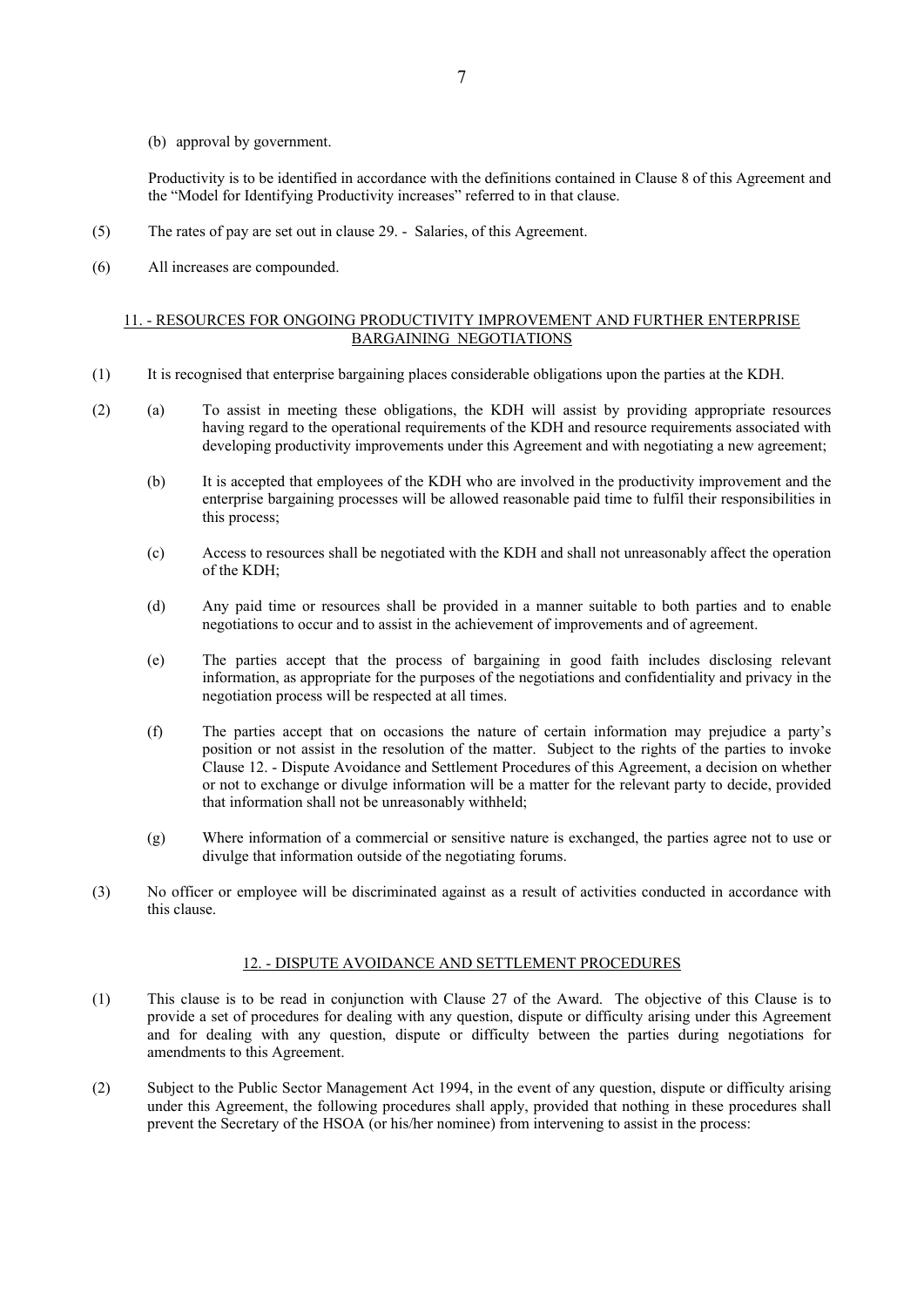- (a) The matter is to be discussed between the HSOA employee representative and the employer representative and an attempt made to resolve the matter;
- (b) If the matter is unable to be resolved through discussions between the HSOA employee representative and the employer representative, the matter is to be discussed between the employee representative and a representative nominated by the Chairman of the KDH (or his/her nominee), as soon as practicable but within five working days. Notification of any question, dispute or difficulty may be made verbally and/or in writing;
- (c) The parties may individually or collectively seek advice from any appropriate organisation or person in an attempt to resolve the matter;
- (d) If the matter is not resolved within five working days of the date of notification in (b) hereof, either party may notify the Secretary of the HSOA (or his/her nominee), or a representative nominated by the Chairman of the KDH (or his/her nominee) of the existence of a dispute or disagreement;
- (e) The Secretary of the HSOA (or his/her nominee) a representative nominated by the Chairman of the KDH (or his/her nominee) shall confer on the matters notified by the parties within five working days and:
	- (i) where there is agreement on the matters in dispute the parties shall be advised within two working days;
	- (ii) where there is disagreement on any matter it may be submitted to the Western Australian Industrial Relation Commission.
- (3) Where any matter is referred to the Western Australian Industrial Relations Commission and the matter is not resolved by conciliation, then the matter remaining in dispute may be resolved by arbitration in accordance with the provisions of the Industrial Relations Act 1979 and the State Wage Principles.

## $13. - HOURS$

This clause replaces Clause 13. - Hours of the Hospital Salaried Officers Award No. 39 of 1968.

- (1) (a) The ordinary hours of work shall be an average of thirty eight per week and shall be worked by one of the following arrangements:
	- (i) Ordinary hours of work of thirty eight per week;
	- (ii) Flexitime roster covering a settlement period of four weeks;
	- (iii) Actual hours of seventy six over nine days with the tenth day to be taken as a paid rostered day off;
	- (iv) Such other arrangements as are agreed between the employer and employee. Provided that proposed hours of duty where set outside the terms of this Agreement shall be subject to ratification of the WA Industrial Relations Commission.
	- (v) In addition to the above arrangements, where the employees concerned, the employer and the Union agree in writing, shifts of up to but not more than 12 hours may be worked.
	- (vi) Subject to meal breaks, prescribed hours are to be worked in one continuous period provided that where a hospital or health service and employee have entered into an alternative arrangement involving discontinuous shifts prior to 1 December 1998, that arrangement may continue under this Agreement.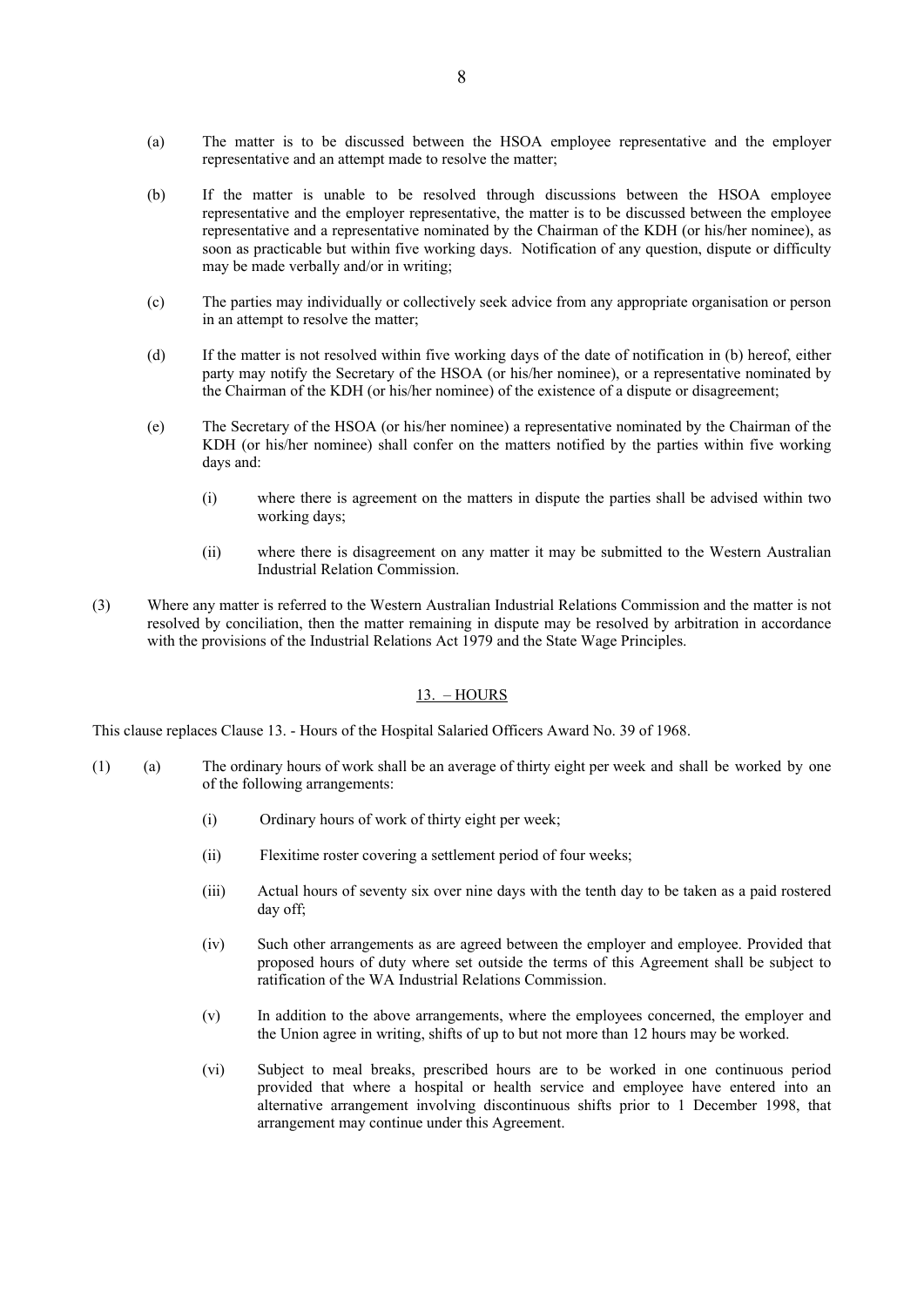- (b) Subject to the following, where the employer and an employee or group of employees agree in writing, shifts of up to 12 hours may be worked provided the average normal hours worked in a shift cycle or settlement period does not exceed 76 per fortnight.
	- (i) While recognising that in the course of an averaging process there may be some individual variances, the terms and conditions of the shift agreement shall on balance be no less favourable than those prescribed by this Agreement;
	- (ii) The period of the shift cycle or settlement period over which the arrangement may extend shall be clearly defined;
	- (iii) The arrangement shall allow for a minimum of one clear day off in each 7 days;
	- (iv) The arrangement may allow for additional time off in lieu of penalty rates;
	- (v) The arrangement may allow for salary averaging of regular penalties and allowances including penalties for working on a public holiday;
- (c) Where the employer has made a definite decision to introduce changes to shift rosters or employees' ordinary hours, the employer shall notify the employees who may be affected by the proposed changes and the Union as soon as the decision has been made and before the changes are to be introduced. Discussion with the employees and union shall occur consistent with the Introduction of Change clause of the Hospital Salaried Officers Award No. 39 of 1968.
- (d) The operation of working arrangements prescribed in paragraph (a) above shall be consistent with the working arrangements prescribed in this clause.
- (e) Any arrangement of hours of work which fall outside the parameters set out in this clause shall be subject to ratification by the WA Industrial Relations Commission.
- (2) Ordinary Hours

Subject to the Award clauses other than those expressly replaced by this Agreement, the spread of ordinary hours will be from 6.00am to 6.00pm Monday to Friday inclusive with a meal break of not less than 30 minutes nor more than 60 minutes to be taken between 12.00noon and 2.00pm, provided that an employee may with prior approval of their supervisor be allowed to extend the meal break beyond 60 minutes to a maximum of 90 minutes.

- (3) Other Working Arrangements
	- (a) The ordinary hours of duty observed may be varied in accordance with subclause  $(1)(a)(iv)$  so as to make provisions for:
		- (i) the attendance of employees for duty on a Saturday, Sunday, or Public Holidays.
		- (ii) the performance of shift work including work on Saturdays, Sundays or Public Holidays; and
		- (iii) the nature of the duties of an employee or class of employees in fulfilling the responsibilities of their office.

provided that where the hours of duty are so varied an employee shall not be required to work more than five hours continuously without a break unless agreed in writing between the employee and the employer.

(b) Notwithstanding the above, where it is considered necessary to provide a more economic operation, the employer may authorise the operation of alternative working arrangements in the hospital/health service, or any branch or section thereof.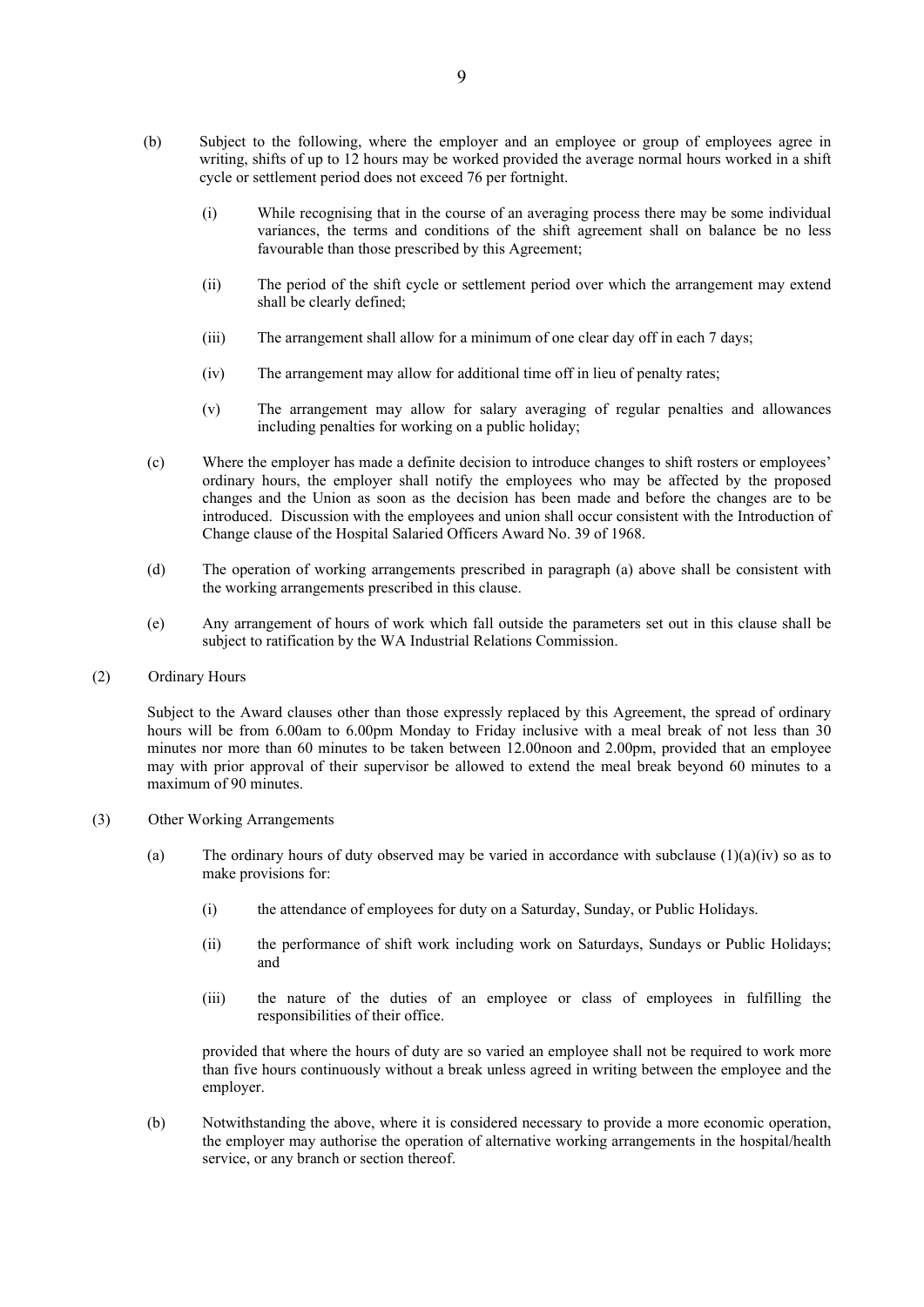The continuing operation of any alternative working arrangements, so approved, will depend on the employer being satisfied that the efficient functioning of the hospital/health service is being enhanced by its operation.

Such alternative working arrangements shall be in accordance with subclause (1)(a) and (d).

## (4) Flexitime Arrangements

- (a) Flexitime Roster
	- (i) The authorisation of a flexitime roster shall be the responsibility of the employer. The roster will indicate the minimum staffing and any other requirements in respect to starting and finishing times, lunch break coverage and flexileave.
	- (ii) The roster shall cover a settlement period of four weeks and shall be made available to all affected employees no later than three days prior to the settlement period commencing.
	- (iii) The roster shall be prepared in consultation with the affected employees, subject to the employer retaining the right to determine arrangements to suit the operational needs of the department.
	- (iv) Subject to four weeks notice being given to affected employees, the employer may withdraw authorisation of a flexitime roster.
- (b) Hours of Duty
	- (i) The ordinary hours of duty may be an average of 7 hours 36 minutes per day which may be worked with flexible commencement and finishing times in accordance with the provisions of this subclause, provided that the required hours of duty for each four week settlement period shall be 152 hours.
	- (ii) For the purpose of leave and Public Holidays, a day shall be credited as 7 hours 36 minutes.
- (c) Flexitime Periods

Within the constraints of the prepared roster and subject to the concurrence of the supervisor, employees may select their own starting and finishing times within the following periods:

6.00 am to 9.30 am 11.00 am to 2.30 pm (Minimum half an hour break) 3.30 pm to 6.00 pm

(d) Core Periods

Core periods may be set by agreement between the employer and the employee.

- (e) Lunch Break
	- (i) An employee shall be allowed to extend the meal break between 11 am and 2.30 pm of not less than 30 minutes but not exceeding 60 minutes except as provided below.
	- (ii) An employee may be allowed to extend the meal break beyond 60 minutes to a maximum of 90 minutes. Such an extension is subject to prior approval of the employee's supervisor.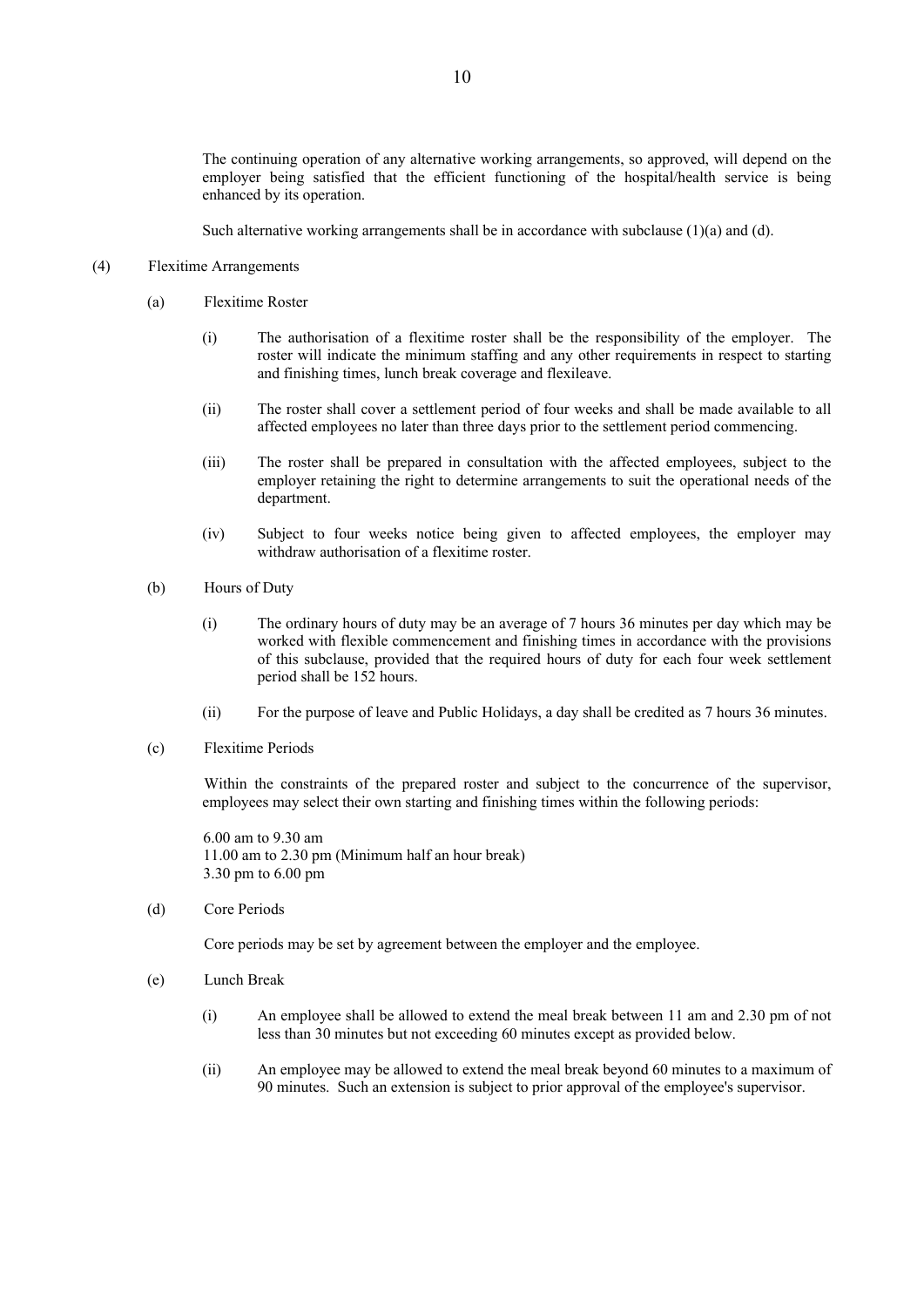#### (f) Flexileave

- (i) Within the constraints of the prepared roster and subject to the prior approval of the supervisor, an employee may be allowed a maximum of two full days or any combination of half days and full days that does not in total exceed two days in any one settlement period.
- (ii) Approval to take flexileave is subject to the employee having accrued sufficient credit hours to cover the absence prior to taking the leave. In exceptional circumstances and with the approval of the employer, flexileave may be taken before accrual subject to such conditions as the employer may impose.
- (g) Settlement Period
	- (i) For recording time worked, there shall be a settlement period which shall consist of four weeks.
	- (ii) The settlement period shall commence at the beginning of a pay period.
	- (iii) The required hours of duty for a settlement period shall be 152 hours.
- (h) Credit Hours
	- (i) Credit hours in excess of the required 152 hours to a maximum of 8 hours are permitted at the end of each settlement period. Such credit hours shall be carried forward to the next settlement period.
	- (ii) Credit hours in excess of 8 hours at the end of a settlement period shall be lost.
	- (iii) Credit hours at any point within the settlement period shall not exceed 20 hours.
- (i) Debit Hours
	- (i) Debit hours below the required 152 hours to a maximum of 4 hours are permitted at the end of each settlement period. Such debit hours shall be carried forward to the next settlement period.
	- (ii) Where an employee's debit hours exceed 4 hours, the employer may treat the time as if the employee had taken leave without pay for the period necessary to reduce debit hours to four hours.
	- (iii) Employees having excessive debit hours may be required to work standard working hours in addition to not being paid for the number of hours in excess of the debit hours permitted at the end of each settlement period.
- (j) Maximum Daily Working Hours

Subject to subclause (1)(b), a maximum of 10 hours may be worked in any one day.

(k) Study Leave

Where study leave has been approved by the employer, credits will be given for education commitments falling within the ordinary hours of duty and for which "time off" is necessary to allow for attendance at formal classes.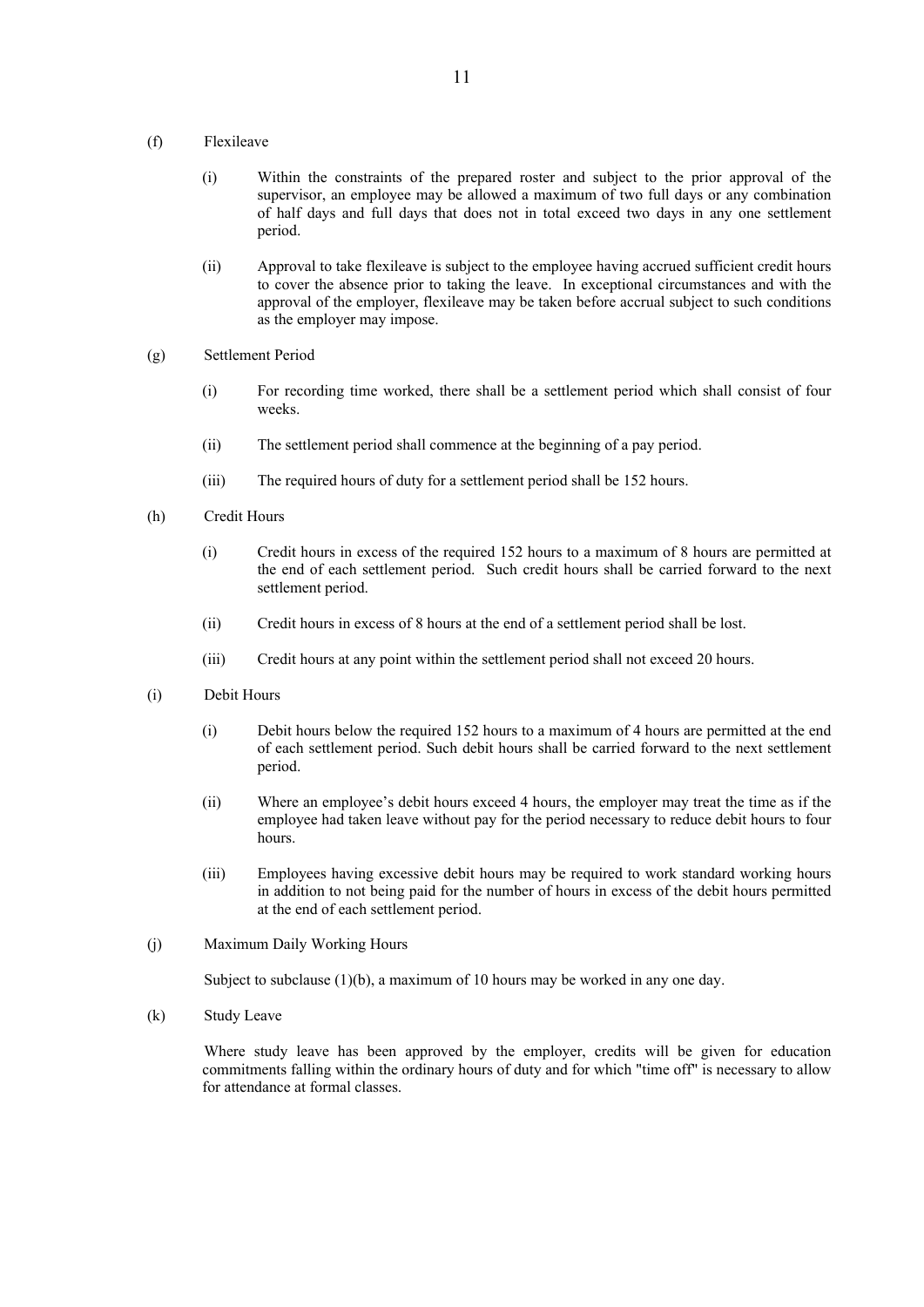#### (l) Overtime

- (i) Employees receiving at least one day's prior notice of overtime shall be required to work the ordinary hours of duty determined by the employer under subclause (1) of this clause.
- (ii) Where an employee is required to work overtime at the conclusion of a day with less than one day's notice, and
	- (aa) where the employee has at the commencement of that day 2 hours or more flexitime credits, the employee shall be paid overtime after 5 hours work on that day, or for time worked after 3.30 pm, whichever is the later, or
	- (bb) where that employee has commenced duty prior to 8.30 am and has, at the commencement of that day, less than 2 hours flexitime credits, the employee shall be paid overtime, for time worked after the completion of ordinary hours of duty or after working 7 hours 36 minutes on that day, whichever is the earlier, or
	- (cc) where that employee has commenced work after 8.30 am and has, at the commencement of that day, less than 2 hours flexitime credits, the employee shall be paid overtime for time worked after 5.30 pm or after working 7 hours 36 minutes, on that day whichever is the earlier.
- (iii) Where an employee is required to work overtime at the beginning of a day with less than one day's notice, that employee shall be paid overtime for any time worked prior to the commencing time for ordinary hours of duty determined by the employer under subclause (1) of this clause.

#### (5) Nine Day Fortnight

- (a) Hours of Duty
	- (i) The employer may authorise the operation of a nine day fortnight where the ordinary hours of duty of 76 hours a fortnight are worked over nine days of the fortnight, exclusive of work performed on Saturday, Sunday and the special rostered day off, with each day consisting of 8 hours and 27 minutes.
	- (ii) The employer shall determine employees' commencing and finishing times between the spread of 6.00 am and 6.00 pm, in order to ensure that departmental requirements are met on each day.
- (b) Lunch Break

A meal break shall be allowed and taken in accordance with the standard provisions of this clause.

(c) Special Rostered Day Off

Each employee shall be allowed one special rostered day off each fortnight in accordance with a roster prepared by management showing days and hours of duty and special rostered days off for each employee.

(d) Leave and Public Holidays.

For the purposes of leave and Public Holidays, a day shall be credited as 8 hours 27 minutes notwithstanding the following:

(i) When a Public Holiday falls on an employee's special rostered day off the employee shall be granted a day in lieu of the holiday prior to the conclusion of the current fortnight.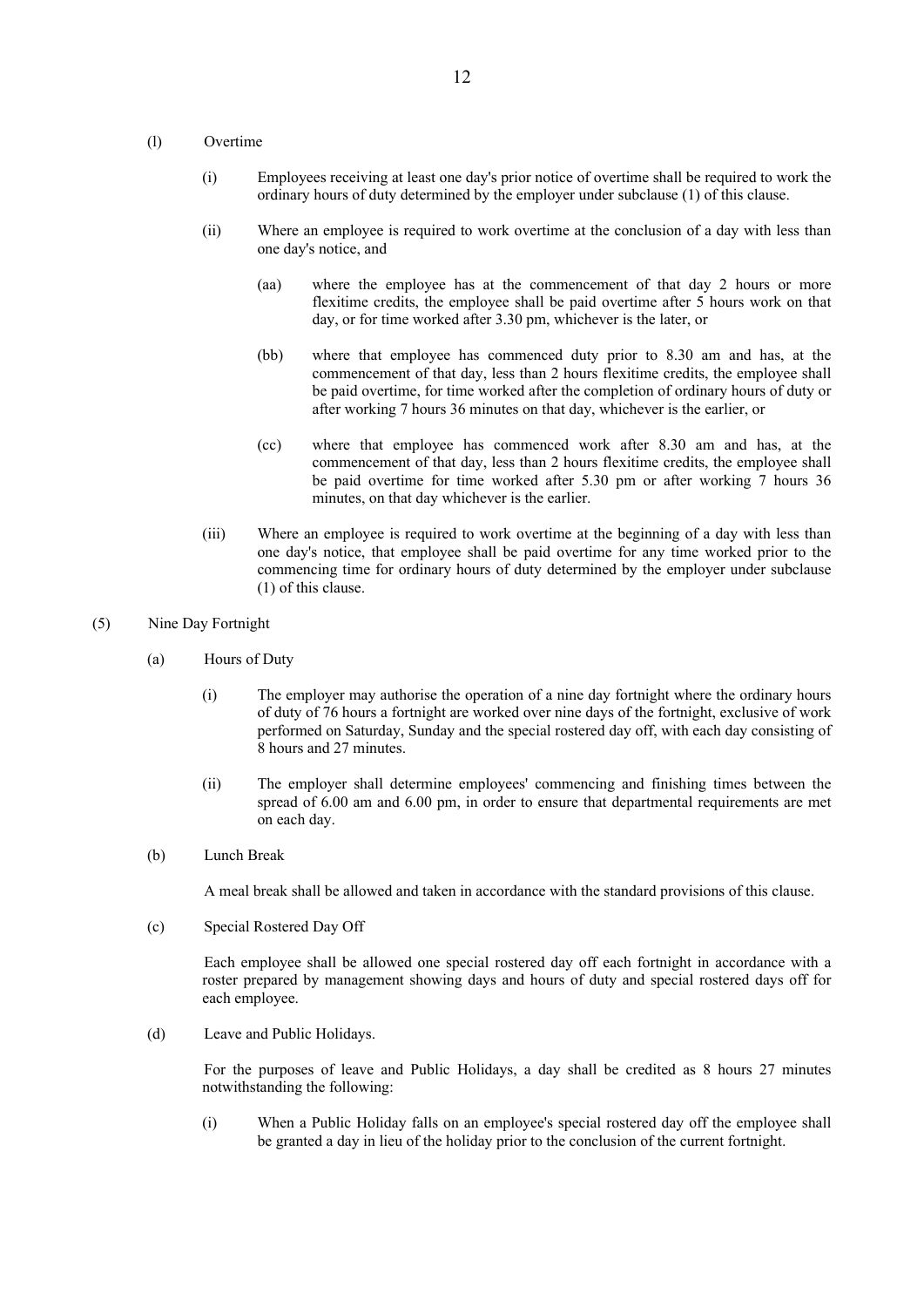- (ii) For a Public Holiday occurring during a period of annual leave, an additional day will be added to the period of leave irrespective of whether it falls on a rostered work day or special rostered day off.
- (iii) A four week annual leave entitlement is equivalent to 152 hours, the equivalent to eighteen rostered working days of 8 hours 27 minutes, and two special rostered days off.
- (iv) An employee who is sick on a special rostered day off will not be granted sick leave for that day, and will not be credited with an additional day off in lieu.
- (e) Overtime

The provisions of the relevant overtime clause, shall apply for work performed prior to an employee's nominated starting time and after an employee's nominated ceasing time in accordance with subparagraph (a)(ii) and on an employee's special rostered day off.

(f) Study Leave

Credits for Study Leave will be given for educational commitments falling due between and employee's nominated starting and finishing times.

## 14. - PART-TIME EMPLOYEES

To be read in conjunction with Clause 34. - Part-time Employees of the Hospital Salaried Officers Award No. 39 of 1968.

- (1) Part-time employees shall be paid at a rate pro-rata to the rate prescribed for the class of work for which they are engaged in the proportion to which their fortnightly hours bear to 76 hours per fortnight.
- (2) When a part-time employee classified above the 20 years of age rate as defined by the Hospital Salaried Officers Award No. 39 of 1968, commences employment on or after the 1 July 1996, he/she shall accrue service towards progression onto subsequent salary increments within a salary level, on a pro-rata basis of the number of hours worked to full time hours.
- (3) Provided that relevant prior service and experience shall be taken into account when determining at what increment within a specified salary level a part-time employee is appointed.
- (4) Part-Time Flexibility for Relief

This provision replaces Order No. P.33 of 1998, known as the PMH/KEMH Patient Information Services Part Time Workers Order of 1998

- (a) (i) The purpose of this provision is to provide those part time employees who wish to access it with the opportunity to work additional hours by covering short-term relief requirements of the employer.
	- (ii) While relief for vacancies will normally be provided from full time relief staff, where that is not possible, opportunities for relieving vacancies will be offered on an equitable basis to available, suitably qualified part time staff.
	- (iii) Where the numbers of suitably qualified and available part time staff warrant it, they shall form a relief pool for the purposes of this subclause.
- (b) The purpose of the relief pool is to identify a pool of available and appropriately trained employees to provide staffing relief for absences of other workers while reducing the need for employers to resort to the use of casuals to provide adequate relief cover. It is envisaged relief under this subclause will be required for absences occasioned by matter such as: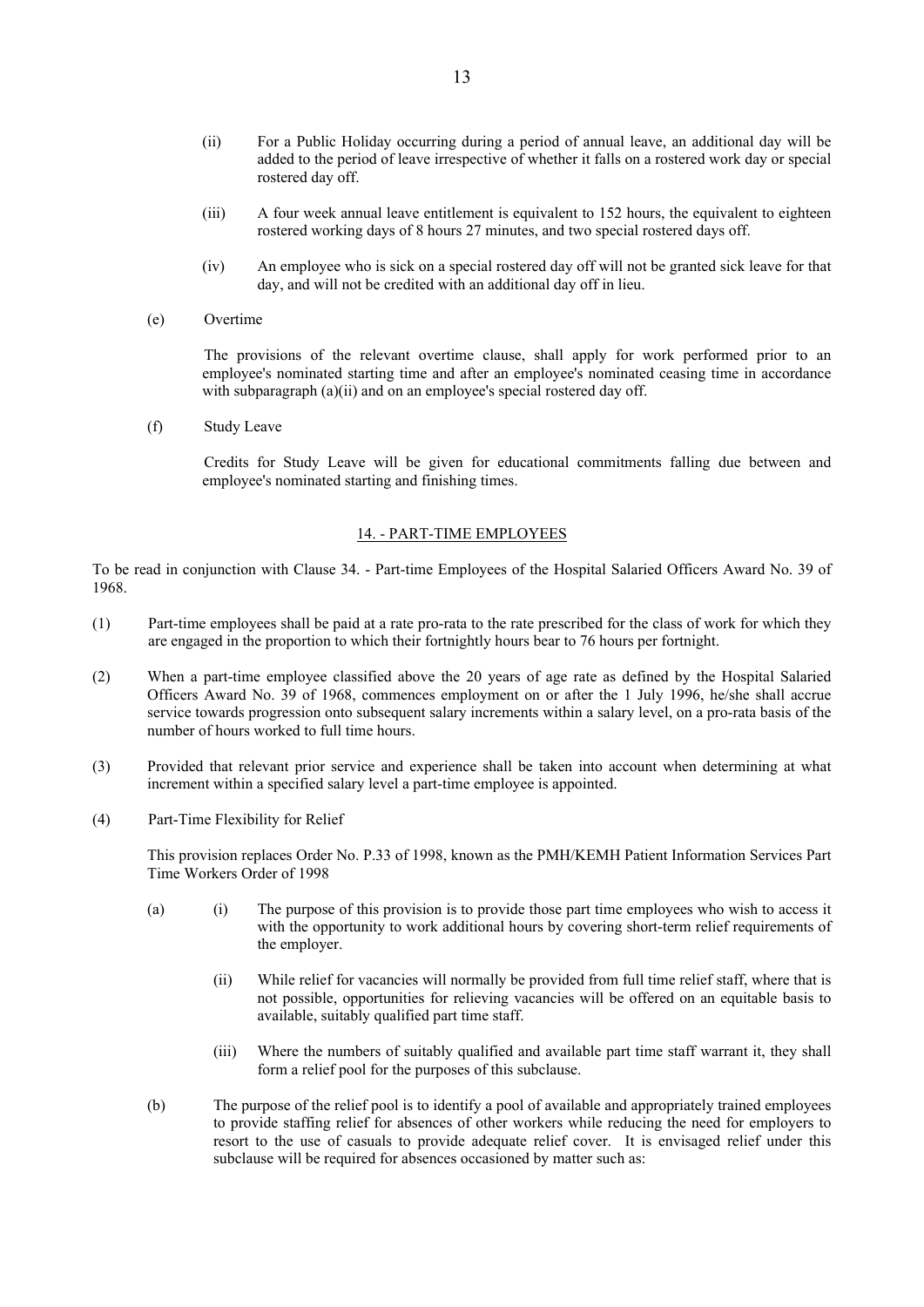- Brief periods of unplanned absence;
- Sick leave;
- Time in lieu;
- Annual leave;
- Long service leave.
- (c) This provision applies to part time workers only
- (d) For the purposes of this subclause, as applicable, a pool or pools of staff qualified for the work to be relieved, will be formed.
- (e) Relief will be provided for absences of both part time and full time employees.
- (f) The pool will consist of only those employees who indicate their willingness to participate in the pool and to accept the modified terms and conditions applying to its operation those terms being set out in paragraph (g) below.
- (g) (i) Not withstanding the provision of Subclause (1) (b) of Clause 34 Part-time Employees, of the Award, and subject to subclauses (b), (c), (d) of this clause where a part-time employee has previously indicated in writing a willingness to work extra hours and or extra shifts such employee may work up to 76 hours per fortnight at ordinary rates of pay without receiving prior notice.
	- (ii) The indication given by an employee of their willingness to work extra hours may be withdrawn at any time.
	- (iii) An indication by an employee of his/her willingness to work additional hours does not oblige the employee to work additional hours if they are offered by the employer, accordingly, the employee may refuse to work any additional hours offered to them and may not be required to give any reasons for so refusing. Any such refusal is without prejudice to the employee.
	- (iv) The employer may not make it a Condition of Employment that an employee agree to make themselves available to work additional hours.
	- (v) Consistent with the operation of this Agreement there will be no rostered split shifts.

## 15. - MEDICAL IMAGING TECHNOLOGISTS

This provision replaces Clause 12. of the Hospital Salaried Officers Award No. 39 of 1968.

Notwithstanding anything contained elsewhere in this Agreement or in the Hospital Salaried Officers Award No. 39 of 1968, Medical Imaging Technologists who were prior to this Agreement employed on a thirty-five hour and four week annual leave basis shall as a result of the registration of this Agreement, be employed on a thirty-five and a half (35.5) hour week and four week annual leave basis.

## 16. - PUBLIC HOLIDAYS

This provision replaces subclause 16(1)(a) of the Hospital Salaried Officers Award No. 39 of 1968.

The following days or the days observed in lieu thereof shall subject as hereinafter provided, be allowed as holidays without deduction of pay, namely New Year's Day, Australia Day, Good Friday, Easter Monday, Anzac Day, Labour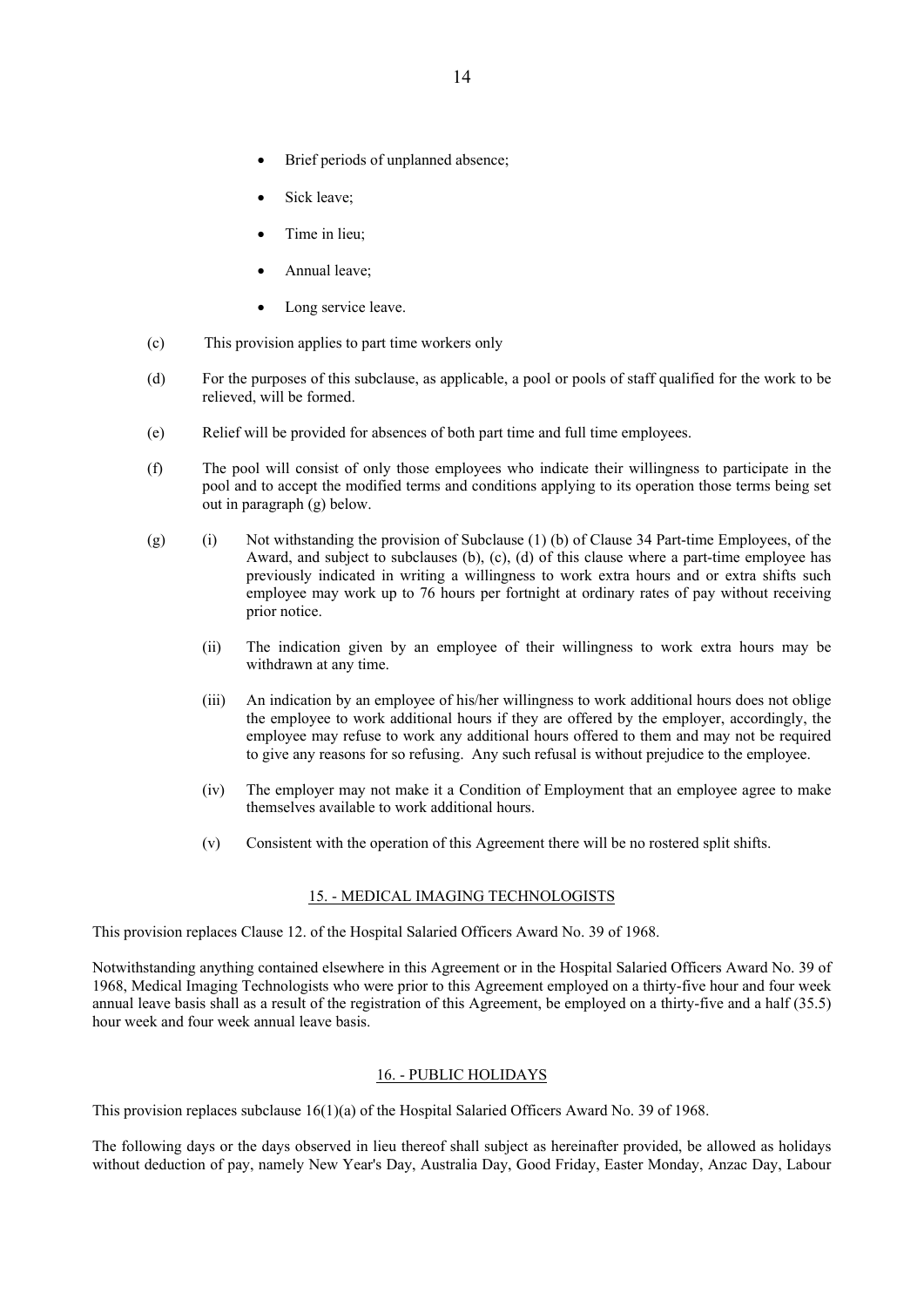Day, Foundation Day, Sovereign's Birthday, Christmas Day and Boxing Day. Provided that another day may be taken as a holiday by arrangement between the parties in lieu of any of the days named in this subclause.

## 17. - LONG SERVICE LEAVE

This clause replaces Clause 19. Long Service Leave of the Hospital Salaried Officers Award No. 39 of 1968.

- (1) An employee shall be entitled to thirteen weeks paid long service leave on the completion of ten years of continuous service and an additional thirteen weeks paid long service leave for each subsequent period of seven years of continuous service completed by the employee.
- (2) Notwithstanding subclause (1), an employee in employment with an employer respondent to the Hospital Salaried Officers Award No. 39 of 1968 at the time of the inception of this agreement shall retain the proportion of long service leave accrued at the rate provided by the Award or relevant agreement, as the case may be, at that time, and shall accrue the balance in accordance with sub clause (1) of this clause.
- (3) Upon application by an employee, the employer may (subject to subclause (4) of this Agreement, approve of the taking by the employee:
	- (a) of double the period of long service leave on half pay, in lieu of the period of long service leave entitlement on full pay; or
	- (b) of half the period of long service leave on double pay, in lieu of the period of long service leave entitlement on full pay; or
	- (c) of any portion of his/her long service leave entitlement on full pay or double such period on half pay; or half such period on double pay;
	- (d) A full time employee who, during a qualifying period towards an entitlement of long service leave was employed continuously on both a full time and part time basis may elect to take a lesser period of long service leave calculated by converting the part time service to equivalent full time service.
- (4) Long service leave may be taken in weekly multiples on full, half or compacted pay provided that where an employees remaining portion of accrued untaken leave entitlement is less than a week such portion may be taken.
- (5) Any holiday occurring during the period in which an employee is on long service leave will be treated as part of the long service leave, and extra days in lieu thereof shall not be granted.
- (6) Long service leave shall be taken as it falls due at the convenience of the employer but within three years next after becoming entitled thereto: Provided that the employer may approve the accumulation of long service leave not exceeding twenty six weeks.
- (7) (a) An employee who;
	- (i) at or before the certification of this agreement was employed by the KDH, and has completed at least 15 years continuous service within the Western Australian Public Sector; or
	- (ii) commenced employment with the KDH after the certification of this agreement and has completed at least 15 years continuous service within the Western Australian Public Sector Health Industry;

may, by agreement with the employer, take pro-rata long service leave provided that the employee has completed at least three years continuous service with the KDH immediately prior to taking this leave.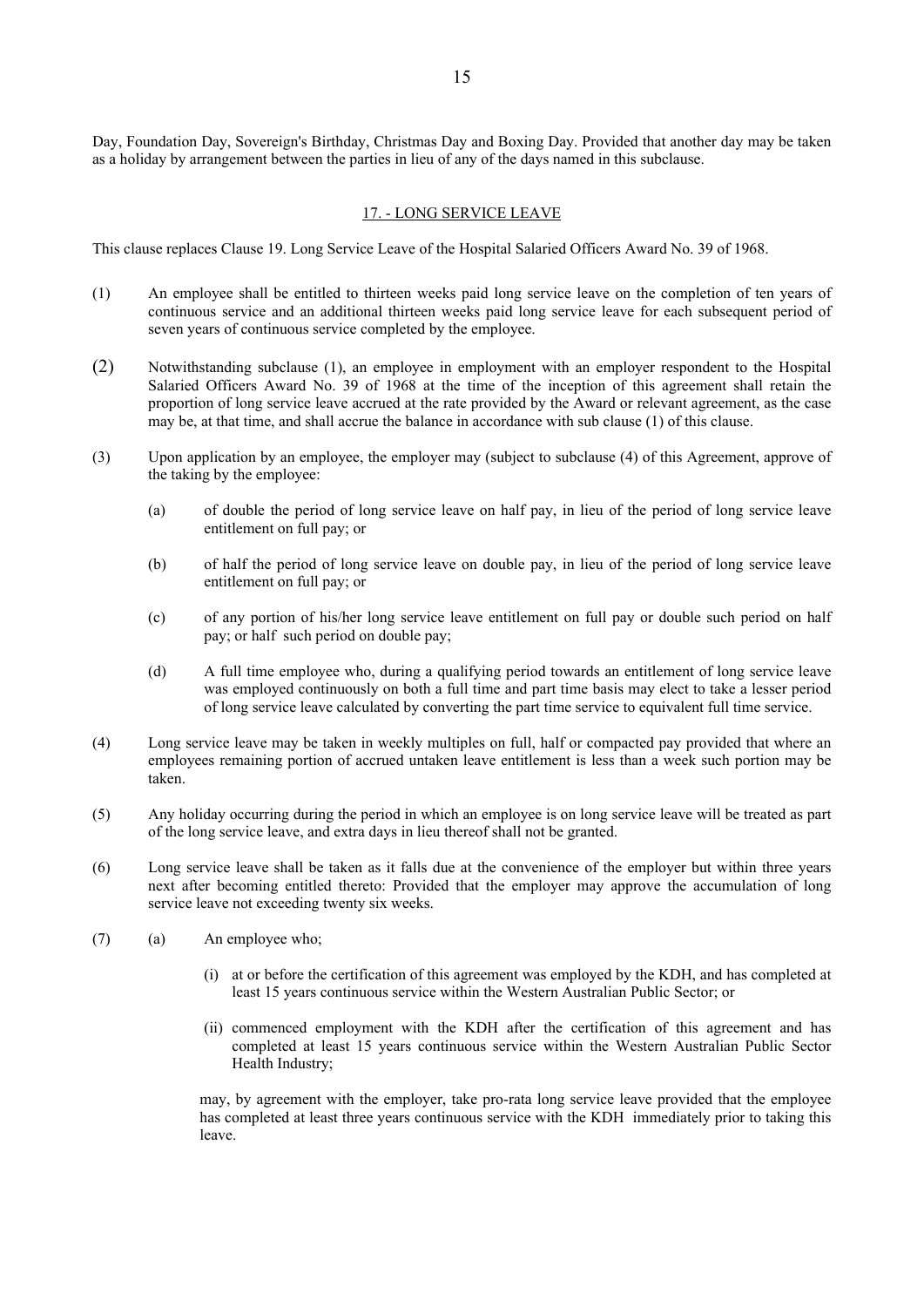- (b) An employee who resigns from their employment with KDH and who:
	- (i) at or before the certification of this agreement was employed by the KDH , and has completed at least 15 years continuous service within the Western Australian Public Sector; or
	- (ii) commenced employment with the KDH after the certification of this agreement and has completed at least 15 years continuous service within the Western Australian Public Sector Health Industry;

shall, in addition to any accrued long service leave be paid pro-rata long service leave, provided that the employee has completed at least three years continuous service with the KDH immediately prior to his her resignation.

- (8) For the purposes of subclause (7), the Western Australian Public Sector Health Industry shall mean the Minister for Health, the Commissioner of Health and all Public Sector Hospitals, Health Services and Agencies constituted under the Hospitals and Health Services Act 1927.
- (9) Where an Employee has been redeployed at the direction of a Western Australian Public Sector Employer, three years continuous service for the purposes of subclauses (7) of this Clause shall be calculated including the service with such previous employer or employers.
- (10) An employee who resigns having not qualified to be paid pro-rata long service leave in accordance with subclause (8) shall, subject to subclause (12), be entitled to payment for accrued long service leave only.
- (11) An employee who is dismissed, shall not be entitled to long service leave or payment for long service leave other than leave that had accrued to the employee prior to the date of the offence for which the employee is dismissed provided that an employee who is dismissed through no fault of his/her own and who having completed at least 15 years continuous service, calculated in accordance with the provisions of this Clause, and having completed at least three years continuous service, calculated in accordance with the provisions of this Clause, with the KDH immediately prior to dismissal shall, in addition to any accrued long service leave be paid pro-rata long service leave.
- (12) A lump sum payment for long service leave accrued in accordance with this clause and for pro-rata long service leave shall be made in the following cases:
	- (a) To an employee who retires at or over the age of fifty-five years or who has retired on the grounds of ill health, provided that no payment shall be made for pro-rata long service leave unless the employee has completed not less than twelve months' continuous service.
	- (b) To an employee who has retired for any other cause: Provided that no payment shall be made for pro-rata long service leave unless the employee had completed not less than three years' continuous service before the date of his/her retirement.
	- (c) To the widow or widower of an employee or such other person as may be approved by the employer in the event of the death of an employee: Provided that no payment shall be made for pro-rata long service leave unless the employee had completed not less than twelve months' continuous service prior to the date of his/her death.
- (13) A calculation of the amount due for long service leave accrued and for pro-rata long service leave shall be made at the rate of salary of an employee at the date of retirement, resignation or death, whichever applies and no such payment shall exceed the equivalent of twelve months' salary.
- (14) Long service leave accrued prior to the issue of the Hospital Salaried Officers Award No. 39 of 1968 shall remain to the credit of each employee.
- (15) Subject to the provisions of subclauses  $(6)$ ,  $(10)$ ,  $(11)$ ,  $(12)$  and  $(16)$  of this clause, the service of an employee shall not be deemed to have been broken: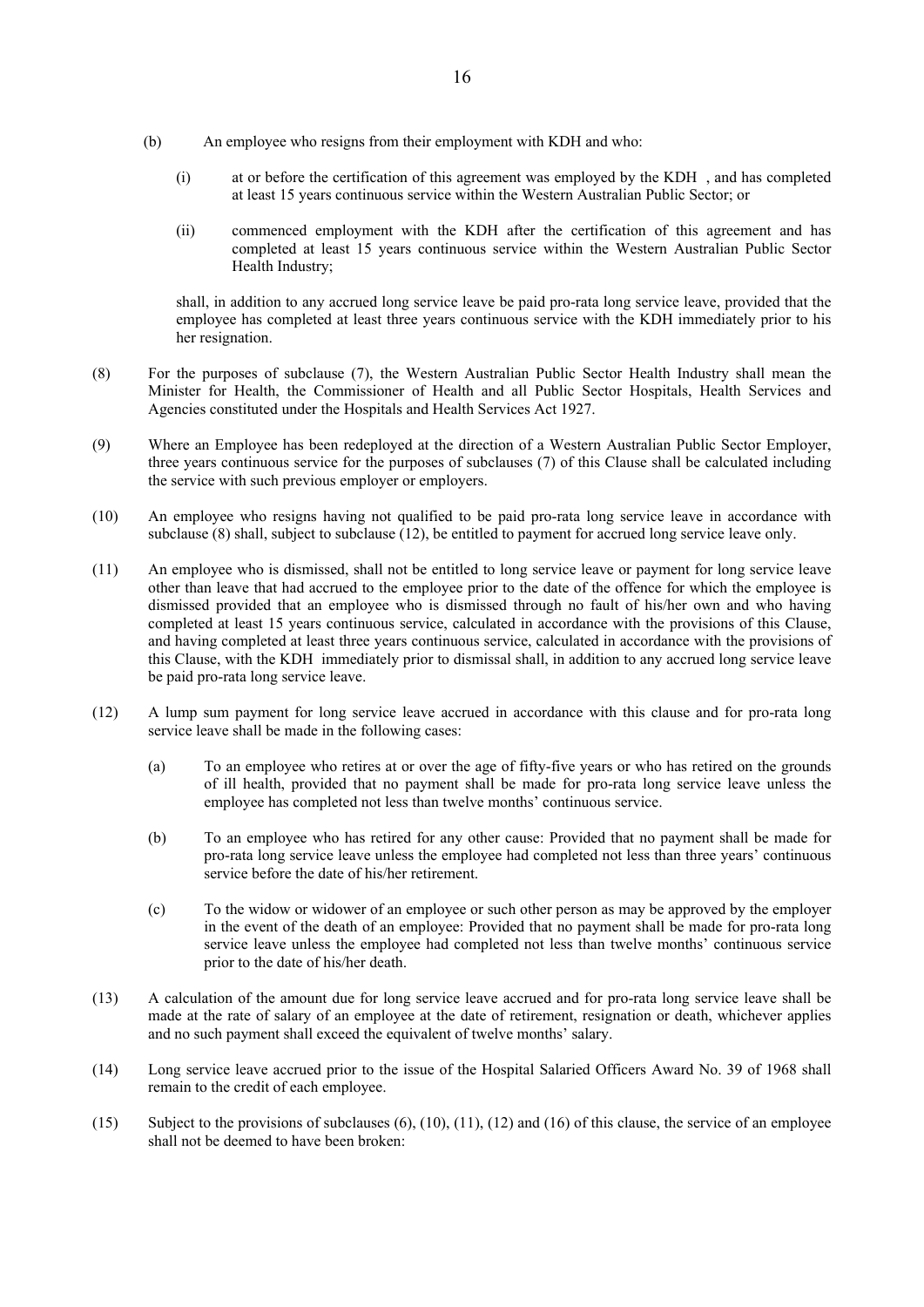- (a) by resignation, where he/she resigned from the employment of an employer a party to the Award and commenced with another employer a party to the Award within one working week of the expiration of any period for which payment in lieu of annual leave or holidays has been made by an employer party to the Award from whom he/she resigned or, if no such payment has been made, within one working week of the day on which his/her resignation became effective; or
- (b) by any absence approved by the employer as leave whether with or without pay.
- (16) The expression "continuous service" in this clause includes any period during which an employee is absent on full pay or part pay, from his/her duties with any employer party to the Award, but does not include:
	- (a) any cumulative period exceeding two weeks in any one anniversary year during which the employee is absent on leave without pay;
	- (b) Any service of the employee who resigns or is dismissed, other than service prior to such resignation or to the date of any offence in respect of which the employee is dismissed when such prior service has actually entitled the employee to long service leave, including pro-rata long service leave, under this clause.

## (17) Portability

- (a) Where an employee was, immediately prior to being employed by the KDH, employed in the service of: The Commonwealth of Australia, or any other State Government of Australia, or any Western Australian State public sector or state government employer, and the period between the date when the employee ceased previous employment and the date of commencing employment by a respondent to this Agreement does not exceed one week, that employee shall be entitled to long service leave determined in the following manner:
	- (i) the pro rata portion of long service leave to which the employee would have been entitled up to the date of appointment under the Public Sector Management Act, shall be calculated in accordance with the provisions that applied to the previous employment referred to, but in calculating that period of pro rata long service leave, any long service leave taken or any benefit granted in lieu of any such long service leave during that employment shall be deducted from any long service leave to which the employee may become entitled under this clause; and
	- (ii) the balance of the long service leave entitlement of the employee shall be calculated upon appointment by a respondent to this Agreement in accordance with the provisions of this clause.
- (b) Nothing in this clause confers or shall be deemed to confer on any employee previously employed by the Commonwealth or by any other State of Australia any entitlement to a complete period of long service leave that accrued in the employee's favour prior to the date on which the employee commenced with the KDH. At the request of the employee and with the agreement of the employer, an employee may be paid in lieu of taking a portion of long service leave.
- (18) At the request of the employee and with the agreement of the employer, an employee may be paid in lieu of taking a portion of long service leave.

# 18. - SICK LEAVE

(1) This provision replaces subclause (7) of Clause 18. - Sick Leave of the Hospital Salaried Officers Award No. 39 of 1968.

The basis for the cumulative accrual of sick leave shall be:-

Leave On Full Pay Working Days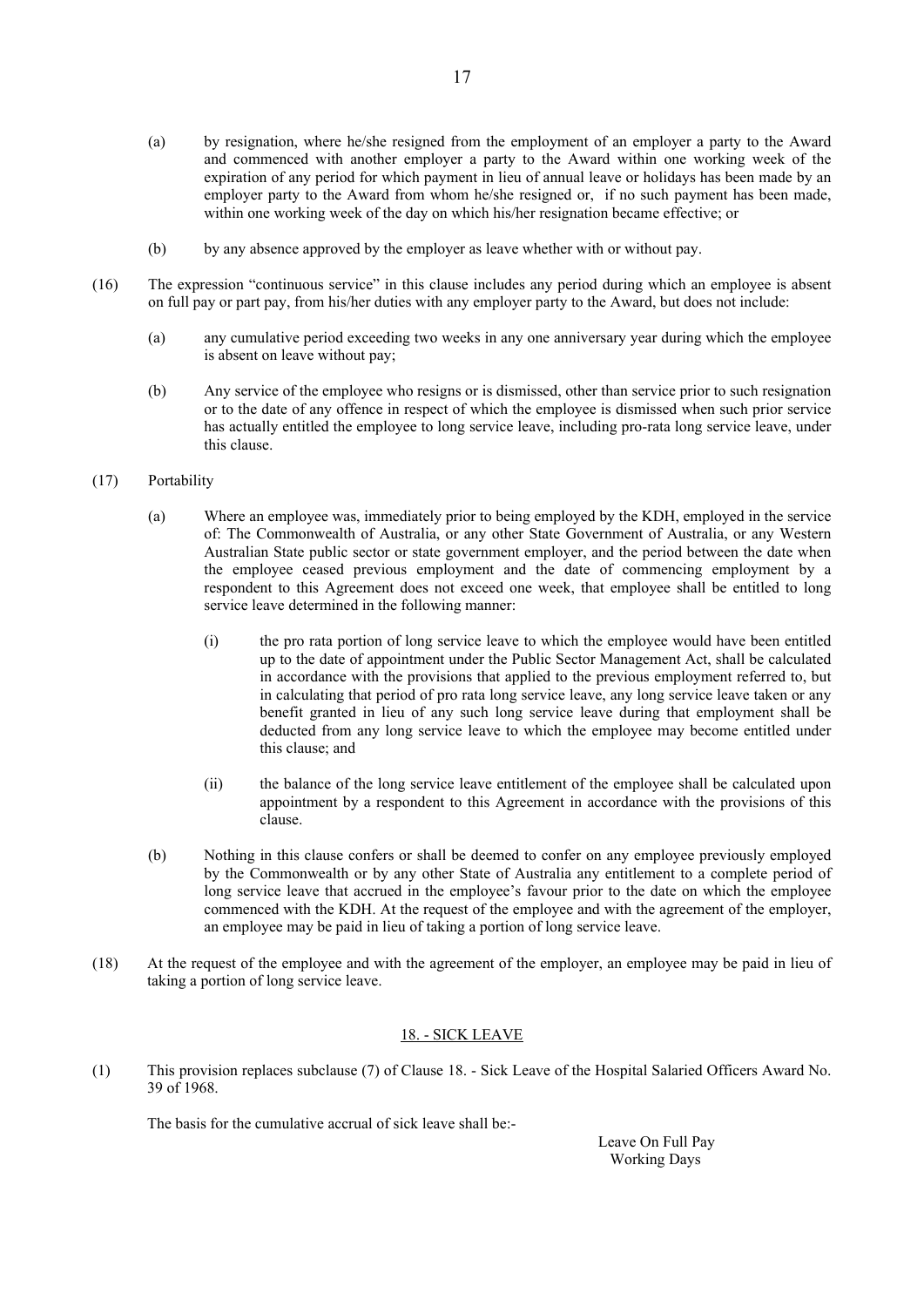| (a) | On date of employment of the employee                                      |  |
|-----|----------------------------------------------------------------------------|--|
| (b) | On completion by the employee of six months' service                       |  |
| (c) | On completion by the employee of twelve months' service                    |  |
| (d) | On completion of each additional twelve months'<br>service by the employee |  |

Provided that where an employee has accrued sick leave on half days pay prior to the date upon which this Agreement comes into effect those accrued half days shall be converted to the equivalent of full days sick leave and shall remain to the employee's credit until such time as they may be taken.

# 19. – TAKING OF ANNUAL LEAVE

- (1) This clause shall be read as if it were subclause (4A) of Clause 16. Holidays and Annual Leave of the Hospital Salaried Officers Award No. 39 of 1968.
	- (a) (i) An employee is expected to take annual leave in the year immediately following the anniversary date upon which the leave became due.
		- (ii) The scheduling of annual leave should be as a result of consultation between the employer and the employee.
		- (iii) If the employee refuses to enter into discussions in relation to the taking of annual leave the employer may roster the employee off for a period of annual leave.
	- (b) An employee, who has accumulated in excess of two year's annual leave entitlement and who has been advised accordingly by the employer, may be required to take sufficient leave prior to the next entitlement becoming due to ensure that their entitlement does not exceed two years entitlement.
	- (c) An employee who fails to take the leave as specified in paragraph (b) of this subclause may have any entitlements in excess of two years paid out at the current rate of pay provided that the employee shall be required to take at least two weeks leave in any anniversary year of employment.
	- (d) At the request of an employee and with the written agreement of the employer, an employee may be allowed to accumulate in excess of two years annual leave entitlement upon demonstrating an extraordinary or special reason to the Employer.
	- (e) Any employee who has accrued an excessive amount of leave (i.e. in excess of two years entitlement) may be required to clear any excessive accrued leave by taking double their entitlement of accrued leave in any one year until such time as their entitlement is less than two years entitlement.
	- (f) Where the employer and employee agree, an employee who has an entitlement in excess of two years may be paid out their annual leave at their current rate of pay, rather than proceeding on annual leave, provided that the employee has proceeded on two weeks leave in that anniversary year of employment.

#### 20. - FAMILY, BEREAVEMENT AND PERSONAL LEAVE

This clause replaces Clause 17. - Short Leave of the Hospital Salaried Officers Award No. 39 of 1968.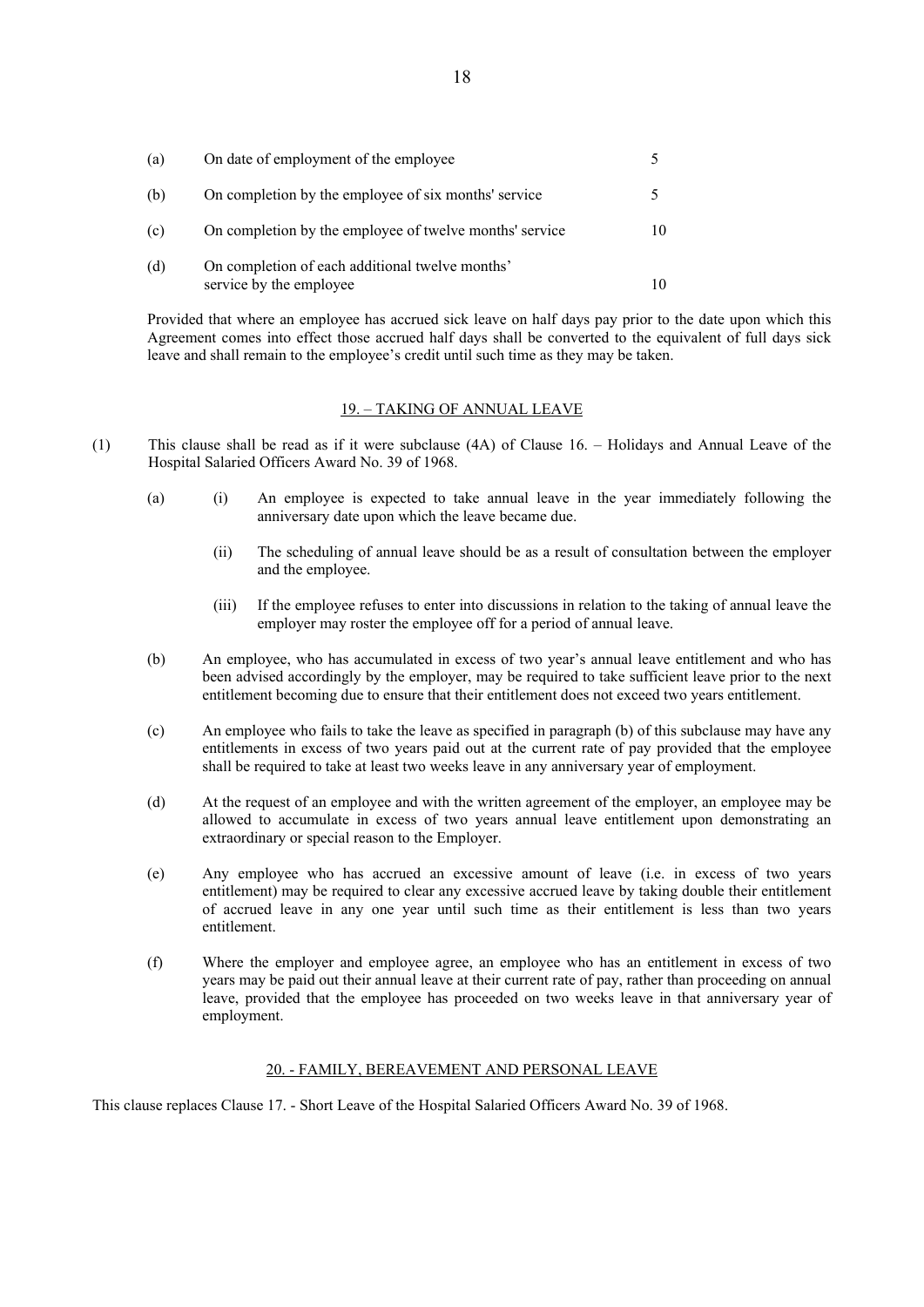- (1) Family Leave
	- (a) In this subclause "family member" means the employee's spouse, defacto spouse, child, stepchild, parent, step-parent. This entitlement will also apply to another person who lives with the employee as a member of the employee's family.
	- (b) The employee is entitled to use up to 38 hours of his/her personal accrued sick leave to care for an ill family member each year, providing the employee must maintain a minimum of 10 days of sick leave available for personal use in each year. Subject to subclause (e), all family leave taken is deducted from the employee's sick leave entitlement.
	- (c) Family leave is not cumulative from year to year.
	- (d) Medical certificate requirements are as per those for Sick Leave under the Award.
	- (e) Where an employee has insufficient accrued sick leave, by mutual agreement, up to five days of annual leave may be used for the purpose of family leave.
- (2) Bereavement Leave
	- (a) An employee shall on the death of:
		- (i) the spouse of the employee;
		- (ii) the child or step-child of the employee;
		- (iii) the parent or step-parent of the employee;
		- (iv) the brother, sister, step brother or step sister; or
		- (v) any other person, who immediately before that person's death, lived with the employee as a member of the employee's family,

be eligible for up to two (2) days bereavement leave, provided that at the request of an employee the employer may exercise a discretion to grant bereavement leave to an employee in respect of some other person with whom the employee has a special relationship.

- (b) The 2 days need not be consecutive.
- (c) Bereavement leave is not to be taken during any other period of leave.
- (d) An employee who claims to be entitled to paid leave under paragraph (a) of this subclause is to provide to the employer, if so requested, evidence that would satisfy a reasonable person as to:
	- (i) the death that is the subject of the leave sought; and
	- (ii) the relationship of the employee to the deceased person.
- (e) An employee requiring more than two days bereavement leave in order to travel overseas in the event of the death overseas of a member of the employees immediate family may, upon providing adequate proof, in addition to any bereavement leave to which the employee is eligible, have immediate access to annual leave and/or accrued long service leave in weekly multiples and/or leave without pay provided all accrued leave is exhausted.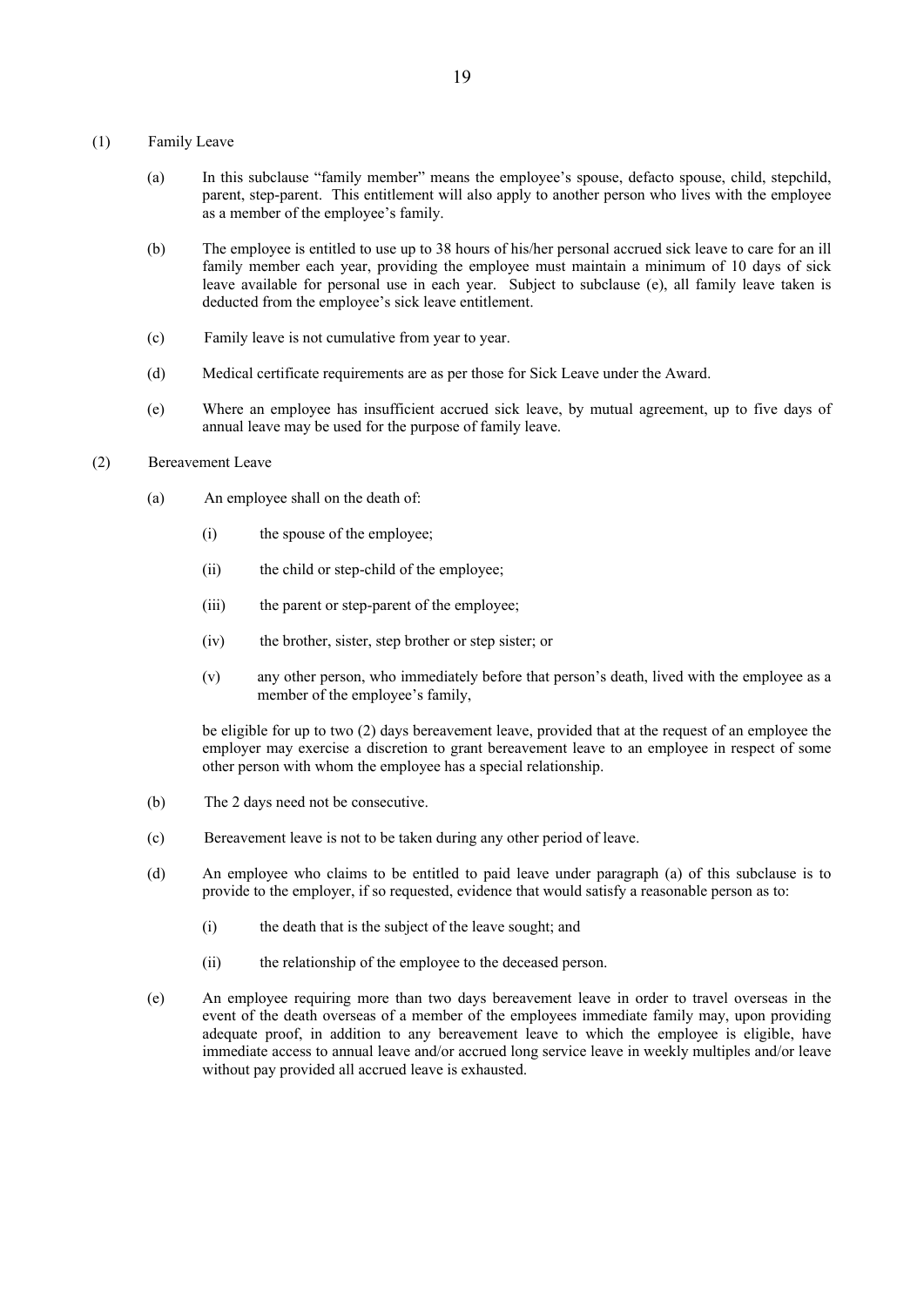#### (3) Special Personal Leave

(a) Without Pay

The employer may upon the request of an employee, grant that employee special leave without pay for any special or personal reason.

(b) Use of Annual Leave

The employer may, upon the request of an employee and with sufficient cause being shown, which may in the circumstances be with little notice, grant that employee single days of annual leave for pressing personal emergencies.

(c) Use of Sick Leave

The employer may, upon the request of an employee and with sufficient cause being shown, which may in the circumstances be with little notice, grant that employee single days of sick leave for pressing personal emergencies, providing the employee must maintain a minimum of 10 days of sick leave available for personal use in each year

- (d) Employees may be granted leave for the following:
	- International sporting events
	- Defence force reserves
	- State emergency service volunteers

Employees must submit a written request for leave and the Employer shall consider the request having regard to patient care and operational requirements.

#### 21. - PARENTAL LEAVE

This clause replaces the Clause 18A. - Maternity Leave of the Hospital Salaried Officers Award No. 39 of 1968. Subject to the terms of this clause employees are entitled to parental leave and / or to work part-time in connection with the birth or adoption of a child.

## (1) Definitions

For the purpose of this clause:

- (a) "Child" means a child of the employee under the age of one year except for adoption of a child where "child" means a person under the age of five years of age who is placed with the employee for the purpose of adoption, other than a child or step-child of the employee or of the spouse of the employee or child who has previously lived continuously with the employee for a period of six months or more.
- (b) "Parental leave" means maternity, paternity or adoption leave taken in accordance with this clause.
- (2) Basic entitlement
	- (a) Employees whose contract of service is by the month are entitled to 52 weeks unpaid parental leave in relation to the birth or adoption of their child. For females maternity leave may be taken and for males paternity leave may be taken. Adoption leave may be taken in the case of adoption.
	- (b) Parental leave is to be available to only one parent at a time, except that both parents may simultaneously access the leave in the following circumstances: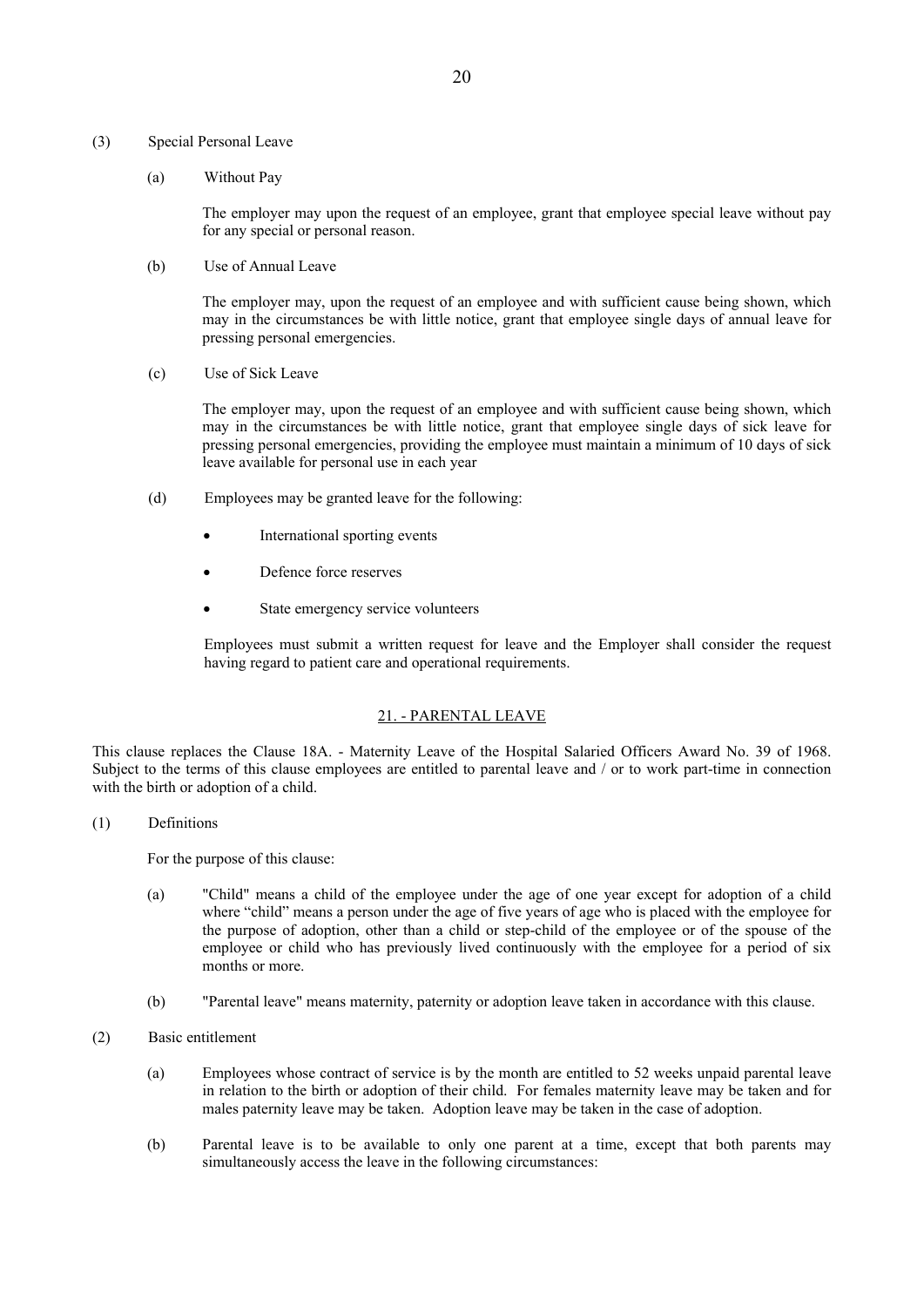- (i) for maternity leave and paternity leave, an unbroken period of one week at the time of the birth of the child:
- (ii) for adoption leave, an unbroken period of up to three weeks at the time of placement of the child.
- (c) In order to demonstrate to the employer that, subject to paragraph (b), only one parent will be off on Parental leave at a time an employee shall, when applying for parental leave, provide the employer with a statutory declaration stating particulars of any period of parental leave sought or taken by his or her spouse.

## (3) Maternity leave

- (a) An employee will provide to the employer at least ten weeks in advance of the expected date of confinement:
	- (i) a certificate from a registered medical practitioner stating that she is pregnant and the expected date of confinement; and
	- (ii) written notification of the date on which she proposes to commence maternity leave, and the period of leave to be taken.
- (b) Subject to subclause (c) and unless agreed otherwise between employer and employee, an employee may commence parental leave at any time within six weeks immediately prior to the expected date of the birth.
- (c) Where an employee continues to work within the six week period immediately prior to the expected date of birth, or where the employee elects to return to work within six weeks after the birth of the child, an employer may require the employee to provide a medical certificate stating that she is fit to work on her normal duties.
- (d) Where the pregnancy of an employee terminates after 27 weeks and the employee has not commenced maternity leave, the employee may take unpaid leave (to be known as special maternity leave) for such period as a registered medical practitioner certifies as necessary, except that where an employee is suffering from an illness not related to the direct consequences of the delivery, an employee shall be entitled to access paid sick leave to which she is entitled, in lieu of, or in addition to, special maternity leave.
- (e) Where leave is granted under subclause (3)(d), during the period of leave an employee may return to work at any time, as agreed between the employer and the employee provided that time does not exceed four weeks from the recommencement date desired by the employee.
- (f) Where the pregnancy of an employee then on maternity leave terminates other than by the birth of a living child, it shall be the right of the employee to resume work at a time nominated by the employer which shall not exceed four weeks from the date of notice in writing by the employee to the employer that she desires to resume work.
- (g) Where an employee then on maternity leave suffers illness related to her pregnancy, she may take such paid sick leave as to which she is then entitled and such further unpaid leave (to be known as special maternity leave) as a registered medical practitioner certifies as necessary before her return to work provided that the aggregate of paid sick leave, special maternity leave and maternity leave shall not exceed twelve months.

#### (4) Paternity leave

An employee will provide to the employer, at least ten weeks prior to each proposed period of paternity leave: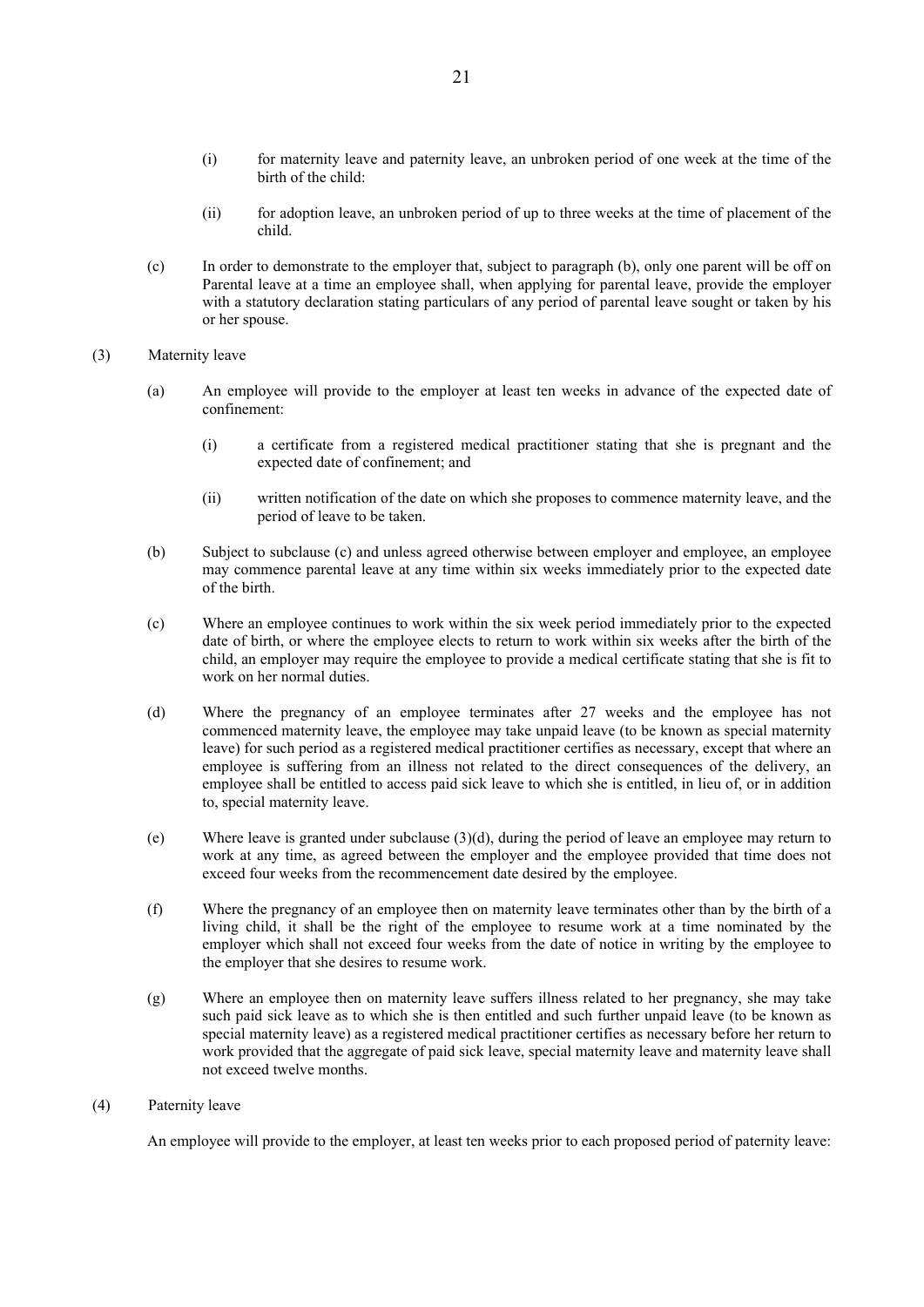- (a) a certificate from a registered medical practitioner which names his spouse, states that she is pregnant and the expected date of confinement, or states the date on which the birth took place; and
- (b) written notification of the date on which he proposes to start and finish the period of paternity leave.

## (5) Adoption leave

- (a) The employee will notify the employer at least ten weeks in advance of the date of commencement of adoption leave and the period of leave to be taken. An employee may commence adoption leave prior to providing such notice where through circumstances beyond the control of the employee, the adoption of a child takes place earlier.
- (b) The employer may require an employee to provide confirmation from the appropriate government authority of the placement.
- (c) The employer shall grant an employee who is seeking to adopt a child such unpaid leave as is required by the employee to attend any compulsory interviews or examinations as are necessary as part of the adoption procedure. Where paid leave is available to the employee, the employer may require the employee to take such leave in lieu of unpaid leave.
- (d) Where the placement of a child for adoption with an employee does not proceed or continue, the employee will notify the employer immediately and the employer will nominate a time not exceeding four weeks from the date of notification for the employee's return to work.
- (6) Variation of notice period

Notwithstanding the requirement to give at least 10 weeks notice of the date of commencement of parental leave, such notice may be for a greater or lesser period, where it is necessary to vary the date of commencement of parental leave due to a variation in the actual date of arrival of the child. Such variation does not count as a variation for the purposes of subclause (7) of this clause.

(7) Variation of period of parental leave

Unless agreed otherwise between the employer and employee, an employee may apply to their employer to change the period of parental leave on one occasion. Any such change shall be notified at least four weeks prior to the commencement of the changed arrangements.

(8) Parental leave and other entitlements

An employee may in lieu of or in conjunction with parental leave, access other paid leave entitlements which the employee has accrued, such as annual leave and long service leave, subject to the total amount of leave not exceeding 52 weeks.

- (9) Transfer to a safe job
	- (a) Where an employee is pregnant and, in the opinion of a registered medical practitioner, illness or risks arising out of the pregnancy or hazards connected with the work assigned to the employee make it inadvisable for the employee to continue at her present work, the employee will, if the employer deems it practicable, be transferred to a safe job at the rate and on the conditions attaching to that job until the commencement of maternity leave.
	- (b) If the transfer to a safe job is not practicable, the employee may elect, or the employer may require the employee, to commence parental leave.
- (10) Entitlement to Part-Time employment
	- (a) Where an employee is pregnant, and has a doctors certificate advising that it would be preferable for the employee to work part-time, or where an employee is eligible for parental leave, and the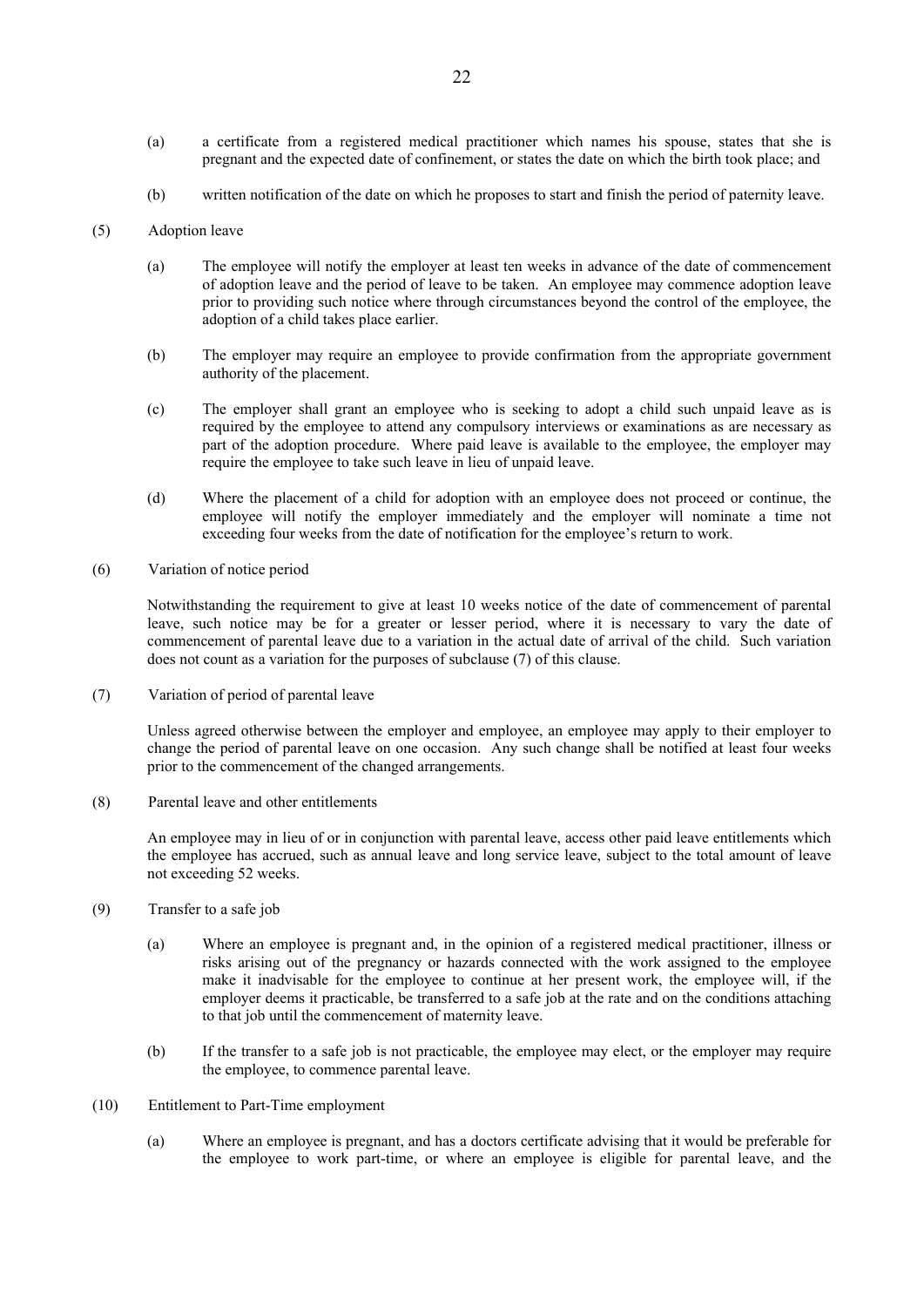employer agrees, the employee may work part-time, the terms of which are to be agreed in writing, in one or more periods at any time until the child's second birthday or until the second anniversary of the placement of the child.

- (b) The work to be performed part-time need not be the work performed by the employee in his or her former position.
- (11) Returning to work after a period of parental leave or part time work.
	- (a) An employee will notify of their intention to return to work after a period of parental leave or parttime work entered into in accordance with this clause at least four weeks prior to the expiration of the leave or part-time work.
	- (b) An employee will be entitled to the position that they held immediately before proceeding on parental leave. In the case of an employee transferred to a safe job pursuant to subclause (8), the employee will be entitled to return to the position they held immediately before such transfer. An employee who entered into part-time work in accordance with subclause (10) will be entitled to return to his or her former position.
	- (c) When such position no longer exists but there are other positions available, which the employee is qualified for and is capable of performing, the employee will be entitled to a position as nearly comparable in status and pay to that of their former position.
- (12) Replacement employees
	- (a) A replacement employee is an employee specifically engaged or temporarily promoted or transferred, as a result of an employee proceeding on parental leave.
	- (b) A replacement employee will be informed of the temporary nature of the employment and of the rights of the employee who is being replaced.
- (13) Notwithstanding any award, agreement or other provision to the contrary:
	- (a) absence on parental leave shall not break the continuity of service of an employee but shall not be taken into account in calculating the period of service for any purpose of the Award or this Agreement.
	- (b) commencement of part-time employment in accordance with this clause, and return from part time to full time work under this clause, shall not break the continuity of service or employment.

#### 22. - ALLOWANCES

Where an employee subject to this Agreement is paid an allowance as provided under the Hospital Salaried Officers Award No. 39 of 1968, which is calculated as a percentage of a salary rate prescribed by that Award, the allowance shall for the life of this Agreement, now be calculated using the salary rates as prescribed at Clause 31. - Salaries of this Agreement.

#### 23. - OVERPAYMENTS

- (1) Where an employee is paid for work not subsequently performed or is overpaid in any other manner, the employer is entitled to make adjustment to the subsequent wages or salaries of the employee.
- (2) One-off Overpayments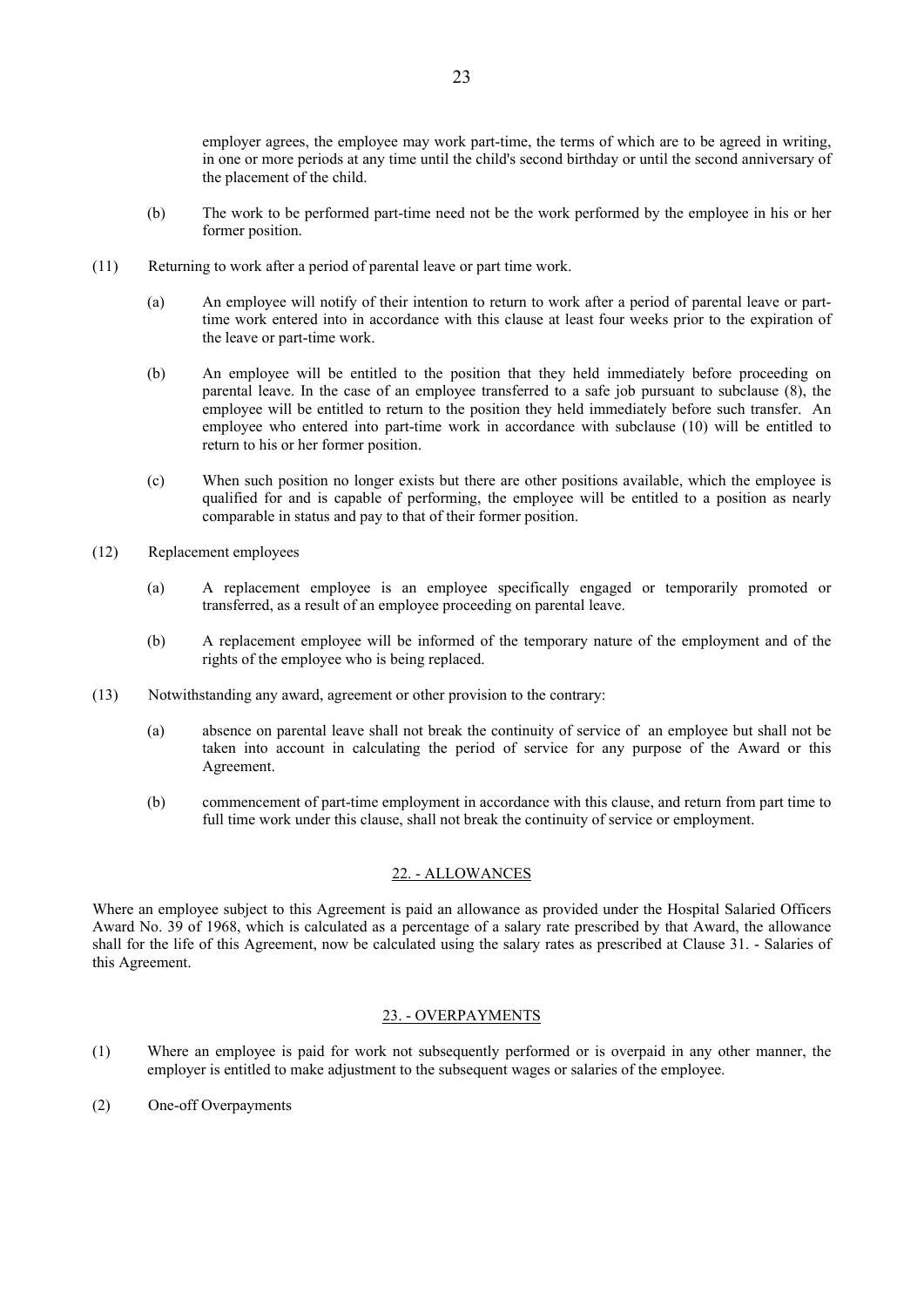Subject to subclauses (4) and (5), one-off overpayments may be recovered by the employer in the pay period immediately following the pay period in which the overpayment was made, or in the period immediately following the pay period in which it was discovered that overpayment has occurred.

## (3) Cumulative Overpayments

Subject to subclauses (4) and (5), cumulative overpayments may be recovered by the employer at a rate agreed between the employer and the employee, provided that the rate at which the overpayment is recovered is not at a lesser rate than the rate at which it was overpaid or \$50 per week, depending on which is the lesser amount per pay period.

- (4) In exceptional circumstances, other arrangements for the recovery of overpayments may be agreed between the employer and the employee.
- (5) The employer is required to notify the employee of their intention to recoup overpayment and to consult with the employee as to the appropriate recovery rate.

## 24. - MOBILITY

- (1) This clause will apply to all current and prospective employees of the KDH.
- (2) The parties agree that with the establishment of the KDH all employees are employed by the Board and as such it is no longer appropriate that staff be appointed exclusively to individual Hospital & Health Service sites of the KDH.
- (3) The parties also agree that in order for the KDH to provide appropriate levels of healthcare to consumers it is necessary to have a workforce which is mobile and that, managed properly, mobility has the potential to improve the employment security, career opportunity and development, and work life of employees.
- (4) The parties agree that in giving effect to the mobility provisions of this clause, both the organisation's and the employee's needs are to be considered including;
	- (a) ensuring that the careers of employees are not disadvantaged
	- (b) consideration of family & carer responsibilities
	- (c) availability of transport
	- (d) matching skill level and professional suitability of any temporary job opportunity or permanent new position
	- (e) availability of training and support to assist the employee with any skills deficit in respect to the requirement of the temporary job opportunity or permanent new position.
	- (f) The classification level and relevant opportunity costs to the employee.

The parties acknowledge that the above considerations can only be properly assessed through consultation. Subject to the particular circumstances of individual employees, a greater degree of mobility may be expected in regard to higher classified employees.

- (5) The parties agree that they will assist in the introduction of this initiative on the following basis:
	- (a) Temporary Transfer

Subject to agreement between the employer and employee, an employee may be transferred to another position within the KDH on a temporary basis, provided that: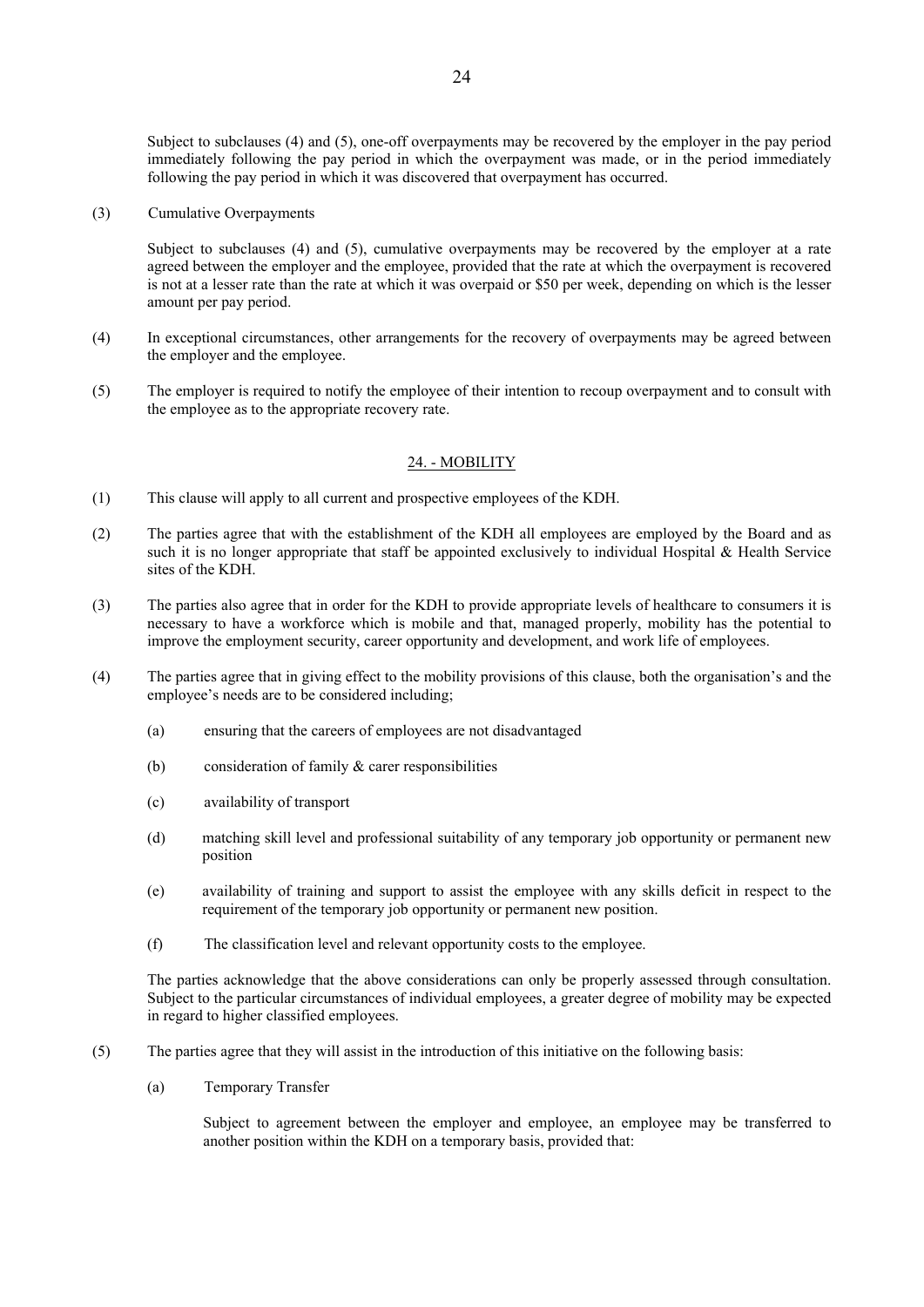- (i) the employer and employee mutually agree the decision to transfer
- (ii) the period of time is defined
- (iii) the transfer is at a comparable or higher classification level
- (iv) the employee is formally notified of the agreed duties and these are commensurate with the substantive classification of the employee or at a higher level and within the competency of the employee.
- (b) Permanent Transfer

Subject to agreement between the parties, an employee may be transferred to another position within the KDH on a permanent basis, provided that:

- (i) the employer and employee mutually agree the decision to transfer
- (ii) the transfer is at a comparable classification level
- (iii) the employee is formally notified of the agreed duties and these are commensurate with the substantive classification of the employee.

## 25. - SKILLS ACQUISITION, TRAINING AND EMPLOYEE DEVELOPMENT

- (1) This clause is to be read in conjunction with Clause 28.- Mobility.
- (2) The purpose of these clauses is to:
	- (a) recognise that change is a constant factor within the work environment, that the workplace of tomorrow will not be the same workplace today, and that employees can be expected to work in several different types of job during their working life;
	- (b) recognise that both employees and employers share obligations to ensure that the organisation and the employees are able to adapt to continuous change;
	- (c) facilitate the creation of a mobile, skilled, efficient, effective and adaptable workforce;
	- (d) facilitate the training and development of staff so that they are best able to meet the present and future needs of the Government Health Industry;
	- (e) assist in ensuring that employers are able to attract, develop and retain the best possible staff;
	- (f) facilitate the deployment of employees within the operations of the employer to best effect; while at the same time respecting the individual needs, security, expectations and reasonable requirements of employees, and not imposing, either directly or indirectly, unnecessary or unreasonable costs on them.
- (3) The parties agree that the provision of appropriate levels of health care is better able to be facilitated where the workforce is appropriately trained and skilled both for present needs and for reasonably expected future requirements including career development and opportunities within the Government Health Industry.
- (4) It is agreed that skills acquisition, training and employee development;
	- (a) not impose unreasonable difficulties, out of pocket expenses, or otherwise impact adversely on employees;
	- (b) subject to the provisions of this clause, be as far as practicable, voluntary;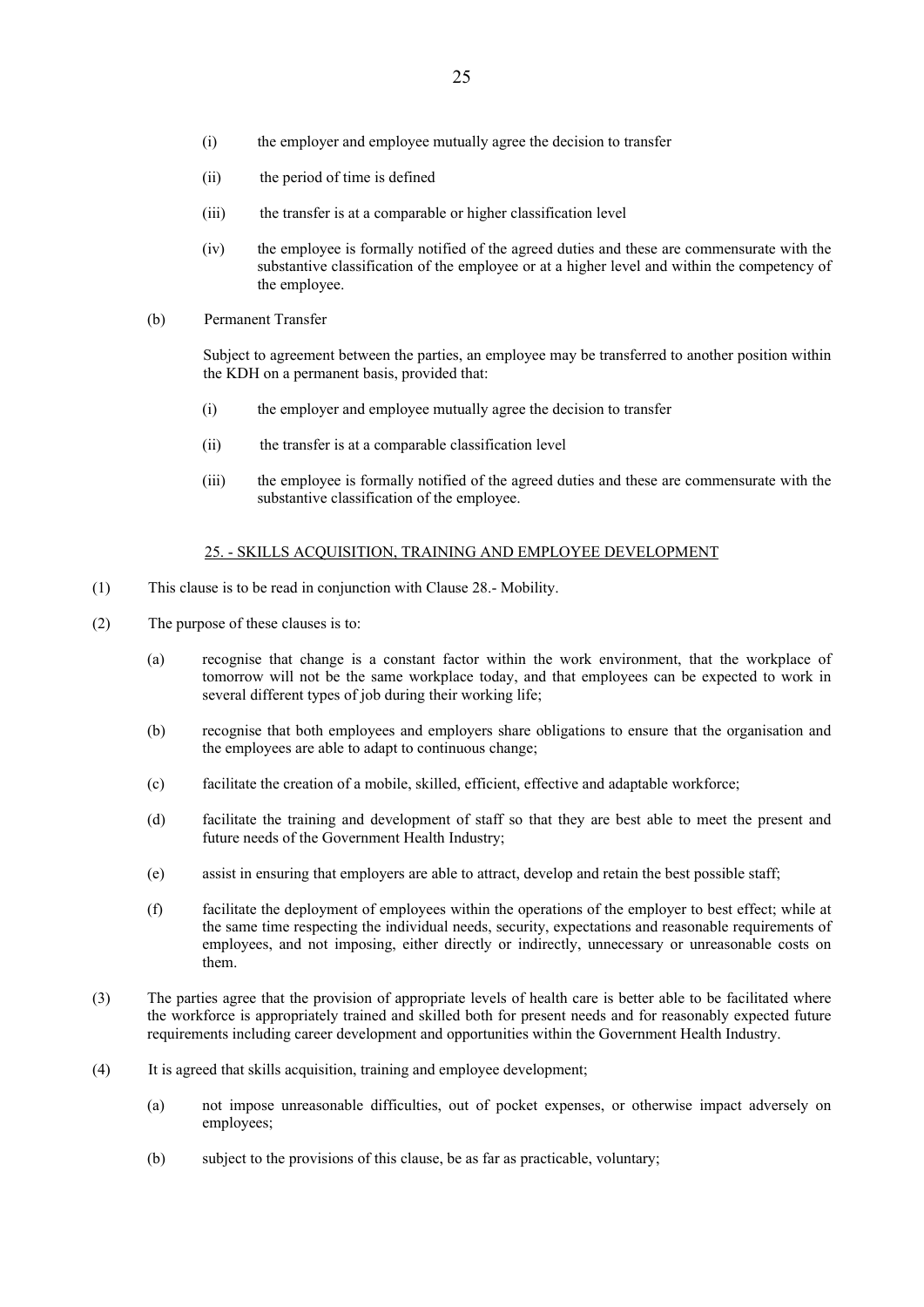- (5) Skills acquisition, training and employee development, administered in accordance with the standards and principles contained in this clause, within the KDH health service region will benefit employees through providing;
	- (a) access to a greater variety of employment opportunities;
	- (b) the opportunity to develop and acquire a wide range of skills, competencies and work experience;
	- (c) expanded opportunity in terms of career development; and
	- (d) improved employment security.
- (6) Employees agree to be prepared to give reasonable consideration to any proposal in regard to their skills acquisition, training and development which meets the principles and requirements of this clause.
- (7) The parties agree that in giving effect to the provisions of this clause, both the organisation's and employee's needs and reasonable expectations are to be considered including:
	- (a) ensuring that the careers of employees are enhanced and that they are not disadvantaged;
	- (b) consideration of the possible impact of any course study requirements, training, training schedule, employee development and or succession plan on family and carer responsibilities;
	- (c) reimbursement of the employee for any reasonable costs incurred by the employee as a result of attendance at or participation in any training, course of study or development activities at the direction of the employer;
	- (d) the skill level, aptitude, aspirations and suitability of the employee for the proposed skills acquisition, training or development program;
	- (e) the relevance of any proposed skills acquisition, training or development program to the needs of the employer, and
	- (f) that attendance by the employee does not unduly affect or inconvenience the operations of the employer.

The parties acknowledge the above and any other reasonable considerations can only be properly assessed through consultation between the employer, employee and, where appropriate, the union.

- (8) For the purposes of this clause, an "approved course" or "approved training" is an accredited or industry recognised course of study, conference or workshop undertaken by the employee which in the employer's view;
	- (a) is relevant to the business outcomes to be achieved by the employee
	- (b) is relevant to the current and emerging business needs of the employer; and/or
	- (c) enhances the career development of the employee.
- (9) Training and Short Courses

The parties agree that they will assist in the introduction of this initiative on the following basis:

- (a) An employee may be required to attend a training course or short course directly related to their work during ordinary working hours.
- (b) Attendance at such courses shall be at no expense to the employee.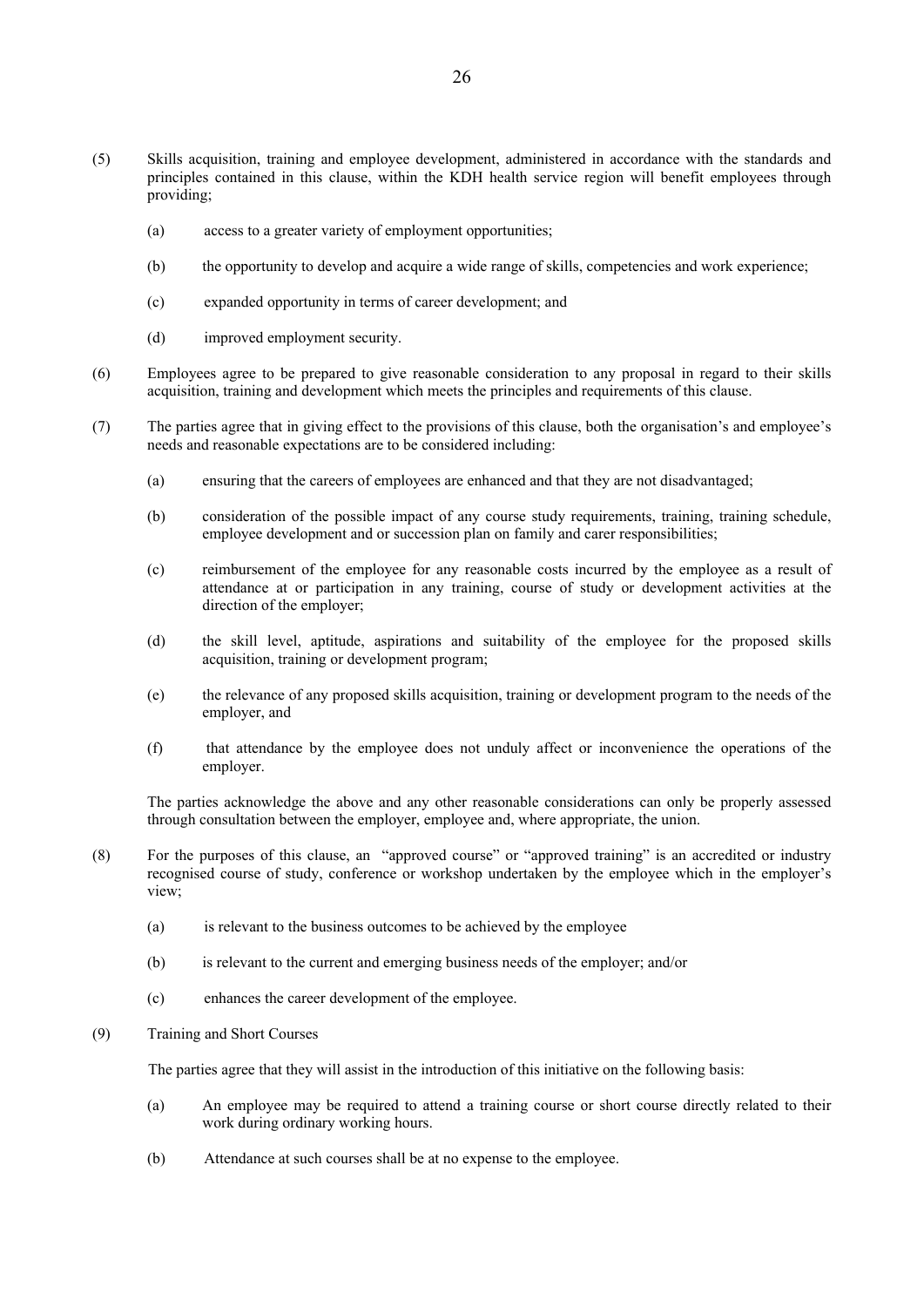- (d) The employer may grant leave with pay to participate in an approved short course or training course. The amount of leave may be up to 38 hours within a 12 month period.
- (e) Where attendance is paid for by the employer;
	- (i) The employee may be required to provide evidence to the employer of attendance and satisfactory progress with studies.
	- (ii) The employee may be required to report to other employees on the course or training or to impart the knowledge gained to other employees.
- (f) The employer may, where the short course or training is not an approved course or training, grant an employee leave to attend the short course or training during the employee's hours of duty and may require the employee to make up the hours or the employer may grant unpaid leave for such purpose.

## (10) Multiskilling

- (a) Employees agree that they will assist in the introduction of this policy on the following basis;
	- (i) Job Rotation
		- (aa) Employer and Employee mutually negotiate the decisions.
		- (bb) The period of time for any job rotation cycle is defined.
		- (cc) Prior to commencement of a job rotation arrangement, agreement is reached regarding the employee's continuity of service, tenure of employment in their substantive position or placement, at the completion of the rotation.
	- (ii) Job Enlargement and Enrichment
		- (aa) Decisions are mutually agreed by employee and supervisor.
		- (bb) The purpose, progression and outcomes from the enlargement/enrichment process are clearly defined.
		- (cc) The period of time is defined, where possible.
		- (dd) The employee is formally notified of the agreed duties and these are commensurate with the substantive classification of the employee.
		- (ee) The employee is provided with adequate support and mentoring to ensure they have an adequate opportunity to learn and become expert in the new duties and responsibilities.
- (b) Any job specific training required will be provided by the KDH. A training programme will be developed to allow employees to gain a high level of understanding of the new position and will take into account the continuity of customer service and the career development of the employee.
- (c) While as far as practicable, participation in multi-skilling will be voluntary, where, subject to the considerations set out in this clause, the employee unreasonably refuses a multi-skilling opportunity, the employer may direct the employee to undertake the placement.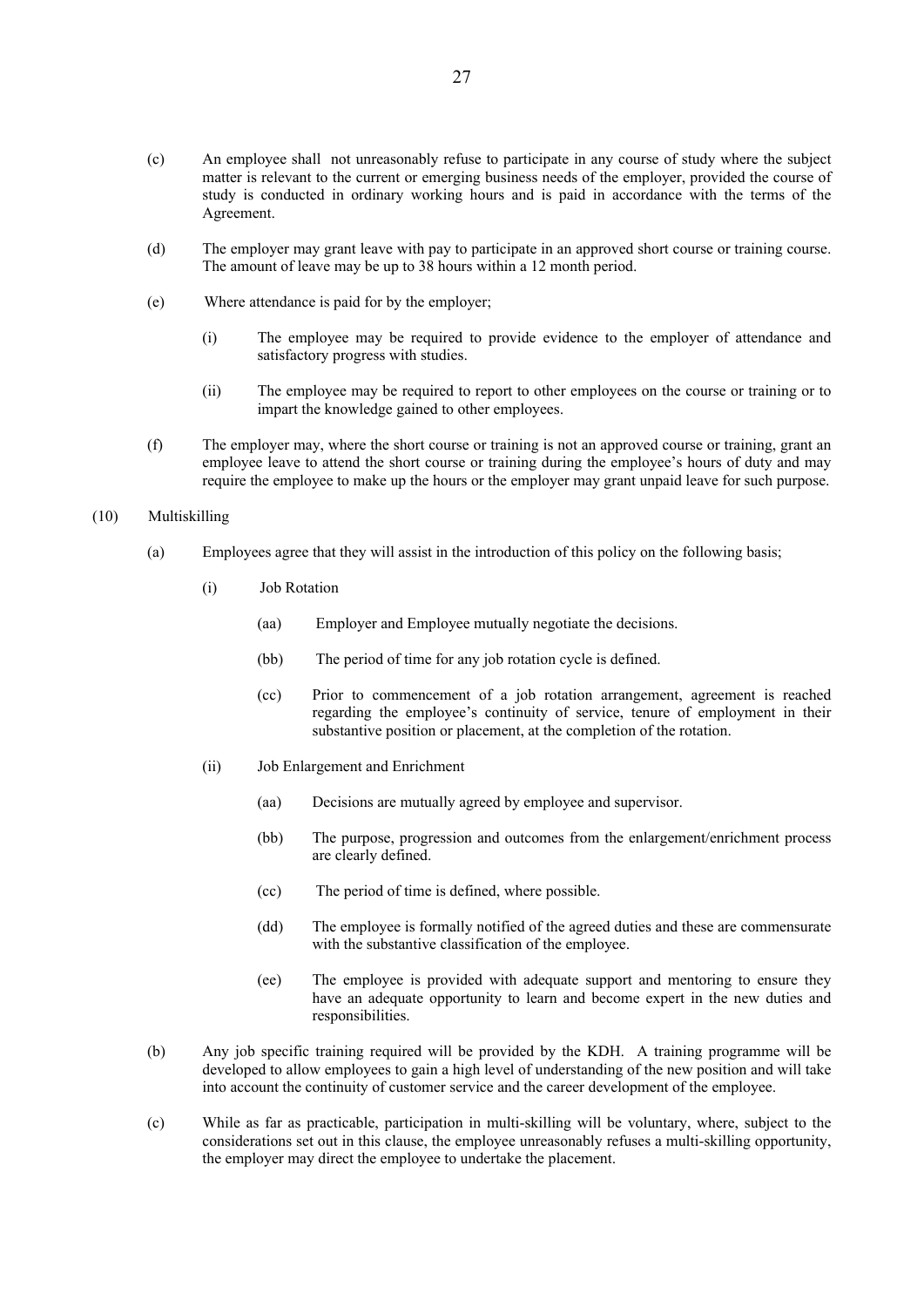For the purposes of this paragraph, "unreasonably" is defined as an employee who can be seen to be damaging their own employment by refusing to multi-skill, and/or the employer can demonstrate significant operational need for the employee to be multi-skilled.

- (11) Staff Development Program
	- (a) KDH will develop at an organisational level staff development programs.
	- (b) The staff development program will be directed to meeting the current and future staffing needs of the KDH and will be based on the identified staffing needs and succession plans of the hospitals, health services, and health units, which make up the KDH area.
	- (c) The staff development program(s);
		- (i) may be focused at the health service or KDH level as appropriate.
		- (ii) will involve staff who either nominate or are nominated to participate in the scheme, but whose participation shall be voluntary.
		- (iii) where, due to the number of nominations a quota is necessary selection for participation will be on merit.
		- (iv) will be focused on meeting the current and future staffing needs of the Health Service and Government Health Industry; and
		- (v) may be based either or both on the job training and formal training.
	- (d) All reasonable expenses incurred by an employee arising out of participation in a staff development program will, subject to the presentation of adequate proof, be reimbursed by the employer.
- (12) Formal Part-time or Full-time Post Secondary Study

The provisions of this clause shall not diminish the rights of employees who undertake formal post secondary study in an approved course.

- (13) Notwithstanding, any provisions contained above in this clause, the employer can limit access to training and development courses based upon financial grounds.
- (14) The KDH will review the application of skills acquisition, training and employee development programs during the life of this agreement. The parties agree to review the application of this clause as a result of that review.

#### 26. - SALARY PACKAGING

This clause is an agreement entered into in accordance with Clause 44 Salary Packaging of the Award and shall be read in conjunction with that clause.

- (1) At the request of an employee, an employer and employee may agree to enter into a salary packaging arrangement.
- (2) KDH shall not require an employee to enter into a salary packaging arrangement, provided that this clause will not impinge on any additional employer provided benefits.
- (3) The salary packaging arrangement entered into shall be by separate written agreement with the employer which sets out the terms and conditions of the arrangement provided that the terms of such agreement shall comply with the terms of this clause.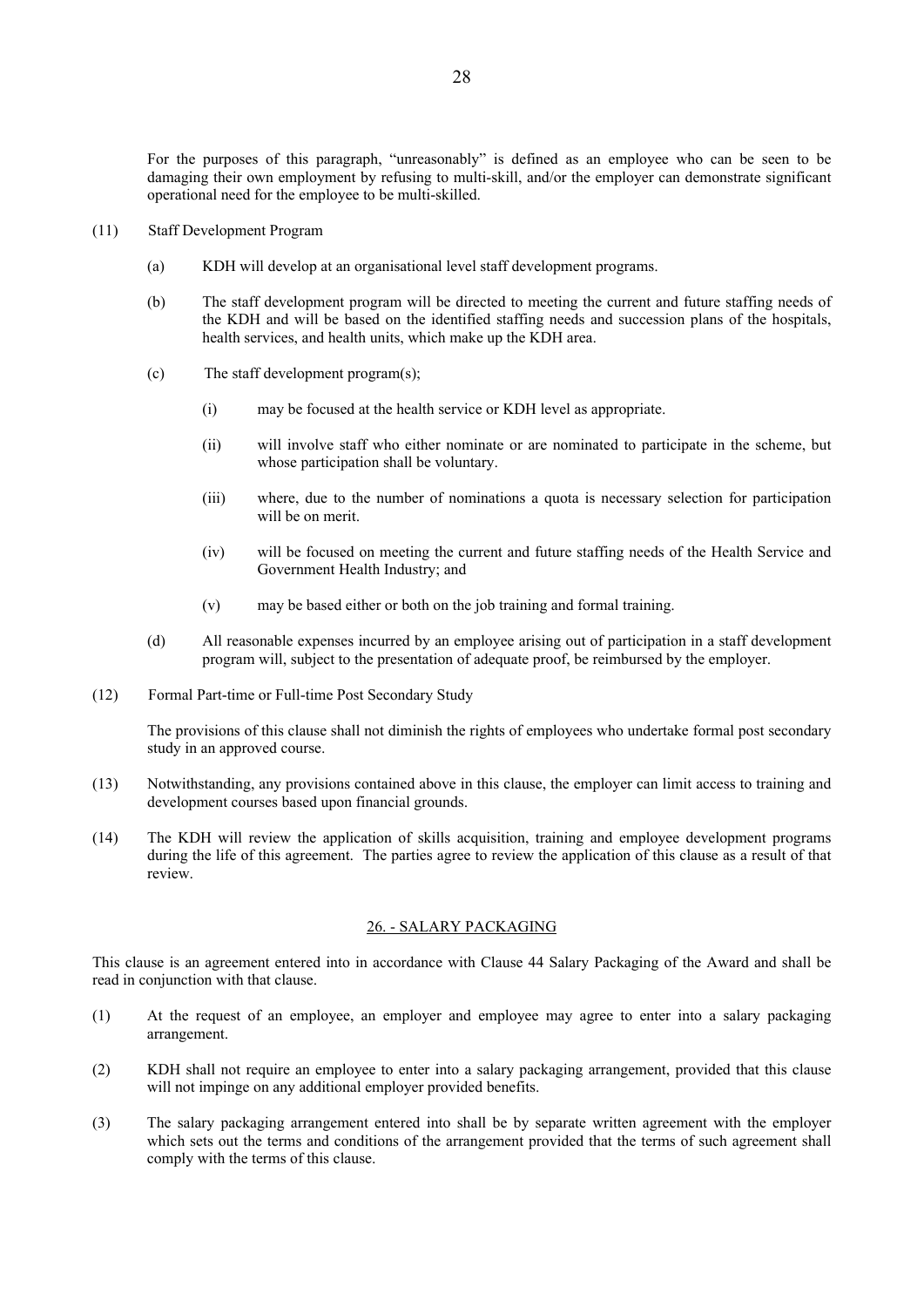- (4) Such agreement shall be formulated on the basis that, on balance, there shall be no material disadvantage of the employee concerned, and shall be cost neutral in relation to the total employment cost the employer.
- (5) The salary packaging arrangement must comply with relevant taxation laws and the employer will not be liable for additional tax, penalties or other costs payable or which may become payable by the employee.
- (6) An employee may elect to cancel any salary packaging arrangement by giving a minimum of four weeks notice.
- (7) The employer may elect to cancel any salary packaging arrangement by giving minimum of four weeks notice if the employer incurs a liability to pay fringe benefits tax or any other tax in respect of the non-cash benefits provided, provided that the employer cannot retrospectively cancel any salary packaging arrangement.
- (8) Notwithstanding subclauses (6) and (7) the employer and the employee may agree to forgo the notice period.
- (9) The cancellation of salary packaging will not cancel or otherwise effect the operation of this Agreement.
- (10) Any dispute arising from the operations of this clause will be dealt with in accordance with the relevant dispute settlement provisions."

#### 27. - ESTABLISHMENT OF LEVEL 1 & 2 COMPETENCIES

- (1) The KDH agrees to investigate the potential for the progressive introduction and implementation of competency based job descriptions for Levels 1 and 2 employees.
- (2) As a first step, the parties agree that they will review the outcomes of the processes set out under clause 33 of the Hospital Salaried Officers Metropolitan Health Service Board Enterprise Agreement 1999.
- (3) It is agreed, subject to the agreement of the MHSB, the KDH may participate as an observer in the HSOA/MHSB competency review process.

# 28. - RURAL RECRUITMENT AND RETENTION ISSUES

- (1) Recruitment and attraction of suitably qualified and/or experienced employees, particularly Allied Health professionals, is an issue for Rural Health Services. This issue has a significant impact on service cost; quality; efficiency; effectiveness; flexibility; and patient care, as does their resolution.
- (2) The parties agree to investigate ways of removing obstacles to the recruitment and attraction of suitably qualified and/or experienced employees.
- (3) As a first step to addressing these matters the parties agree to consider:
	- The appropriateness and flexibility of the current classification system
	- Training and professional development opportunities
	- Support systems and mentoring
	- Career paths
	- Accommodation
	- Incentive schemes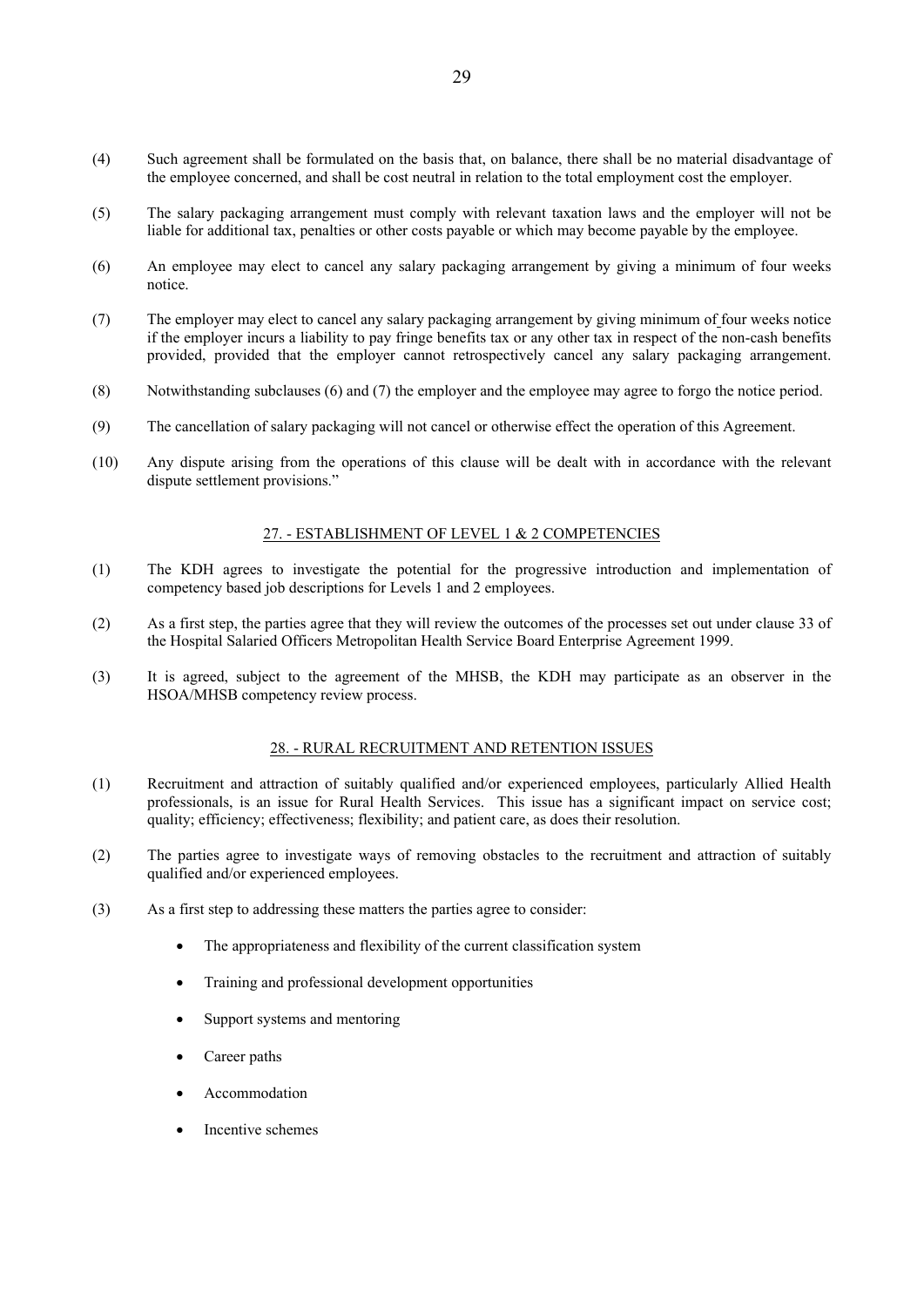- Flexible leave arrangements
- Work practices and arrangement
- (4) To address these issues, the parties agree that the Health Service:
	- (a) may participate on an industry working party established to, inter alia, make recommendations aimed at improving recruitment and retention of employees, or
	- (b) establish a working party with employer and employee representatives to consider the recommendations of the industry working party(ies) and their relevance to the Kojonup District Hospital and or
	- (c) establish a working party with employer and employee representatives to make recommendations aimed at improving recruitment and retention of employees .
- (5) The recommendations of the industry working party(ies) and / or the Kojonup District Hospital working party shall be made available to the HSOA by 30 September 2000. Prior to the implementation of any of the recommendations, the employer shall consult with employees and the HSOA.
- (6) The implementation of Recruitment and Retention strategies shall be in accordance with Clause 40 Introduction of Change of the Hospital Salaried Officers Award No. 39 of 1968.

## 29. - SALARIES

This clause replaces Schedule A - Minimum Salaries of the Hospital Salaried Officers Award No. 39 of 1968.

- (1) Subject to the provision of Clause 9. Salaries of the Award and to the provisions of this Clause the minimum annual salaries for employees bound by this Agreement are set in this Clause and shall apply from 16 November 1999 until the expiry of this Agreement.
- (2) Minimum salaries as follows; for all callings other than those specified in subclause (3);

|                                                                                       | <b>PREVIOUS</b><br><b>EBA RATES</b><br><b>SALARY</b><br><b>P/ANNUM</b><br>S | 4%<br><b>FROM</b><br>16.11.99<br><b>SALARY</b><br><b>P/ANNUM</b><br>S | 1.50%<br><b>FROM</b><br>1/01/00<br><b>SALARY</b><br><b>P/ANNUM</b><br>S | $2\%$<br><b>FROM</b><br>1/07/00<br><b>SALARY</b><br><b>P/ANNUM</b><br>S | 1.25%<br><b>FROM</b><br>1/01/01<br>subject to<br>clause $10(4)$<br><b>SALARY</b><br><b>P/ANNUM</b><br>S |
|---------------------------------------------------------------------------------------|-----------------------------------------------------------------------------|-----------------------------------------------------------------------|-------------------------------------------------------------------------|-------------------------------------------------------------------------|---------------------------------------------------------------------------------------------------------|
| LEVEL 1                                                                               |                                                                             |                                                                       |                                                                         |                                                                         |                                                                                                         |
| under 17 years of age                                                                 | 12,237                                                                      | 12,726                                                                | 12,917                                                                  | 13,176                                                                  | 13,340                                                                                                  |
| 17 years of age                                                                       | 14,289                                                                      | 14,861                                                                | 15,083                                                                  | 15,385                                                                  | 15,577                                                                                                  |
| 18 years of age                                                                       | 16,680                                                                      | 17,347                                                                | 17,607                                                                  | 17,960                                                                  | 18,184                                                                                                  |
| 19 years of age                                                                       | 19,306                                                                      | 20,078                                                                | 20,379                                                                  | 20,787                                                                  | 21,047                                                                                                  |
| 20 years of age                                                                       | 21,681                                                                      | 22,548                                                                | 22,886                                                                  | 23,344                                                                  | 23,636                                                                                                  |
| 1st year of full-time equivalent                                                      |                                                                             |                                                                       |                                                                         |                                                                         |                                                                                                         |
| adult service                                                                         | 23,816                                                                      | 24,769                                                                | 25,140                                                                  | 25,643                                                                  | 25,964                                                                                                  |
| 2nd year of full-time equivalent<br>adult service                                     | 24,551                                                                      | 25,533                                                                | 25,916                                                                  | 26,434                                                                  | 26,765                                                                                                  |
| 3rd year of full-time equivalent<br>adult service<br>4th year of full-time equivalent | 25,282                                                                      | 26,293                                                                | 26,688                                                                  | 27,221                                                                  | 27,562                                                                                                  |
| adult service                                                                         | 26,011                                                                      | 27,051                                                                | 27,457                                                                  | 28,006                                                                  | 28,356                                                                                                  |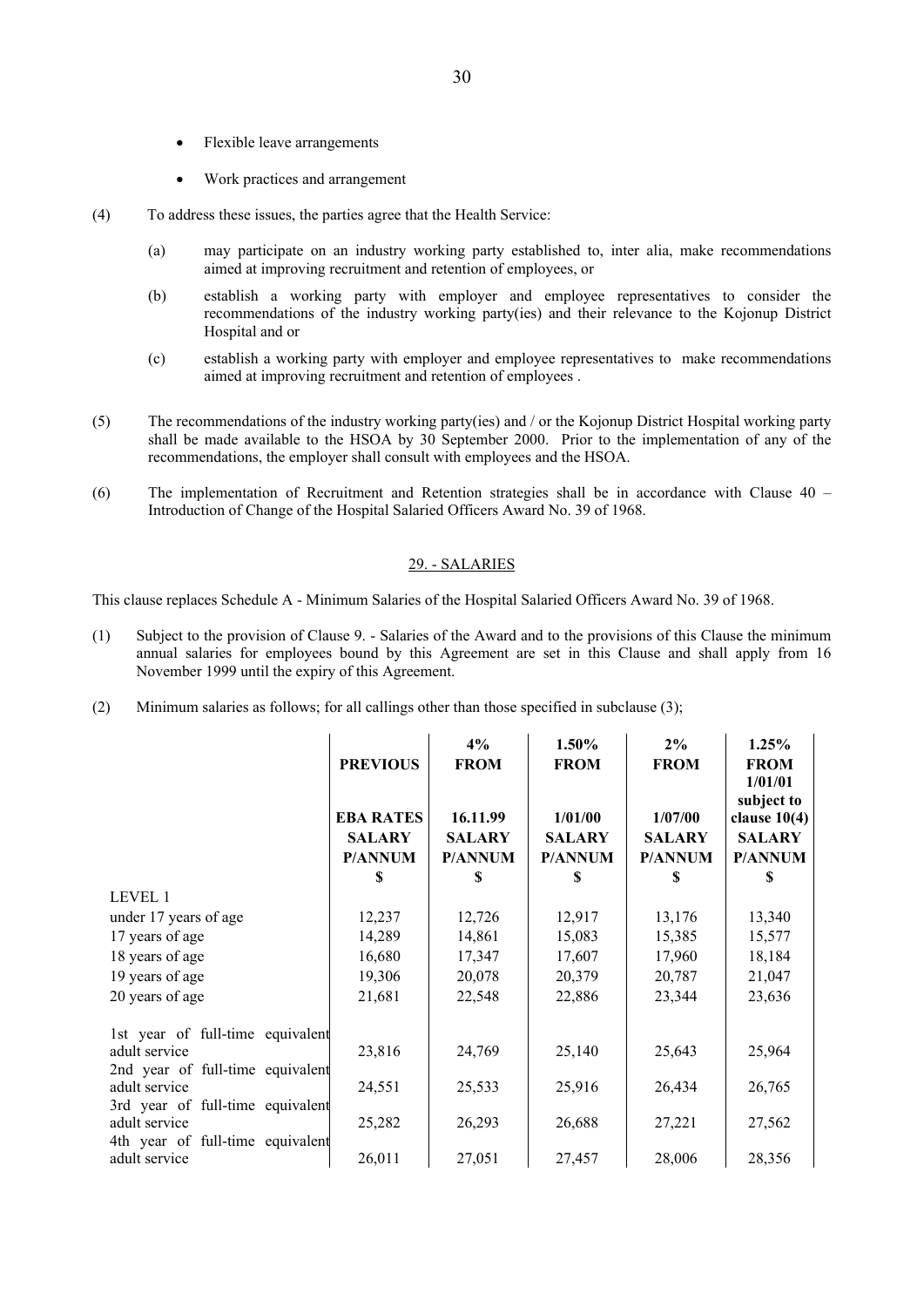| LEVEL 2            | 26,742  | 27,812  | 28,229  | 28,793  | 29,153  |
|--------------------|---------|---------|---------|---------|---------|
|                    | 27,475  | 28,574  | 29,003  | 29,583  | 29,952  |
|                    | 28,317  | 29,450  | 29,891  | 30,489  | 30,870  |
|                    | 28,900  | 30,056  | 30,507  | 31,117  | 31,506  |
|                    | 29,760  | 30,950  | 31,415  | 32,043  | 32,443  |
|                    |         |         |         |         |         |
| LEVEL 3            | 30,777  | 32,008  | 32,488  | 33,138  | 33,552  |
|                    | 31,567  | 32,830  | 33,322  | 33,989  | 34,413  |
|                    | 32,399  | 33,695  | 34,200  | 34,884  | 35,320  |
|                    | 33,724  | 35,073  | 35,599  | 36,311  | 36,765  |
|                    |         |         |         |         |         |
| LEVEL 4            | 34,418  | 35,795  | 36,332  | 37,058  | 37,522  |
|                    | 35,459  | 36,877  | 37,431  | 38,179  | 38,656  |
|                    | 36,527  | 37,988  | 38,558  | 39,329  | 39,821  |
|                    | 38,047  | 39,569  | 40,162  | 40,966  | 41,478  |
|                    |         |         |         |         |         |
| LEVEL 5            | 38,838  | 40,392  | 40,997  | 41,817  | 42,340  |
|                    | 39,926  | 41,523  | 42,146  | 42,989  | 43,526  |
|                    | 41,045  | 42,687  | 43,327  | 44,194  | 44,746  |
|                    | 42,196  | 43,884  | 44,542  | 45,433  | 46,001  |
|                    |         |         |         |         |         |
| LEVEL 6            | 44,414  | 46,191  | 46,883  | 47,821  | 48,419  |
|                    | 46,060  | 47,902  | 48,621  | 49,593  | 50,213  |
|                    | 48,400  | 50,336  | 51,091  | 52,113  | 52,764  |
|                    |         |         |         |         |         |
| LEVEL <sub>7</sub> | 49,651  | 51,637  | 52,412  | 53,460  | 54,128  |
|                    | 51,237  | 53,286  | 54,086  | 55,167  | 55,857  |
|                    | 52,880  | 54,995  | 55,820  | 56,937  | 57,648  |
|                    |         |         |         |         |         |
| LEVEL 8            | 55,280  | 57,491  | 58,354  | 59,521  | 60,265  |
|                    | 57,248  | 59,538  | 60,431  | 61,640  | 62,410  |
| LEVEL 9            | 60,226  | 62,635  | 63,575  | 64,846  | 65,657  |
|                    | 62,298  | 64,790  | 65,762  | 67,077  | 67,915  |
|                    |         |         |         |         |         |
| LEVEL 10           | 64,566  | 67,149  | 68,156  | 69,519  | 70,388  |
|                    | 68,214  | 70,943  | 72,007  | 73,447  | 74,365  |
|                    |         |         |         |         |         |
| LEVEL 11           | 71,128  | 73,973  | 75,083  | 76,584  | 77,542  |
|                    | 74,091  | 77,055  | 78,210  | 79,775  | 80,772  |
|                    |         |         |         |         |         |
| LEVEL 12           | 78,154  | 81,280  | 82,499  | 84,149  | 85,201  |
|                    | 80,899  | 84,135  | 85,397  | 87,105  | 88,194  |
|                    | 84,029  | 87,390  | 88,701  | 90,475  | 91,606  |
|                    |         |         |         |         |         |
| <b>CLASS 1</b>     | 88,764  | 92,315  | 93,699  | 95,573  | 96,768  |
| <b>CLASS 2</b>     | 93,498  | 97,238  | 98,696  | 100,670 | 101,929 |
| CLASS <sub>3</sub> | 98,231  | 102,160 | 103,693 | 105,766 | 107,089 |
| CLASS 4            | 102,965 | 107,084 | 108,690 | 110,864 | 112,249 |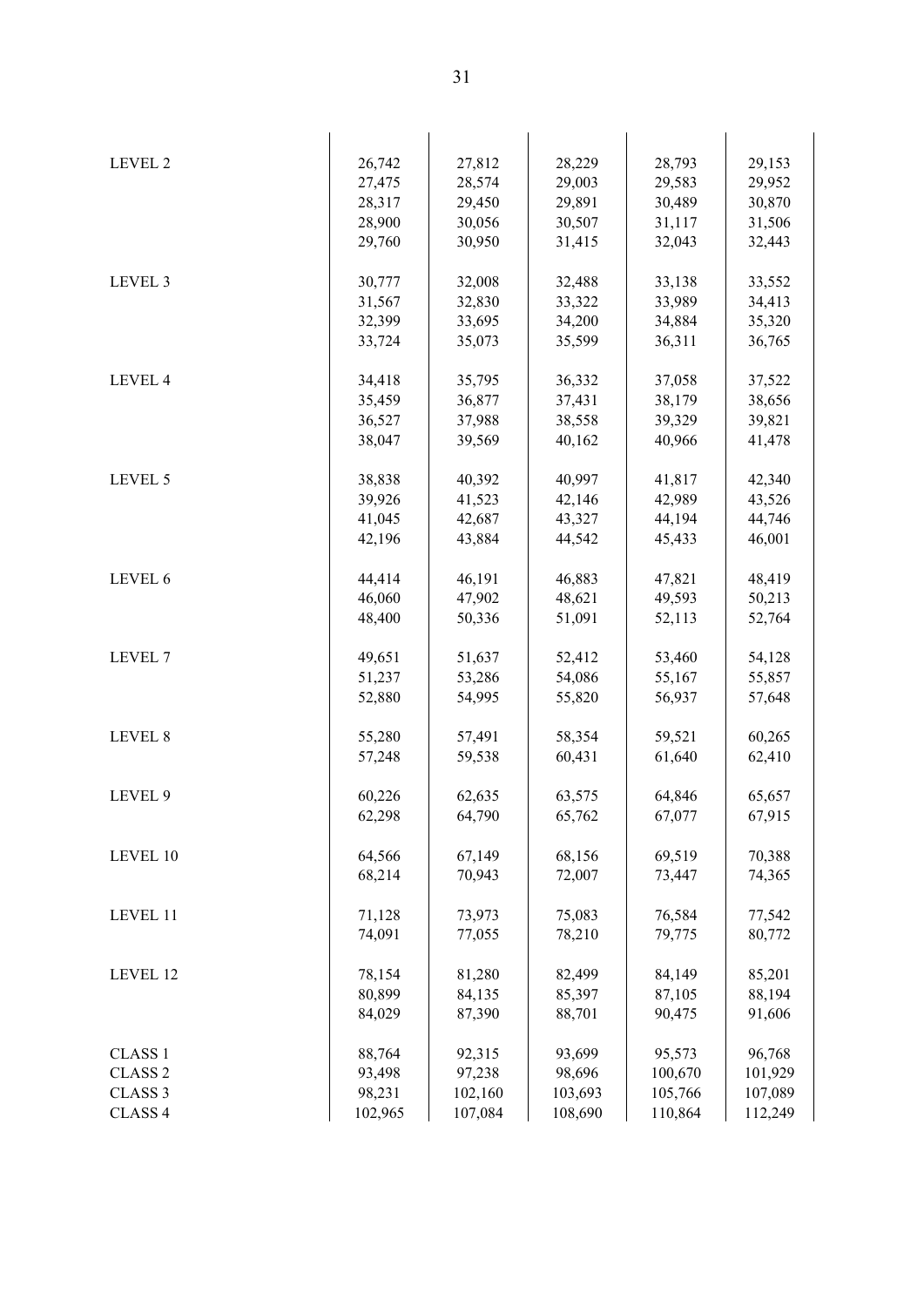- (a) An employee, who is 21 years of age or older on appointment to a classification equivalent to Level 1, may be appointed to the minimum rate of pay based on years of service, not on age.
- (b) A Medical Typist or Medical Secretary shall be paid a medical terminology allowance of \$1000 per annum.

For the purposes of this subclause 'Medical Typist' and 'Medical Secretary' shall mean those workers classified on a classification equivalent to Level 1,2, or 3 who spend at least 50% of their time typing from tapes, shorthand, and/or Doctor's notes of case histories, summaries, reports or similar material involving a broad range of medical terminology.

- (3) Minimum salaries for Specified Callings and Other Professionals are detailed as follows;
	- (a) Employees, who possess a relevant tertiary level qualification, or equivalent as agreed between the HSOA and the employers, and who are employed in the callings of Architect, Audiologist, Bio Engineer, Chemist, Dietitian, Engineer, Medical Scientist, Librarian, Occupational Therapist, Physiotherapist, Physicist, Pharmacist, Clinical Psychologist, Psychologist, Research Officer, Scientific Officer, Social Worker, Speech Pathologist, Podiatrist, Medical Imaging Technologist, Nuclear Medicine Technologist, Radiation Therapist, Orthotist, Certified Clinical Perfusionist, or any other professional calling as agreed between the HSOA and employers, shall be entitled to Annual Salaries as follows: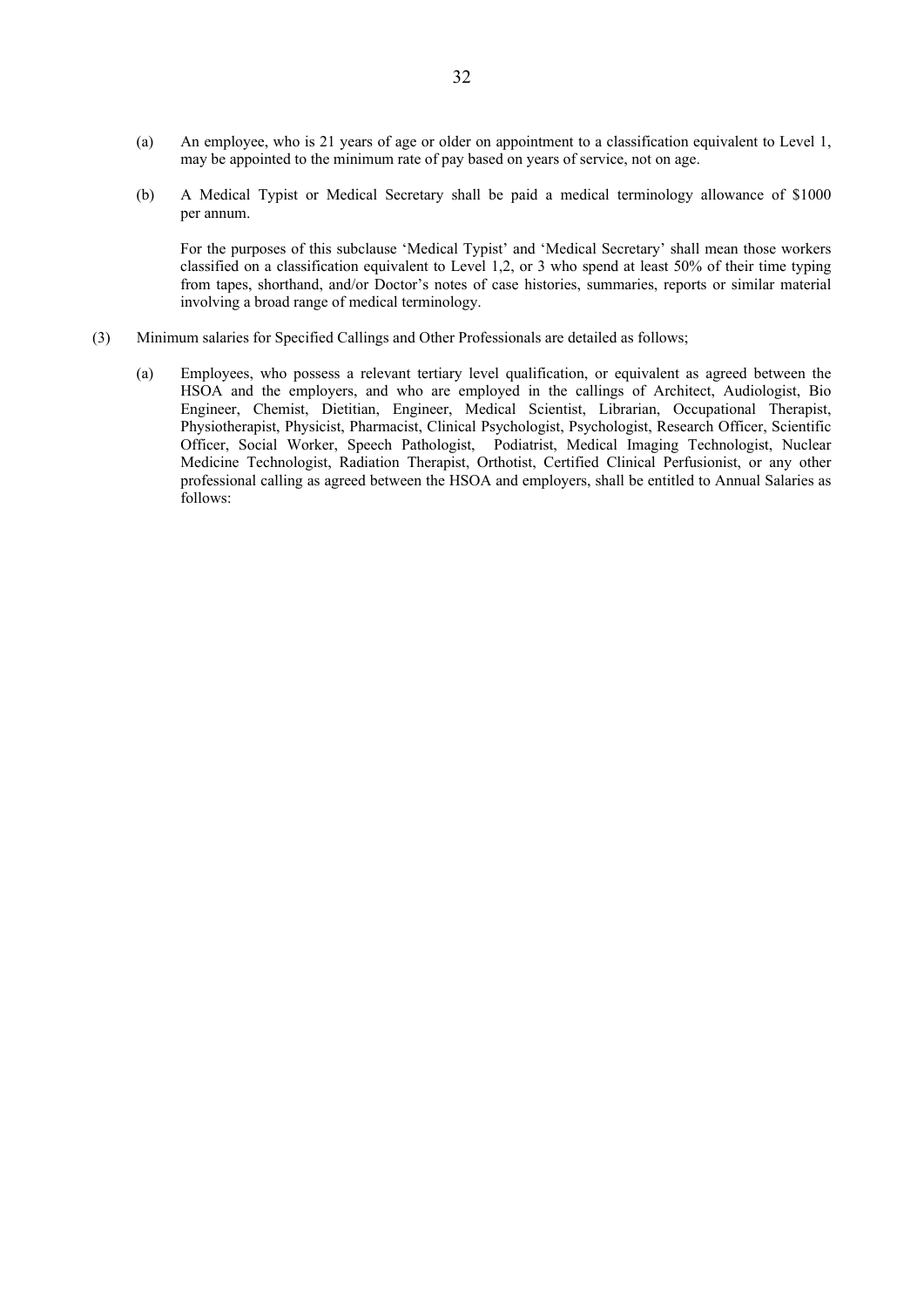|                               | <b>PREVIOUS</b><br>(1997/98) | 4%<br><b>FROM</b> | 1.50%<br><b>FROM</b> | 2.00%<br><b>FROM</b> | 1.25%<br><b>FROM</b>                 |
|-------------------------------|------------------------------|-------------------|----------------------|----------------------|--------------------------------------|
|                               | <b>EBA RATES</b>             | 16.11.99          | 1.01.00              | 1.07.00              | 1.01.01 subject<br>to clause $10(4)$ |
|                               | <b>SALARY</b>                | <b>SALARY</b>     | <b>SALARY</b>        | <b>SALARY</b>        | <b>SALARY</b>                        |
|                               | P/ANNUM                      | P/ANNUM           | P/ANNUM              | P/ANNUM              | P/ANNUM                              |
|                               | \$                           | \$                | \$                   | $\mathbb S$          | $\boldsymbol{\mathsf{S}}$            |
| LEVEL 3/5                     | 30,777                       | 32,008            | 32,488               | 33,138               | 33,552                               |
|                               | 32,399                       | 33,695            | 34,200               | 34,884               | 35,320                               |
|                               | 34,418                       | 35,795            | 36,332               | 37,058               | 37,522                               |
|                               | 36,527                       | 37,988            | 38,558               | 39,329               | 39,821                               |
|                               | 39,926                       | 41,523            | 42,146               | 42,989               | 43,526                               |
|                               | 42,196                       | 43,884            | 44,542               | 45,433               | 46,001                               |
|                               |                              |                   |                      |                      |                                      |
| LEVEL 6                       | 44,414                       | 46,191            | 46,883               | 47,821               | 48,419                               |
|                               | 46,060                       | 47,902            | 48,621               | 49,593               | 50,213                               |
|                               | 48,400                       | 50,336            | 51,091               | 52,113               | 52,764                               |
| LEVEL 7                       | 49,651                       | 51,637            | 52,412               | 53,460               | 54,128                               |
|                               | 51,237                       | 53,286            | 54,086               | 55,167               | 55,857                               |
|                               | 52,880                       | 54,995            | 55,820               | 56,937               | 57,648                               |
| LEVEL 8                       | 55,280                       | 57,491            | 58,354               | 59,521               | 60,265                               |
|                               | 57,248                       | 59,538            | 60,431               | 61,640               | 62,410                               |
| LEVEL 9                       | 60,226                       | 62,635            | 63,575               | 64,846               | 65,657                               |
|                               | 62,298                       | 64,790            | 65,762               | 67,077               | 67,915                               |
|                               |                              |                   |                      |                      |                                      |
| LEVEL 10                      | 64,566                       | 67,149            | 68,156               | 69,519               | 70,388                               |
|                               | 68,214                       | 70,943            | 72,007               | 73,447               | 74,365                               |
| LEVEL 11                      | 71,128                       | 73,973            | 75,083               | 76,584               | 77,542                               |
|                               | 74,091                       | 77,055            | 78,210               | 79,775               | 80,772                               |
| LEVEL 12                      | 78,154                       | 81,280            | 82,499               | 84,149               | 85,201                               |
|                               | 80,899                       | 84,135            | 85,397               | 87,105               | 88,194                               |
|                               | 84,029                       | 87,390            | 88,701               | 90,475               | 91,606                               |
|                               |                              |                   |                      |                      |                                      |
| <b>CLASS 1</b>                | 88,764                       | 92,315            | 93,699               | 95,573               | 96,768                               |
| CLASS <sub>2</sub>            | 93,498                       | 97,238            | 98,696               | 100,670              | 101,929                              |
| CLASS <sub>3</sub><br>CLASS 4 | 98,231                       | 102,160           | 103,693              | 105,766              | 107,089                              |
|                               | 102,965                      | 107,084           | 108,690              | 110,864              | 112,249                              |

(b) Subject to paragraph (d) of this sub clause, on appointment or promotion to the Level 3/5 under this sub clause:

(i) Employees, who have completed an approved three-year academic tertiary qualification, relevant to their calling, shall commence at the first year increment;

(ii) Employees, who have completed an approved four-year academic tertiary qualification, relevant to their calling, shall commence at the second year increment;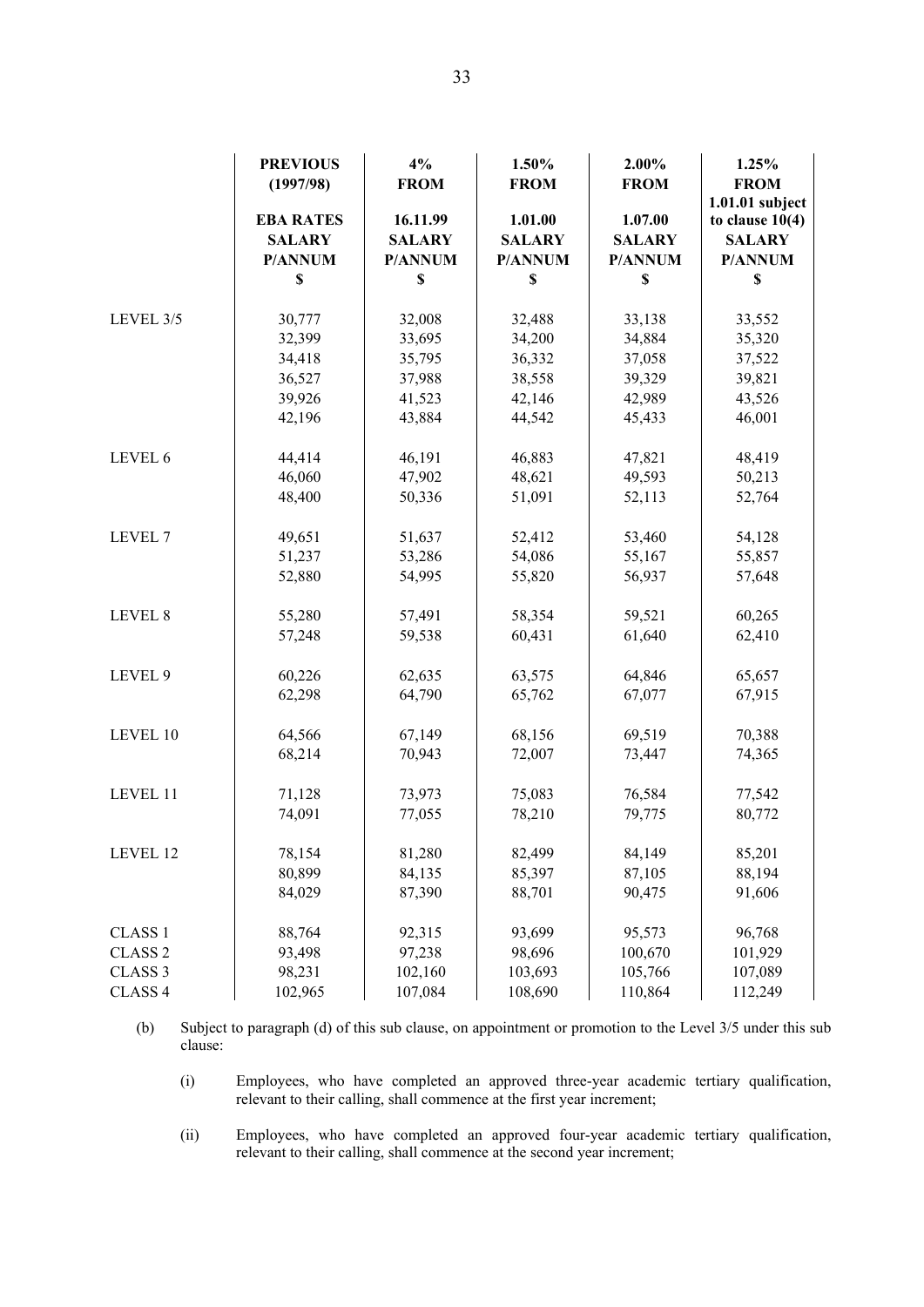(iii) Employees, who have completed an approved Masters or PhD Degree relevant to their calling shall commence on the third year increment;

Provided that employees who attain a higher tertiary level qualification after appointment shall not be entitled to any advanced progression through the range.

- (c) The employer and the HSOA shall be responsible for determining the relevant acceptable qualifications for appointment for the callings covered by this sub clause and shall maintain a manual setting out such qualifications.
- (d) The employer in allocating levels pursuant to paragraph (b) of this sub clause may determine a commencing salary above Level 3/5 for a particular calling/s.
- (4) The following conditions shall apply to employees in the callings detailed below:

Engineers –

Employees employed in the calling of Engineer and who are classified Level 3/5 under this Agreement shall be paid a minimum salary at the rate prescribed for the maximum of Level 3/5 where the employee is an "experienced engineer" as defined.

For the purposes of this paragraph "experienced engineer" shall mean:

- (a) An engineer appointed to perform professional engineering duties and who is a Corporate Member of The Institution of Engineers, Australia, or who attains that status during service.
- (b) An engineer appointed to perform professional duties who is not a Corporate Member of the Institution of Engineers, Australia but who possesses a degree or diploma from a University, College, or Institution acceptable to the employer on the recommendation of the Institution of Engineers, Australia, and who -
	- (i) having graduated in a four or five academic year course at a University or Institution recognised by the employer, has had four years experience on professional engineering duties acceptable to the employer since becoming a qualified engineer, or
	- (ii) not having a University degree but possessing a diploma recognised by the employer, has had five year's experience on professional engineering duties, recognised by the employer since becoming a qualified engineer.

#### 30. –AWARD CONSOLIDATION

- (1) The parties agree to the consolidation of the award during the life of this agreement.
- (2) In order to facilitate the consolidation process, the KDH may seek the assistance of the HDWA in negotiating the consolidation, or to work through the Health Department of Western Australia, as its agent.
- (3) The amendments to the Award are outlined in Attachment 2 Award Amendments.

#### 31. – CONTRACT OF SERVICE – PROBATION

This Clause replaces subclauses (1) of Clause 8.- Contract of Service, of the Hospital Salaried Officers Award No. 39 of 1968.

(1) (a) Every new employee appointed to the employ of the KDH shall be on probation for a period of three (3) months.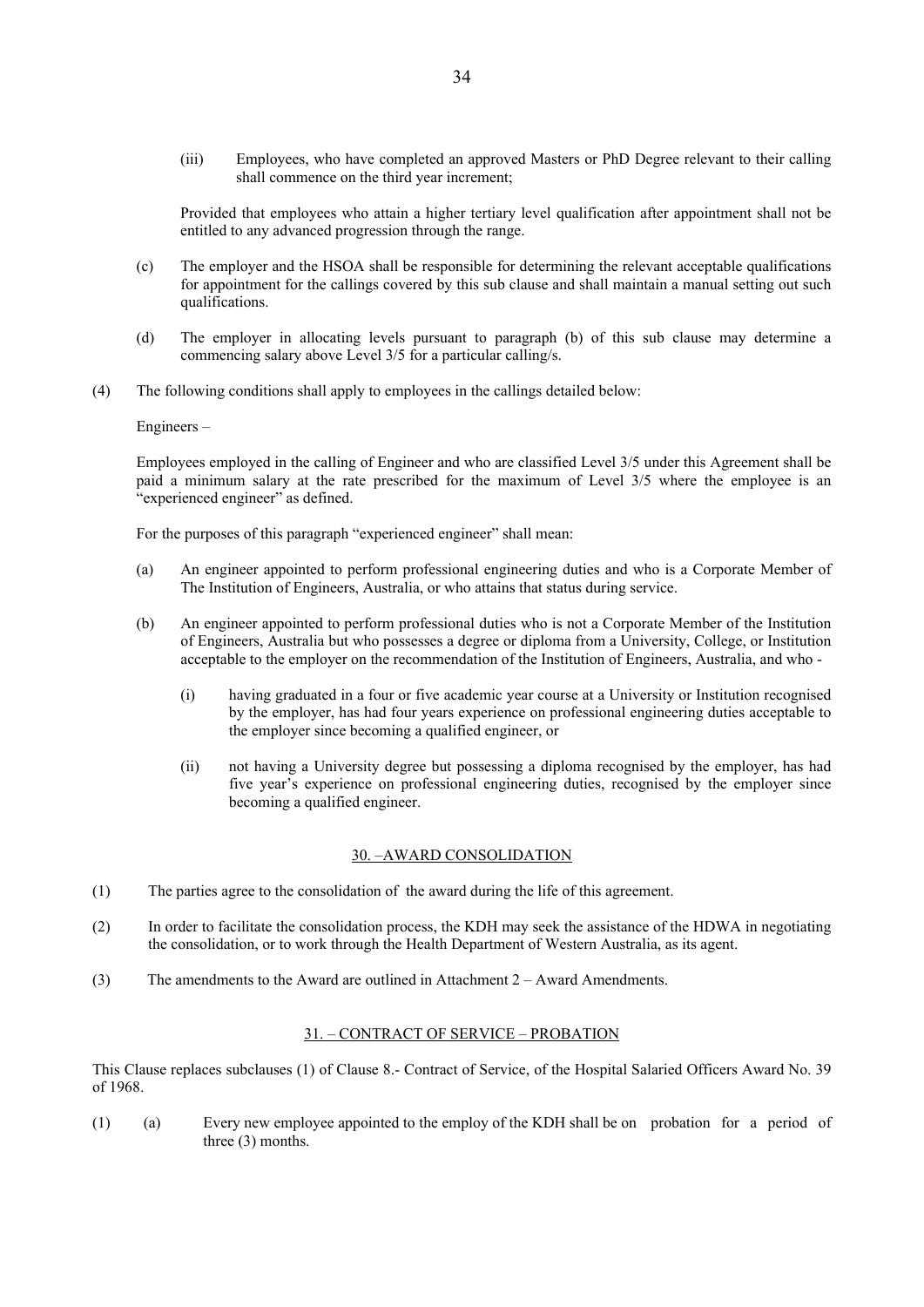- (b) At any time during the period of probation the KDH may annul the appointment and terminate the service of the employee by the giving of two weeks notice.
- (c) At any time during the period of probation the employee may resign by giving two (2) weeks notice.
- (d) A lesser period of notice may be agreed, in writing between the KDH and the employee.
- (e) On the completion of three months employment the period of probation may be extended for a further and final period of three months at the discretion of the KDH. The provisions of subclause (b), (c) and (d) of this clause still apply during the period of probation.
- (f) Where an employee's period of probation has been extended for a further period of three months, the KDH shall notify the employee in writing of the extension and provide justification for the extension of probation.
- (g) An employee shall not be deemed to be employed by the month until he/she has completed his/her probationary period or extended probationary period of employment as the case may be.

## 32. - HIGHER DUTIES

- (1) This clause replaces Clause 11 of the Award for all employees except those employees classified at Level 1 or 2.
- (2) Employees who undertake acting in positions which are classified higher than their substantive positions will be paid a higher duties allowance in accordance with this clause.
- (3) An employee becomes eligible to be paid higher duties allowance upon having worked ten (10) days (cumulative) in blocks of 5 consecutive working days or more acting in any position classified higher than their substantive position in their current anniversary year of employment.
- (4) Subject to subclause (3) higher duties allowance is payable for periods of acting in a higher position for a period of 5 consecutive working days or more, provided that where additional days of higher duties are worked continuously with the qualifying period, the higher duties allowance will be paid for all such additional days so worked.
- (5) The higher duties allowance payable:
	- (a) to employees performing the full duties of the higher position is equal to the difference between the employees salary for their substantive position and the position being acted in , provided that, where the cumulative period of acting in a position or positions of a particular level or higher exceeds 12 months in any 18 month period, the employee's allowance will include the relevant service increments for the position in which he/she is acting;
	- (b) to employees performing only a proportion of the higher duties is calculated by taking the allowance payable in accordance with paragraph (a) paid in the same proportion as the proportion of higher duties paid by the employee;

provided that no allowance is payable for the qualifying 10 days of acting in each anniversary year.

- (6) Each period of five (5) consecutive days acting on higher duties, whether paid or not, will be recorded in personal records and recognised as experience.
- (7) An employee, who is receiving a higher duties allowance at the time of registration of this agreement, will continue to receive that allowance. However, when the acting period ceases, if the employee has not completed ten days of higher duties in their current anniversary year, the employee will be required to complete the ten days without being paid the allowance for the additional days required to make up the qualifying period.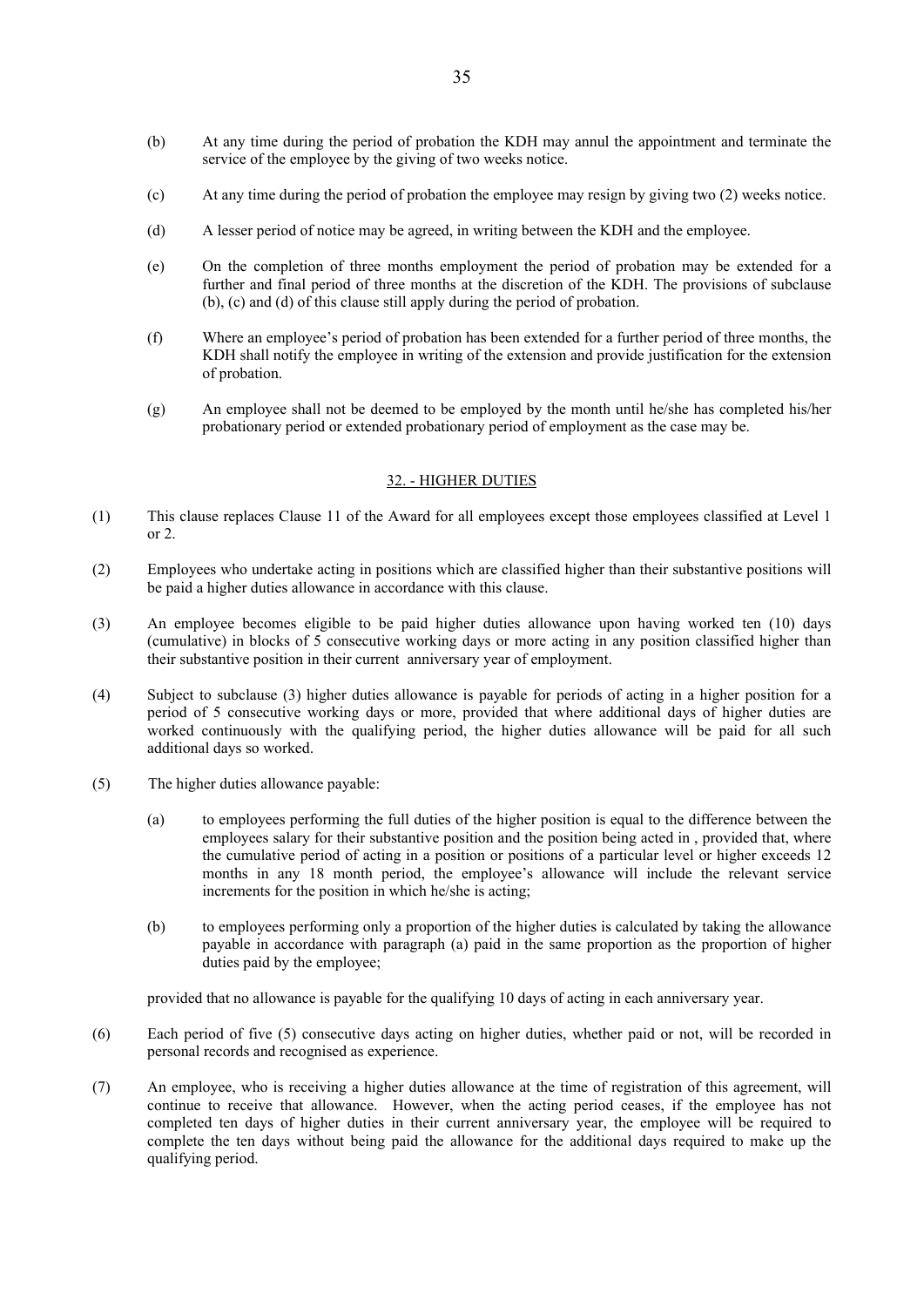- (8) An employee who qualifies for the period of ten (10) working days in consecutive days which extend over the commencement of a new twelve (12) month period for the application of this clause, will;
	- (a) continue to be paid the allowance until such time as the acting period ceases;
	- (b) upon completion of the acting period, commence to serve the ten (10) day qualifying period before a higher duties allowance can be paid.
- (9) An employee who has been paid a higher duties allowance for a continuous period of twelve (12) months or more, will be entitled to be paid at that rate for up to four (4) weeks of annual recreational leave or up to four (4) weeks of any other approved leave of absence.

#### 33. – REVIEW OF SICK LEAVE MANAGEMENT

The parties agree to review and report on alternative approaches to the management of sick leave. In conducting the review, the parties will identify the options for the introduction of sick leave management system/s which provide improved sick leave payment protection for employees who are genuinely ill whilst also targeting instances of sick leave abuse. Any alternative system introduced must be cost neutral to the employer, and must not diminish the overall sick leave entitlement.

#### 34. - RATIFICATION

The signatories that follow testify to the fact that this Agreement shall come into effect as of the date of registration.

Toni Farrell

 *(signed: T Farrell) 14/03/00* . . . . . . . . . . . . . . . . . . . . . . . . . . . . . . . . . . . . . . . . . . . . . . . . (Signature) (Date)

President, for and on behalf of the Hospital Salaried Officers Association of Western Australia (Union of Workers)

#### *COMMON SEAL*

. . . . . . . . . . . . . . . . . . . . . . . . . . . . . . . . . . . . . . . . . . . . . . . . (Signature) (Date)

 *(signed: D Hill) 09/03/00*

Dan Hill

Secretary, for and on behalf of the Hospital Salaried Officers Association of Western Australia (Union of Workers)

The Common Seal of the Kojonup District Hospital *COMMON SEAL* is affixed hereto pursuant to a resolution of the Board

 *(signed: David Fenwick)*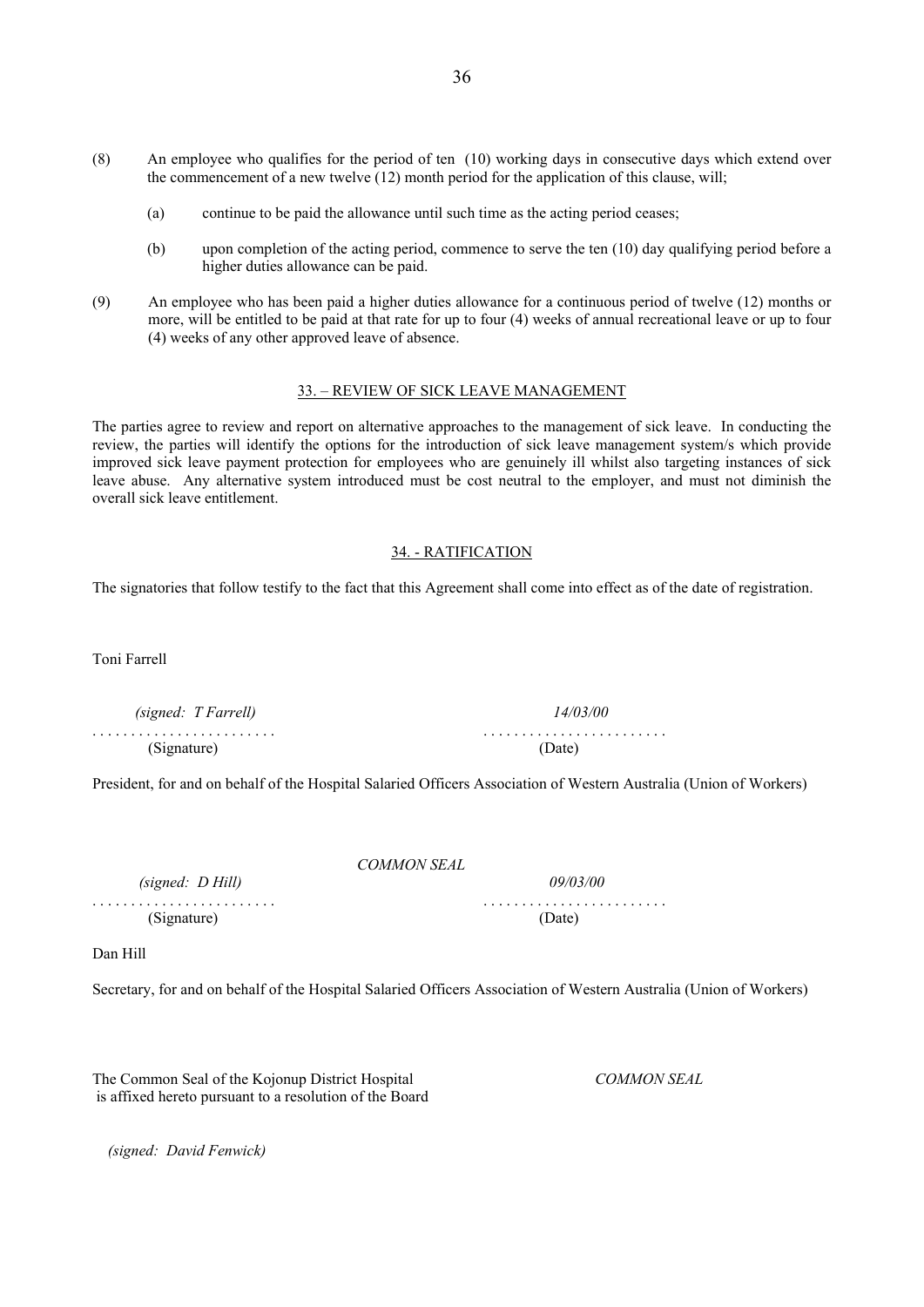. . . . . . . . . . . . . . . . . . . . . . . . (Signature)

David Fenwick General Manager Central Great Southern Health Service Date *01/03/00*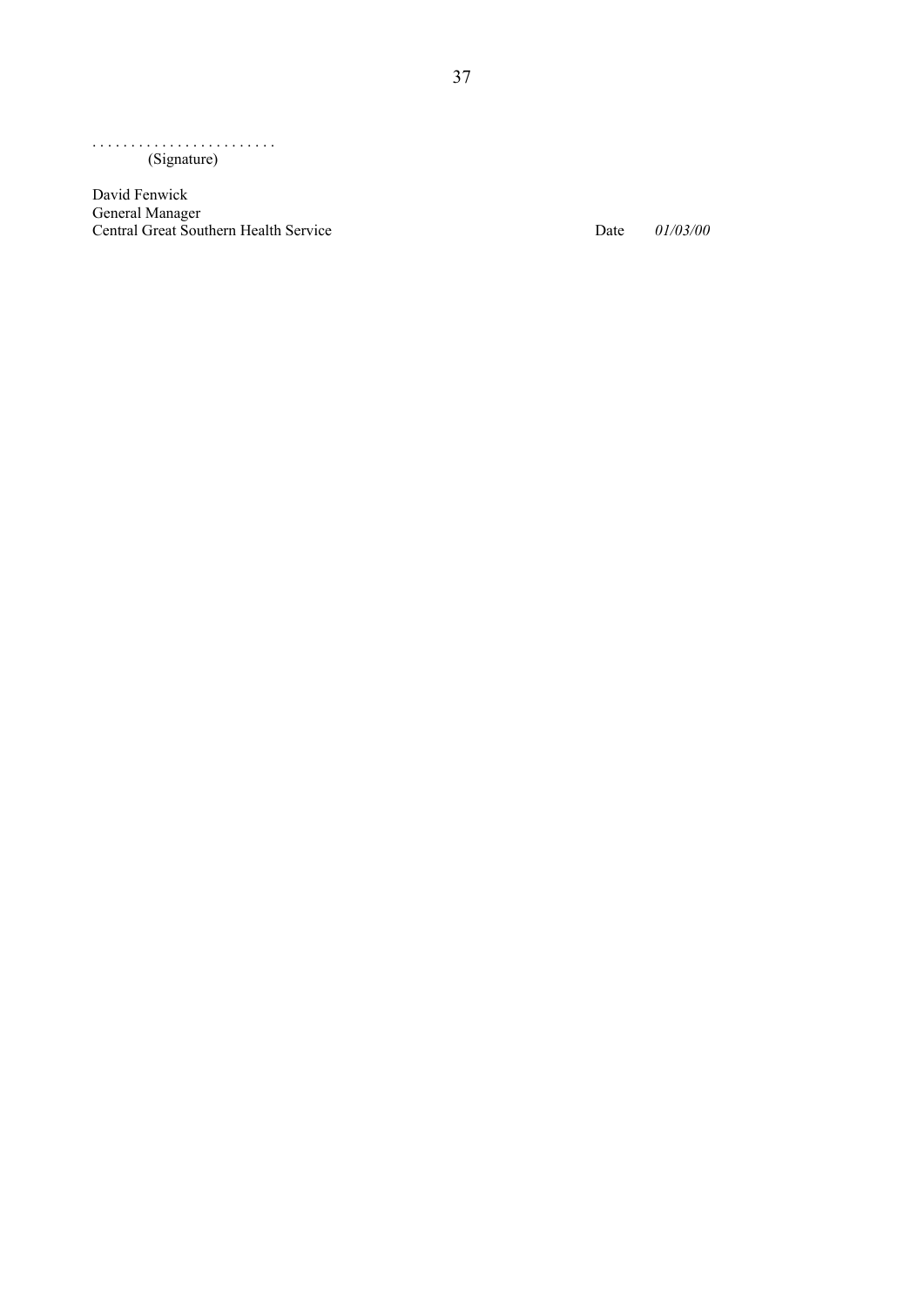## ATTACHMENT 1 - MODEL FOR IDENTIFYING PRODUCTIVITY INCREASES

The following model is to be used as a guide only and it is expected that it will be modified to meet the needs of KDH as required.

## A Model for Identifying Productivity Increases

The primary focus of Enterprise Bargaining in the workplace will be on best practice, efficiency, effectiveness, competitiveness and cost saving.

Employees to focus on the following areas:

- Productivity improvements which can be made: Identification of all possibilities for improving productivity through looking at possible changes in what work is done, who does the work, who could better do the work, when the work is done, whether the work should be done (i.e. whether a particular task can be performed less often and still achieve a satisfactory output 0 possibilities for multi- skilling and opportunities to reduce costs (including financial costs) and reduce waste.
- Barriers to Productivity Improvements: Identification of any significant barriers to improving productivity, such as, need for training, need for equipment, problems with computer programs, demarcation problems and arguments about who should do what, award constraints, information or guidelines problems, problems in regard to supervision, whether too much or not enough, or of poor quality, opportunities and barriers to self management, physical barriers such as the location of various functions which interact with each other and barriers to communication.

Employers, in consultation with their Employees, to focus on all of the above plus macro issues impacting on productivity:

- Structural Matters: Management may need to look at the structures within which the work is done and how they can be improved upon.
- Management Style: Management style and its appropriateness may need to be examined at both an organisational and departmental level.
- Best Practice, Benchmarking, Continuous Improvement and New Opportunities: Initiatives in these areas will in general need to be initiated by management. This is an important area given that one of its outcomes should be improved competitiveness.

Where barriers to competitiveness beyond the control of the employer/health service are identified, these should be drawn to the attention of the Health Department so that they can be addressed on an industry basis.

 Culture and Environment: Management culture and organisational culture may need to be examined in light of the overall direction of health management and where appropriate programs and training be introduced to address any identified problems.

## Quality of Employment - Issues to be Examined by Both Employees and Employers:

This area does not necessarily impact on productivity, as such, but may have a positive impact financially and/or an improvement in the non-wage rewards of employment and is therefore a very valuable, win-win, area for both employees and employers. Matters to be examined under this heading include, but are not confined to:

- Occupational Health and Safety
- Unplanned Absences
- Health and Welfare of the Workforce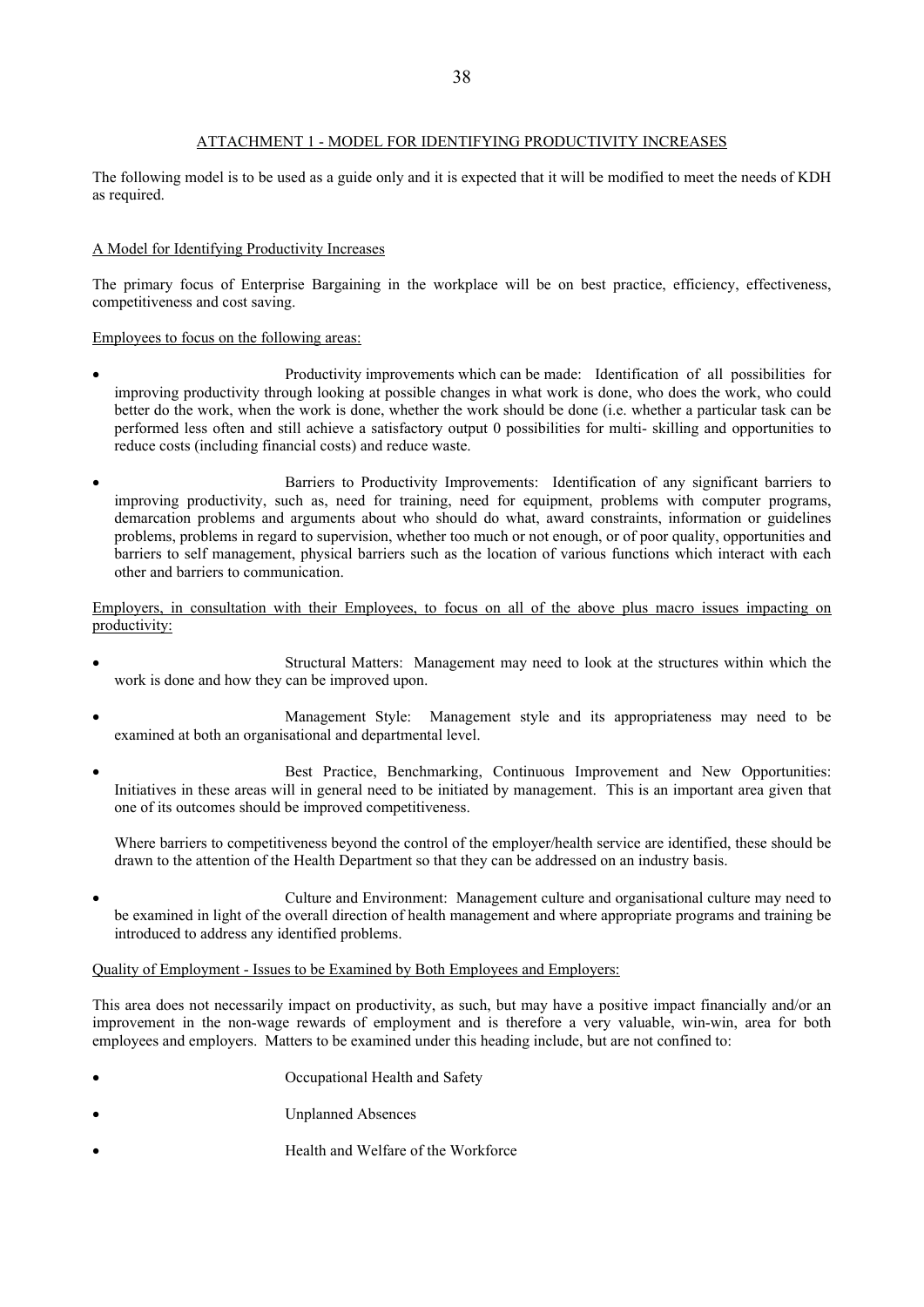- Family needs and other demands on workers: better ways to accommodate and acknowledge that these without losing focus on the main objectives in regard to responsibility for service to the employer.
- Use of Leave
- Equal Opportunity
- Career paths, including access to special project work, providing opportunities for development and recognition
- Employee Recognition, through feedback, support, acknowledgment, enablement, empowerment, consultation and non-financial rewards
- Training and Development
- Equity Issues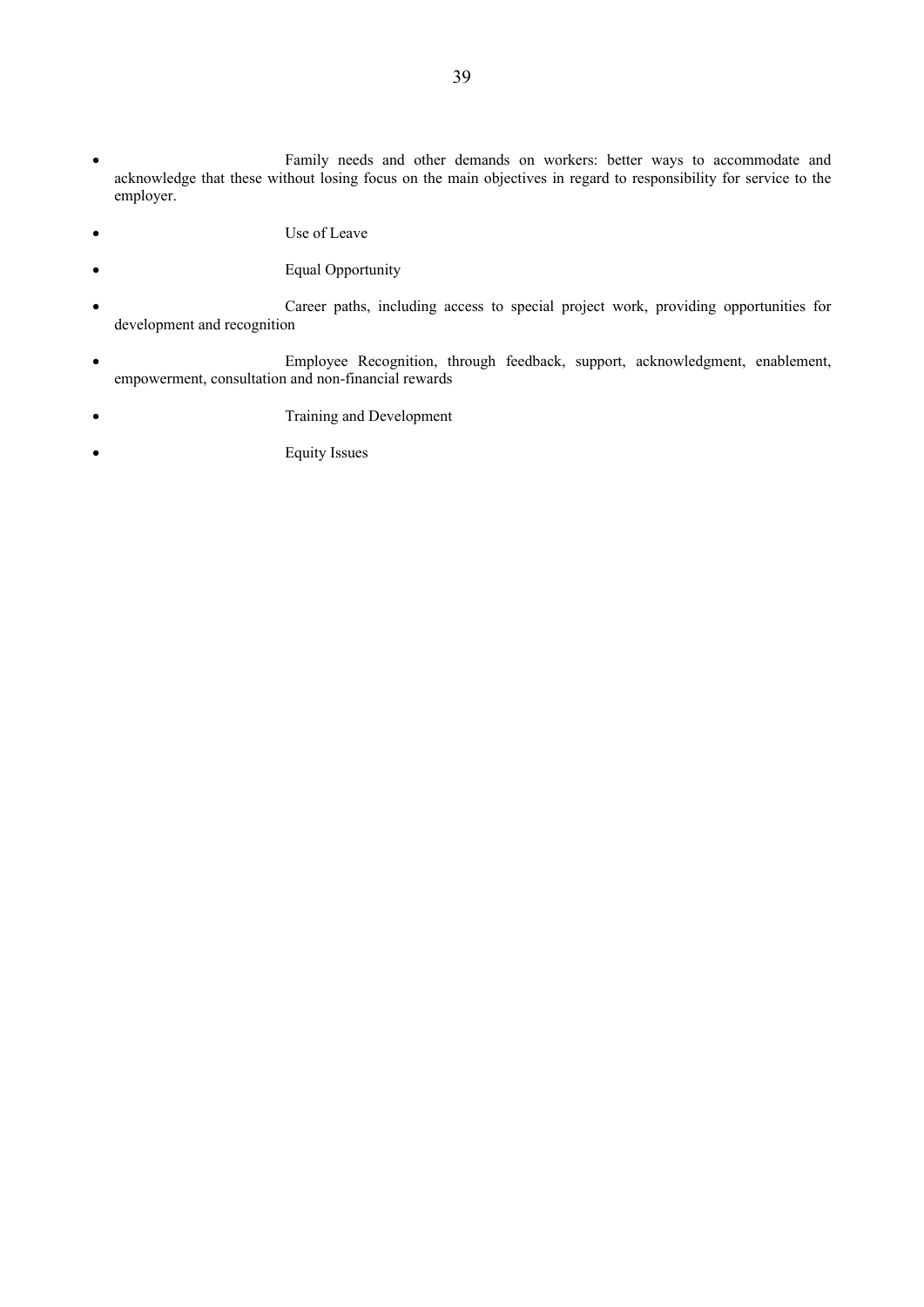#### ATTACHMENT 2 - AWARD AMENDMENTS

- 1. Consolidation of the Hospital Salaried Officers Award No. 39 of 1968 to be completed during the life of this agreement.
	- (1) The consolidation is to consolidate into the award a number of conditions and arrangements currently being provided in accordance with Administrative Instructions and / or Operational Instructions of the Health Department;
	- (2) The conditions and arrangements it is agreed to introduce are to be introduced on a no-win/no-loss basis.
	- (3) The consolidation includes the removal of gender biased and inconsistent language, the removal of inconsistencies, the updating of provisions to reflect current practice and usage, the removal of redundant provisions, updating of allowances as expressed in the Award and the modernisation of provisions.
	- (4) The clarification of provisions to improve administration and interpretation of the Award and to bring it into line with the new health service structures provided that the area of coverage and scope of the Award will not be amended by the consolidation.
- 2. In addition to and/or in association with the consolidation a number of amendments including the following are to be made to the Hospital Salaried Officers Award No. 39 of 1968:
	- (1) Definitions to be updated.
	- (2) Hours clause to be updated and clarified so that it adopts the Enterprise Bargaining clause and includes a provision to permit shifts of up to 12 hours to be worked.
	- (3) Holidays and Annual Leave clause to be amended to:
		- (a) permit leave to be taken in single days; and
		- (b) include simplified formulas for accrual of annual leave and calculation of leave on termination and pro rata leave.
	- (4) Parental Leave to be included.
	- (5) Long service leave clause to be amended to include calculation of entitlement on the basis of 13 weeks rather than 3 months, and to be taken in multiples of a week, the clause to be similar to that to be included in the S41 Agreements but to retain the right to 13 weeks leave after 7 years of service but with no pro rata leave except as currently specified in the Award clause.
	- (6) There will be additional changes as the details of the consolidation are finalised.
- 3. The agreement for Consolidation and Amendment of the Hospital Salaried Officers Award No. 39 of 1968 is a package agreement.